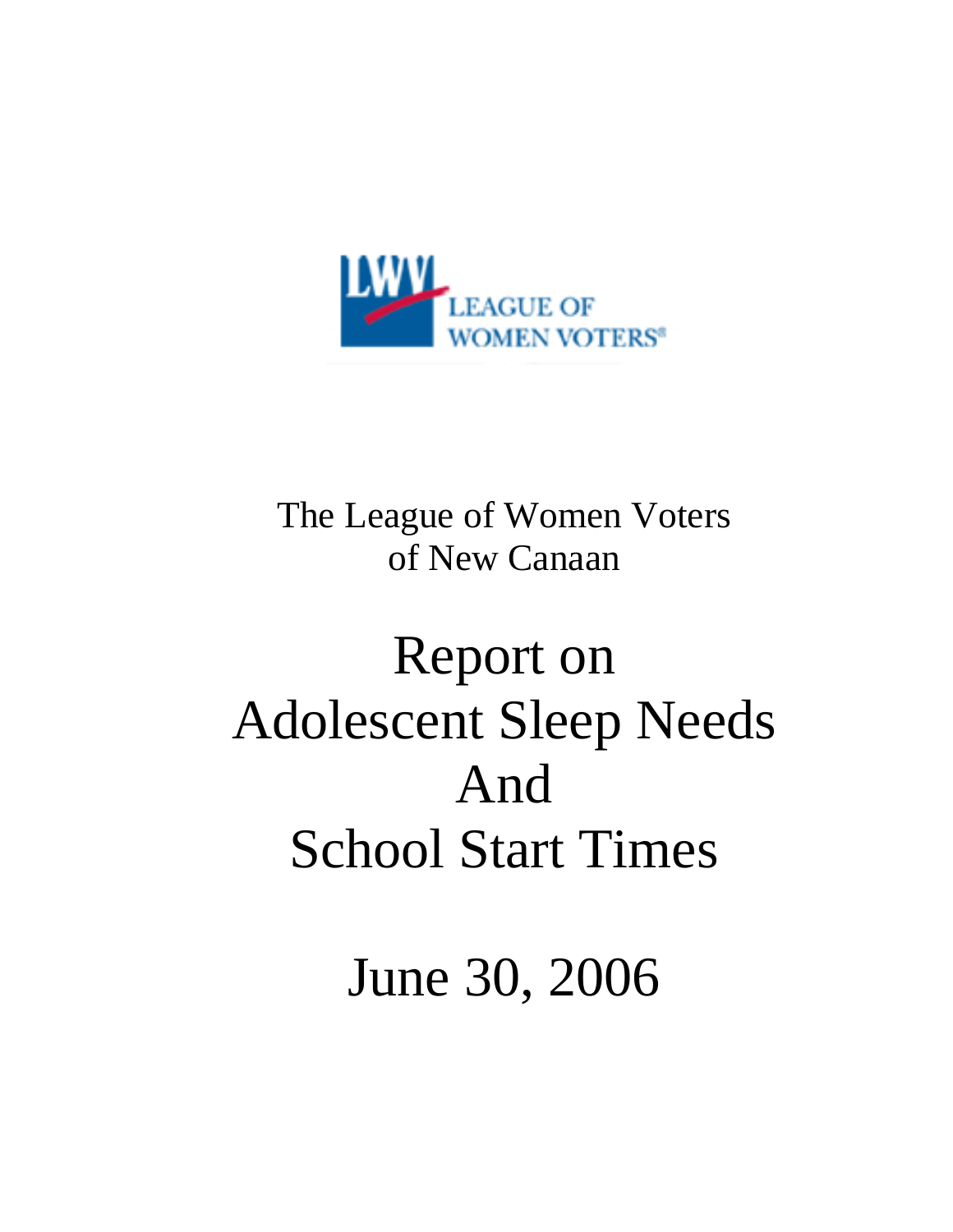# **LWVNC Report on Adolescent Sleep Needs and School Start Times**

# **Table of Contents**

|                                                                       | Page |
|-----------------------------------------------------------------------|------|
|                                                                       |      |
|                                                                       |      |
|                                                                       |      |
|                                                                       |      |
|                                                                       |      |
|                                                                       |      |
|                                                                       |      |
|                                                                       |      |
|                                                                       |      |
|                                                                       |      |
|                                                                       |      |
|                                                                       |      |
|                                                                       |      |
|                                                                       |      |
|                                                                       |      |
|                                                                       |      |
| <b>LWVNC Sleep Study Group history</b><br>New Canaan survey questions |      |
| New Canaan survey findings presentation                               |      |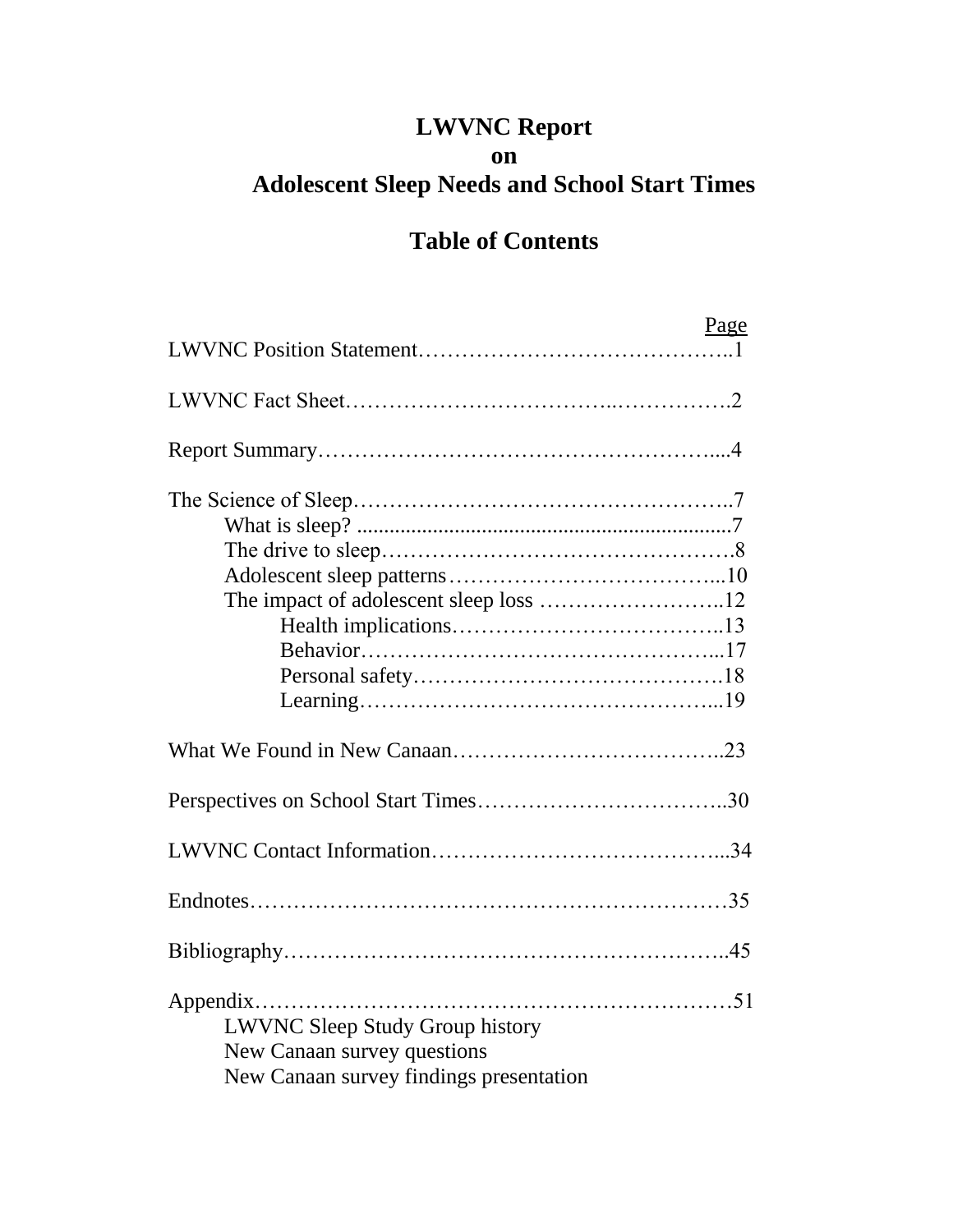# **SLEEP AND ADOLESCENT HEALTH POSITION STATEMENT**

Based on research and its survey of the New Canaan school community, the League of Women Voters of New Canaan believes that adolescent sleep deprivation is a serious public health issue that must be addressed.

Inadequate sleep exacts a profound toll on students' learning, cognition, mental and physical health, behavior and safety. Sleep is not simply a resting state, but an active process that restores, replenishes and consolidates mental, physical and emotional function.

In order for the link between sufficient sleep and personal achievement to be better understood, the League recommends that information about sleep be incorporated into educational programs in New Canaan Public Schools.

As the current 7:30 a.m. start time is incompatible with the sleep needs of adolescents, the League also recommends that the New Canaan Public Schools investigate all options to implement a later opening bell for  $7<sup>th</sup>$  through  $12<sup>th</sup>$  graders. We believe that this action will help create a more productive learning environment and be more consistent with the developmental needs of our adolescents.

Community education is an important component of this initiative as well. The League will continue to provide programs and materials to inform the public about the importance of sleep and the factors that can contribute to sleep deprivation.

June 1, 2006

#### **SLEEP AND ADOLESCENT HEALTH: FACT SHEET**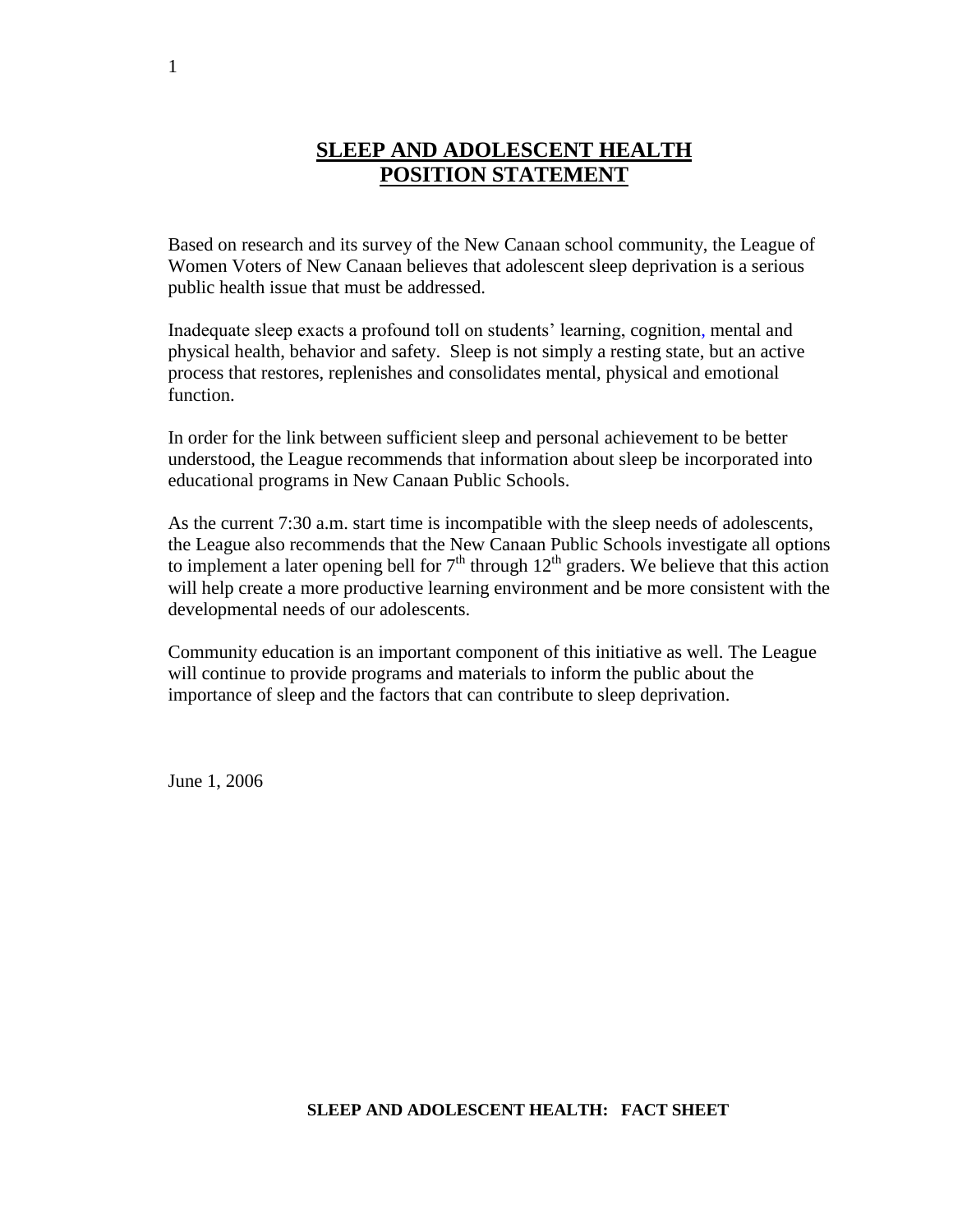# "*Many people view sleep as merely a 'down time' when their brain shuts off and their body rests. But research reveals that a number of vital tasks carried out during sleep help to maintain good health and enable people to function at their best*."

~U.S. Department of Health and Human Services

- The drive to sleep is the most powerful biological urge. Sleep is not optional.
- Adequate sleep is essential for optimal functioning of the immune, metabolic, cardiovascular, and neurological systems.
- Sleep needs do not decrease through adolescence. This age group still needs the same 9- 10 hours of sleep per night that younger children do.
- The brain's prefrontal cortex (responsible for impulse control, planning, reasoning) completes its neurological connections during adolescence, a process that occurs predominantly during sleep.
- Adolescent sleep patterns shift later, due to a delay in the secretion of melatonin (the hormone that induces drowsiness) and to psychosocial factors associated with this age group.
- It is biologically impossible for a person to sleep more than he/she needs. Longerthan-average sleep is either catch-up for previous sleep deprivation, or the true expression of current sleep need.
- When sleep is cut short in the morning, the body does not receive its full percentage of REM sleep. REM sleep, during which brain waves are vigorous and dreams occur, is associated with the consolidation of memory and learning.

#### *"Excessive sleepiness can have a profound negative effect on school performance, cognitive function, and mood and has been associated with other serious consequences such as increased incidence of automobile crashes."*

~American Academy of Pediatrics' Working Group on Sleepiness in Adolescents/Young Adults

- Sleep deprivation has been shown to impair creativity, abstract thinking, problemsolving, innovation, concentration, attention, decision-making, coordination, and motor response times.
- It can cause irritability, moodiness, emotional instability, aggressiveness, and stress.
- Sleep deprivation is cumulative. Like a bank, regular deposits must be made to keep the balance current, and overdrawn accounts must be repaid. Each night of insufficient sleep adds to the burden of this "sleep debt."
- 77% of New Canaan high schoolers get  $6 7$  hours of sleep on school nights, according to the LWV surveys. With a 2-3 hour sleep deficit every night these high school students have 10 - 15 hours of accumulated sleep debt by Friday.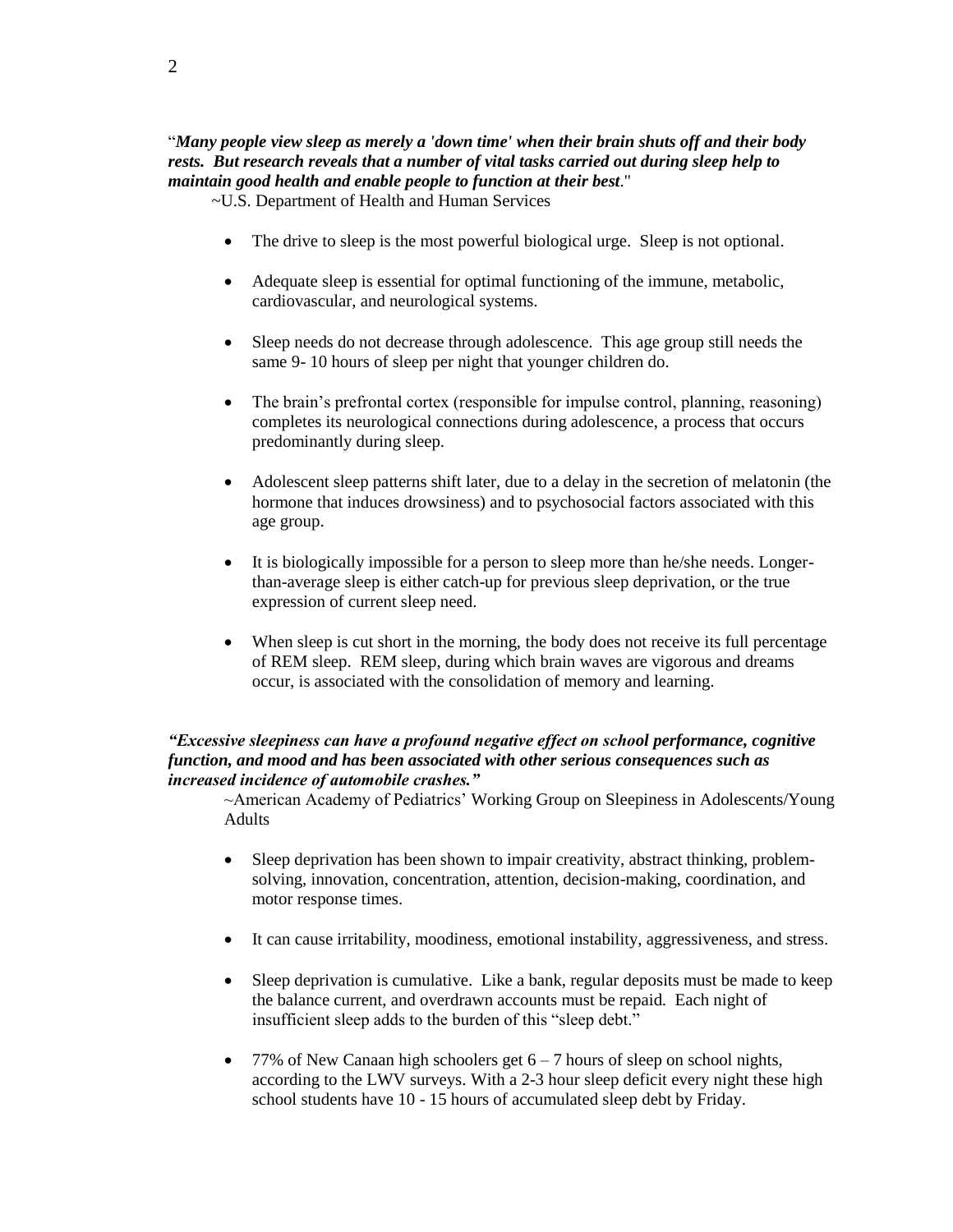- Sleep deprivation increases the likelihood of stimulant and alcohol use.
- Sleep deprivation magnifies alcohol's effects on the body, increasing the impairment of cognitive abilities and motor coordination.
- 100,000 automobile accidents each year nationwide are caused by drowsy drivers. 55% of such crashes nationwide are caused by drivers 16 - 25 years old.
- In a national poll, 5% of adolescent drivers said they nodded off or fell asleep at the wheel in past year.

#### *"Given that the primary focus of education is to maximize human potential, then a new task before us is to ensure that the conditions in which learning takes place address the very biology of our learners."*

*~* Mary A. Carskadon, PhD, Director of E.P. Bradley Hospital Research Laboratory and professor in Department of Psychiatry and Human Behavior at Brown University School of Medicine

- In communities that have changed school start times, students are obtaining more sleep. Bedtimes remain virtually the same, but sleep is extended in the morning.
- Wilton delayed start of middle and high schools from 7:35 to 8:15 three years ago. Follow-up study shows that students are getting 35 minutes more sleep on school nights and they are not staying up later.
- Nationwide, at least 83 individual schools or districts have pushed back their start times, and more than 150 additional communities are considering the issue.
- LWV survey results related to school start times:
	- $\circ$  Over 70% of 7<sup>th</sup>and 8<sup>th</sup> grade and high school parents in New Canaan are dissatisfied with current school schedules.
	- o Opinion on changing start times from professional staff was mixed.
	- $\circ$  85% of 7<sup>th</sup> and 8<sup>th</sup> grade parents and 84% of NCHS parents agreed that it would be acceptable for extracurricular activities to start and finish later.
	- $\circ$  77% of 7<sup>th</sup>, 8<sup>th</sup> grades and NCHS parents agreed that it would be acceptable for athletes to arrive later but on time for regularly scheduled games.

For further information: **Email**: sleepstudy@lwvnewcanaan.org **Visit**: www.sleepfoundation.org. **Obtain:** "Your Guide to Healthy Sleep," from www.nhlbi.nih.gov/health/public/sleep/healthy\_sleep.htm **See** the League of Women Voters' binders at the New Canaan Library reference desk.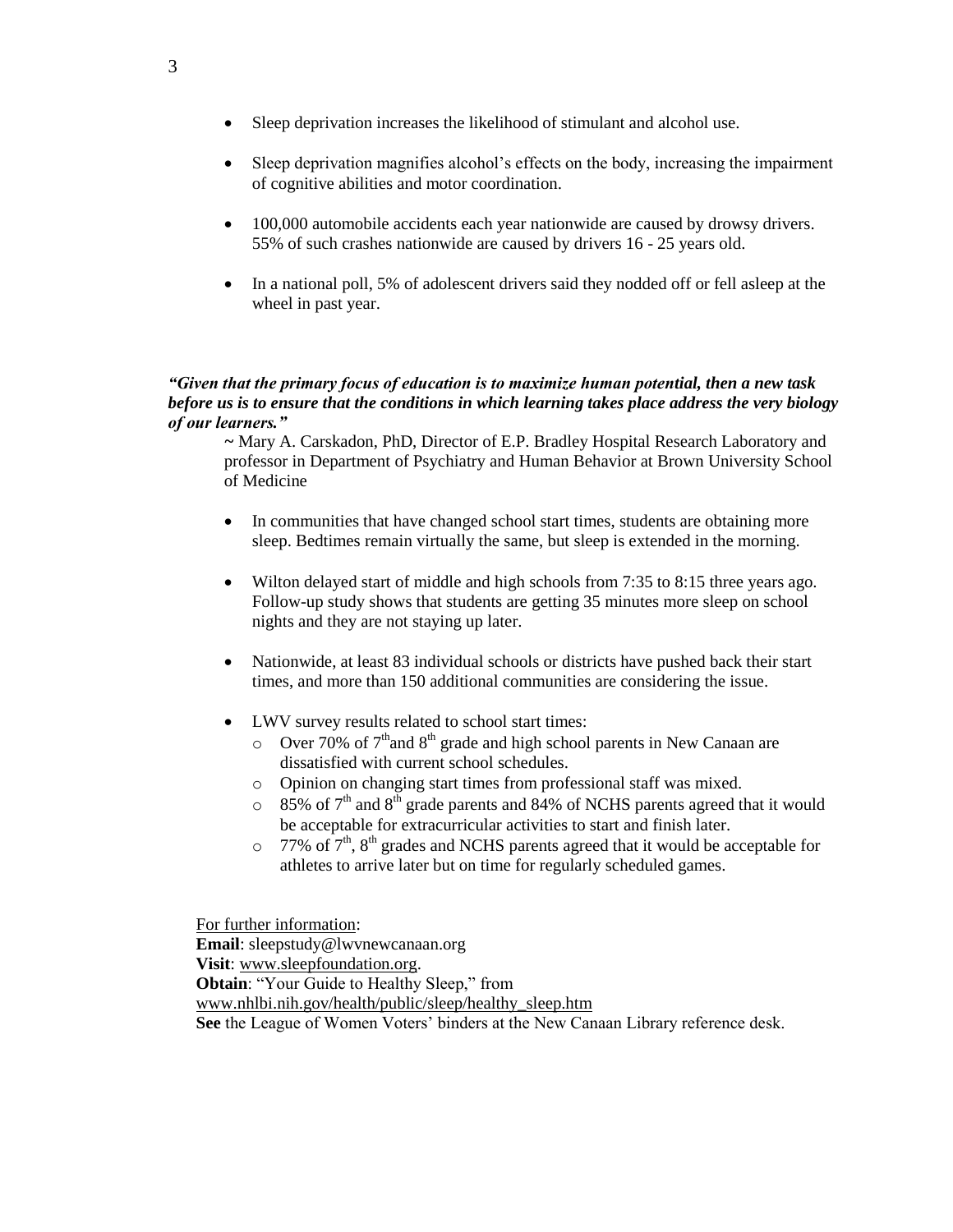# **REPORT SUMMARY**

In 1997, the National Institutes of Health issued a "Working Group Report on Problem Sleepiness." While recognizing that "problem sleepiness and its consequences affect all segments of society to some extent" it singled out two groups for its report – shift workers and adolescents – because "there is evidence that the prevalence of problem sleepiness is high and increasing in these groups, with particularly serious consequences."<sup>1</sup>

A few years later, the American Academy of Pediatrics followed suit, establishing its own working group in conjunction with other organizations. Its report, published in the June 2005 issue of *Pediatrics*, stated that "adolescents and young adults are often excessively sleepy. This excessive sleepiness can have a profound impact on school performance, cognitive function, and mood and has been associated with other serious consequences such as increased incidence of automobile crashes." ii

Adolescents need nine to ten hours of sleep per night -- the same as younger children. However, surveys conducted nationwide and here in New Canaan reveal that the majority of high school students sleep less than seven hours on school nights.

This is a cause for concern on many levels. If a person receives insufficient sleep, it does not mean simply that he or she will feel more tired the next day. Sleep is not a time when we just "shut down." The body and brain are extremely busy during the night, and cutting sleep short compromises the physiological and neurological activities necessary to ensure optimal physical, emotional and mental functioning.

Both the quantity and quality of nightly sleep are important. A person cycles through two different types of sleep each night in predictable patterns. When a person wakes up earlier than the body demands, this architecture is disrupted and the person misses a significant amount of REM sleep, the stage where dreams occur and which is associated with the consolidation of learning and memory.

The body keeps track of missing sleep time. With each night of insufficient sleep, students add to a growing "sleep debt" which must be repaid. While the effects of sleep debt can be masked through temporary arousal, the underlying burden remains. Caffeine consumption, daytime napping and extended weekend sleep are all signs that adolescents are sleep deprived; these efforts to self-stimulate or catch up on sleep, while perhaps understandable and even necessary, compound the problem by making it more difficult to fall asleep at night.

Sleep debt is cumulative. By missing at least two hours of sleep each night, by Friday, these students are walking around with an accumulated ten to fifteen hours of sleep debt – the equivalent of at least a full night's sleep.

A shift to later sleep patterns is one of the most notable developmental changes as children proceed into puberty. Hormonal changes alter circadian rhythms in adolescents. The alerting cues of the biological clock, which occur in peaks and troughs throughout the day to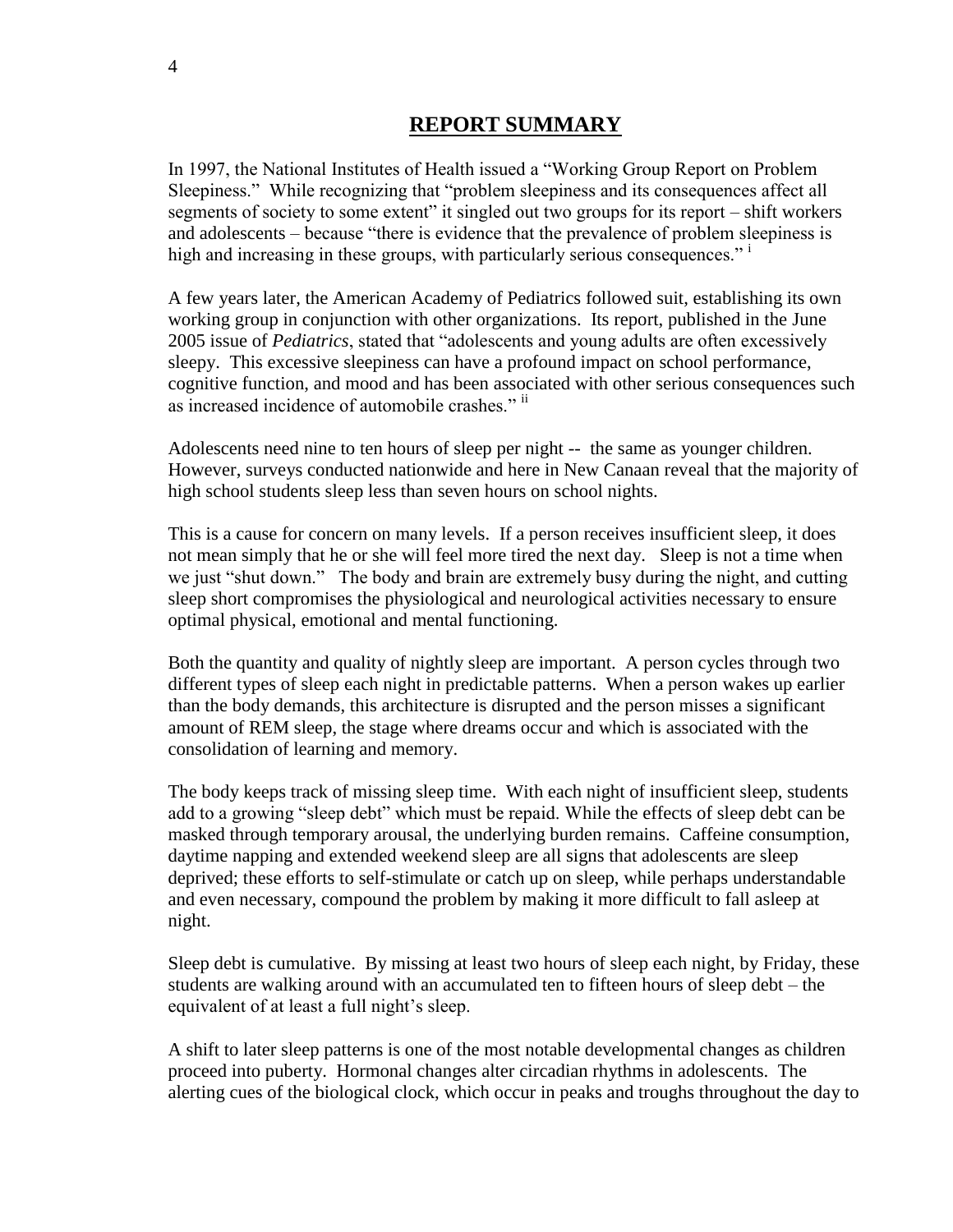maintain wakefulness in the face of growing pressure from the biological sleep drive, create a situation where adolescents feel quite awake at night, even when they are severely sleep deprived. Melatonin, the hormone that induces drowsiness, is released at a later hour during adolescence. With early start times for school, adolescents are being woken up in the wrong phase of the circadian cycle, as melatonin levels are still elevated and body temperature is at its minimum, indicating a body still in sleep mode.

The world of the adolescent changes, too, which exacerbates the biological propensity for later bedtimes. A growing autonomy, greater academic responsibilities and increased opportunity for social and extracurricular activities contribute to changes in sleep patterns. The availability of electronic diversions also has an impact on sleep habits. As intrinsic biological changes and external influences intertwine, it is difficult for adolescents to fall asleep at an hour which is compatible with early wakeup times.

The resulting nightly sleep deprivation has profound consequences. From the standpoint of mental and emotional functioning, sleep deprivation cuts to the very core of what it means to be an adolescent. Developing social competence, learning to integrate emotions with thinking and planning, is the work of adolescence and sleep deprivation takes a profound toll on these capabilities. The prefrontal cortex (the part of the brain responsible for impulse control, planning and reasoning) matures during adolescence by establishing the architecture of neural pathways for the adult brain; adequate sleep is essential to this process.

Insufficient sleep has a documented impact on a variety of cognitive, emotional and physical functions. Whether it is an adolescent's ability to handle stress, combat depression, maintain alertness, consolidate new knowledge, ward off infection, drive safely or resist the allure of illicit substances, sleep is essential to daily functioning.

Experts have identified early school start times as biologically inappropriate for adolescents and a contributing factor to limited sleep time. The experience of schools that have moved to a later opening high school bell has shown that students receive more sleep: morning sleep is extended, while bedtimes remain virtually the same.

The evidence that adolescents are sleep deprived and that this has a profound impact on their well-being and development is clear and compelling. Deciding what to do about it is the more difficult challenge with the logistical issues that would accompany any start time changes, should the Board of Education decide to take on this action.

Yet, as revealed in the surveys administered by the League in 2006 to the public school community, there clearly is strong dissatisfaction with the current 7:30 start time for  $7<sup>th</sup>$  –  $12<sup>th</sup>$  graders from parents with students in those grades, as well as expressed anxiety from parents anticipating the future for their younger children. There is general satisfaction with the elementary school start times, although this satisfaction is greater at South School, which starts at 8:20 a.m., than it is for East and West, which start later. Faculty views on start time changes are mixed and show trends according to school, age group taught and length of employment.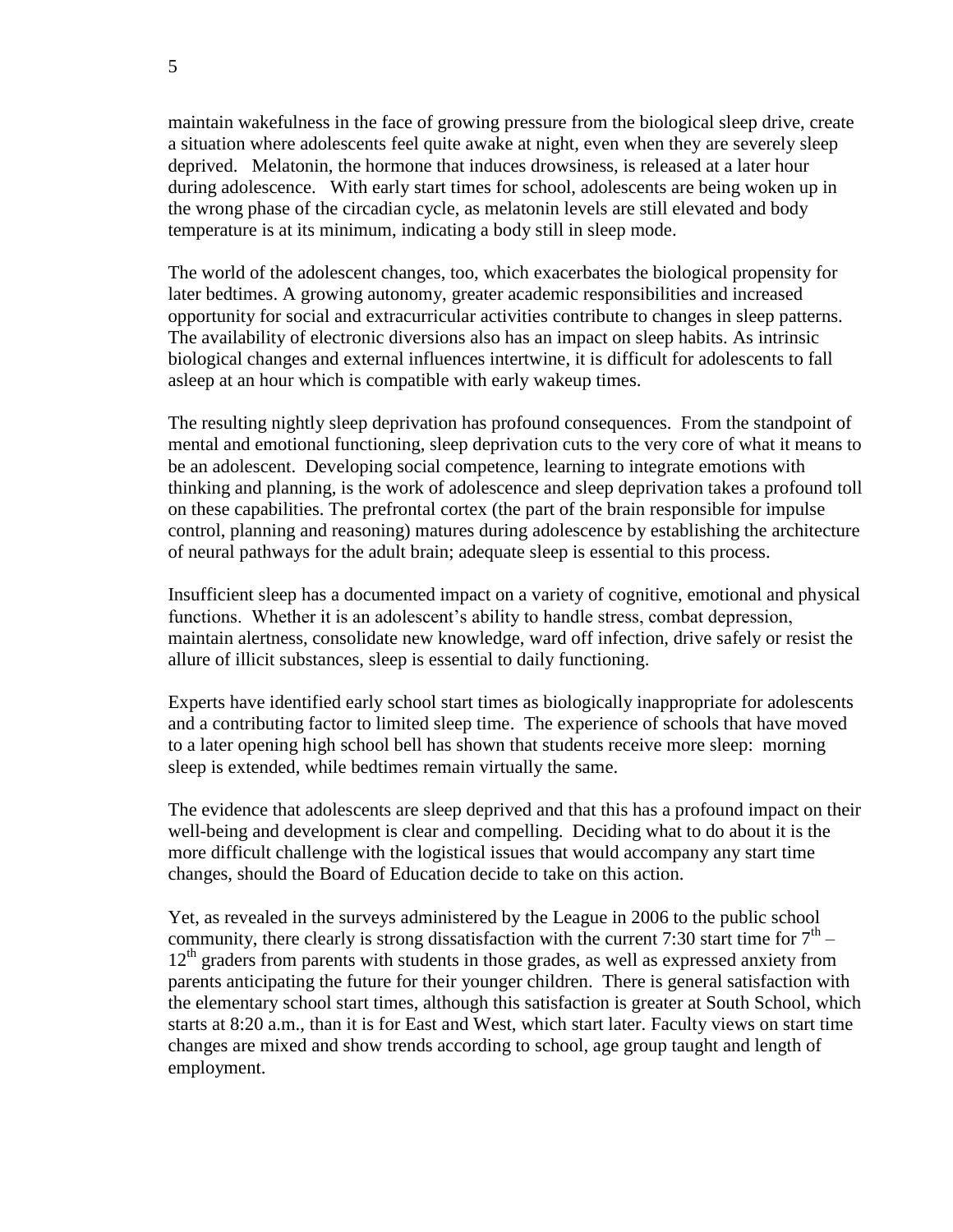A strong majority of parents with students at the 7:30 start time felt that moving to a later time would be acceptable in terms of starting sports and extracurricular activities later.

On June 1, 2006 the League of Women Voters of New Canaan issued a position statement that adolescent sleep deprivation is a serious public health issue that must be addressed. The League recommended that information about sleep be incorporated into educational programs in New Canaan public schools and that the school system investigate all options to implement a later starting time for  $7<sup>th</sup> - 12<sup>th</sup>$  graders.

The pioneering sleep researcher, Dr. William C. Dement, says that out of all the knowledge he has accumulated in his fifty years of sleep research, "none is more important than the topic of sleep debt." iii Any advance in the start time would be beneficial to begin reducing the burden of sleep debt for our adolescents.

A look at start times would address one piece of the puzzle, but so too may it be worthwhile for the members of our community to consider the cultural factors which help push bedtimes for many adolescents to alarmingly late hours.

As children enter adolescence, the challenges they face intensify enormously, with the increasing academic obligations and the responsibilities and pressures that accompany a growing autonomy. As a community, we must do all we can to support the ability of our adolescents to navigate these critical years safely and successfully and establish the healthy habits that will ensure their well-being throughout their lives.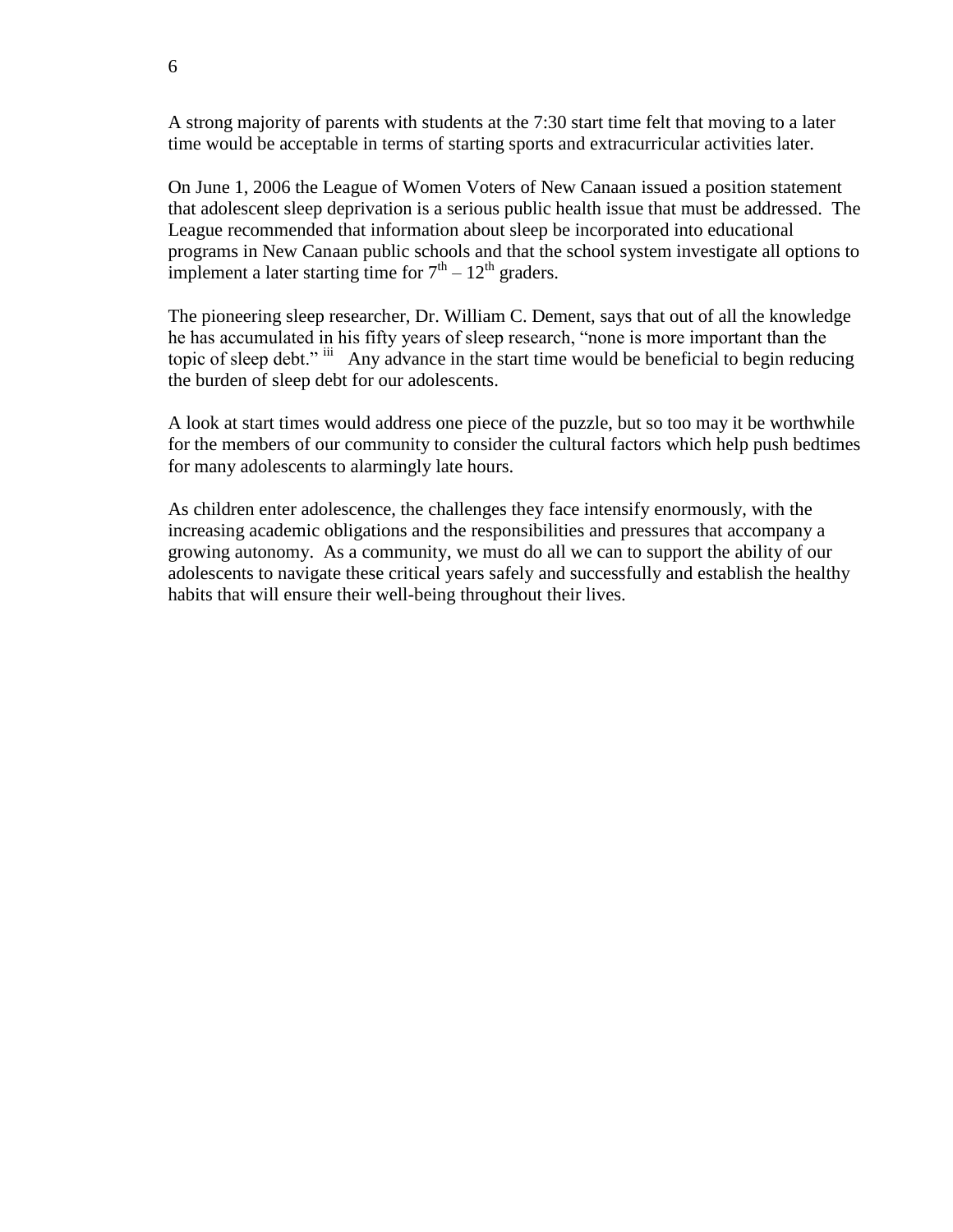# **THE SCIENCE OF SLEEP**

## **WHAT IS SLEEP?**

Do we sleep simply to feel rested? While "many people view sleep as merely a 'down time' when their brain shuts off and their body rests…. research reveals that a number of vital tasks carried out during sleep help to maintain good health and enable people to function at their best."<sup>iv</sup> In fact, "some physiological processes actually become more active while you sleep" and "the 'sleeping brain is often more significantly active than the 'awake' brain."<sup>vi</sup>

Sleep is an exquisitely orchestrated process of mental and physical activity that follows a specific architecture night after night. "There are several aspects of sleep including the continuity, timing, and patterning of different stages of sleep that are necessary for the restorative processes to occur." VII Sleep is divided into two main stages, non-REM and REM sleep, which "cycle through the night in predictable patterns. How well rested you are and how well you function depend not just on your total sleep time but on how much of the various stages of sleep you get each night."viii

Non-REM sleep occurs in four stages, beginning with light sleep and continuing through three other stages in which sleep becomes deeper and brain waves slow.<sup>ix</sup> Non-REM stages 3 and 4, also known as "slow wave" or "delta" sleep, are the deepest stages of sleep and the foundation of the body's growth and restoration. A drop in heart rate and blood pressure gives the "heart and vascular system a much-needed rest."<sup>x</sup> Blood supply to the brain decreases, while a greater flow goes to the muscles, which, along with an increase in cellular production during the night, provides opportunity for tissue growth and repair. Chemicals released during this stage include growth and sex hormones associated with puberty. <sup>xi xii xiii</sup>

Brain imaging technology reveals that "activity in parts of the brain that control emotions, decision-making processes and social interactions is drastically reduced during deep sleep, suggesting that this type of sleep may help people maintain optimal emotional and social functioning."<sup>xiv</sup> The length of delta sleep "increases in proportion to how long one has been awake"<sup>xv</sup> with longer time spent after sleep loss.

The time spent in deep sleep decreases as the night goes on; the later stages of sleep are spent predominantly in non-REM 1 and 2 and in REM sleep. <sup>xvi</sup>

REM sleep, so called for the "rapid eye movements" which occur behind the closed lids, cycles continuously throughout the night, beginning within 90 minutes after the person falls asleep and occurring for longer periods closer to the waking hours.<sup>xvii</sup> Dreams occur during REM sleep, and the "arm and leg muscles are temporarily paralyzed so that you cannot 'act out' any dreams that you may be having."<sup>xviii</sup> Other physiological changes include shallower breathing, increased heart rate, and a rise in blood pressure. Xix

During REM sleep, "the brain regions used in learning and the laying down of memories" are stimulated."<sup>xx"</sup> "Higher cortical brain functions are quite active and resemble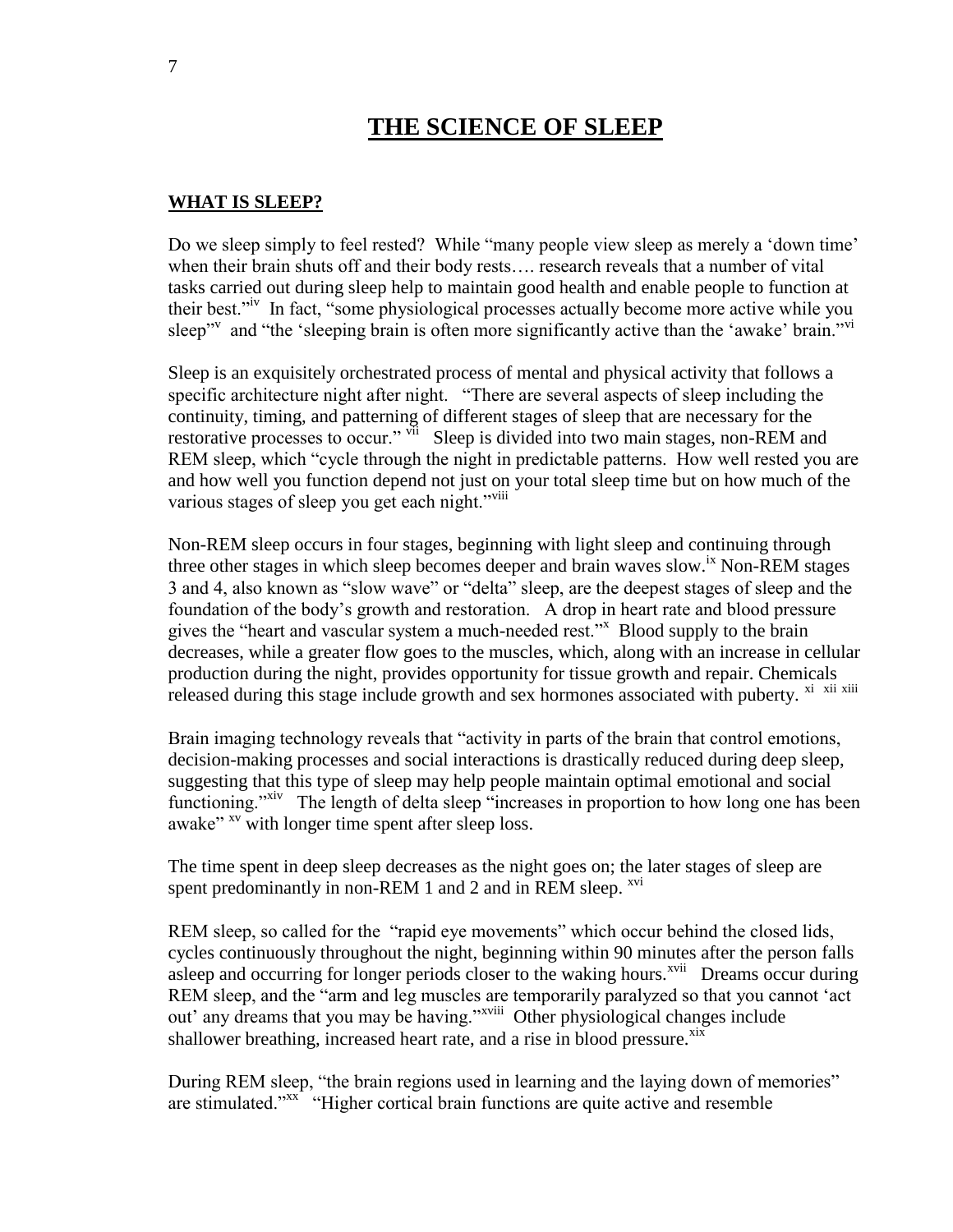wakefulness."<sup>xxi</sup> The intense neural activity that goes on during REM sleep is believed to play an important role in the consolidation of memory and learning, by making connections to brain circuits for information acquired during the day and by "strengthening memory circuits much as lifting weights causes strengthening of muscles."xxii At the same time, however, the "brain cells containing norepinephrine and serotonin are inactive," suggesting that these neurotransmitters "thought to be crucial for new learning" are being replenished.<sup>xxiii</sup> Increased cellular production is seen during REM sleep as well, again indicating replacement of proteins broken down during the day. $\frac{xxiv}{ }$ 

The body needs its full percentage of REM sleep each night. With "a short night of sleep you are eliminating the long REM sleep periods that come towards morning."<sup>XXV</sup> If REM sleep is disrupted, then the next night "we often slip directly into REM sleep and go through extended period of REM until we 'catch up' on this stage of sleep."xxvi

# **THE DRIVE TO SLEEP**

Both the quality and quantity of sleep are important. Just as the body knows to recoup disrupted stages of sleep in successive nights, so too does it keep track of missing sleep time. "The brain keeps an exact accounting of how much sleep it is owed. …We use the term 'sleep debt' because accumulated lost sleep is like a monetary debt: it must be paid back."<sup>xxvii</sup> Since sleep debt is cumulative, "you don't work off a large sleep debt, by getting one good night's sleep," explaining why people can "still feel just as sleepy or even sleepier than before" after getting a "full night" of sleep.<sup>xxviii</sup>

During the waking hours, the chemical adenosine builds up in the bloodstream, and breaks down during sleep. An accumulation of adenosine after nights of insufficient sleep may help explain this phenomenon of sleep debt; "because of such built-in molecular feedback, you can't adapt to getting less sleep than your body needs."xxix

Whether through the internal alerting cues of the biological clock or external stimulation, such as caffeine, an open window, or an interesting activity, the effects of sleep debt can be masked, "but this temporary arousal is a dangerous state, because sleep can overtake the brain the moment the arousal ceases or the person relaxes."<sup>xxxx</sup>

The need to sleep "may be the most powerful biological urge"<sup>xxxxi</sup> and the body, in fact, has a countervailing system to offset growing pressure of the sleep drive as the day progresses. The system that controls the daily rhythm of sleep and wakefulness is called the "Opponent – Process Model," so termed by Drs. William Dement and Dale Edgar during their work together at the Stanford Sleep Center in the 1980s.

The "homeostatic sleep drive," the name for the biological urge to sleep, "is continuously active, even when we are awake... and is steadily increasing"<sup>xxxii</sup> throughout the waking hours. Alertness is controlled by the circadian rhythms of the biological clock, which "promotes wakefulness and actively opposes sleep. . . . In contrast to sleep homeostasis, the process in our brain that fosters wakefulness and sustained alertness is not active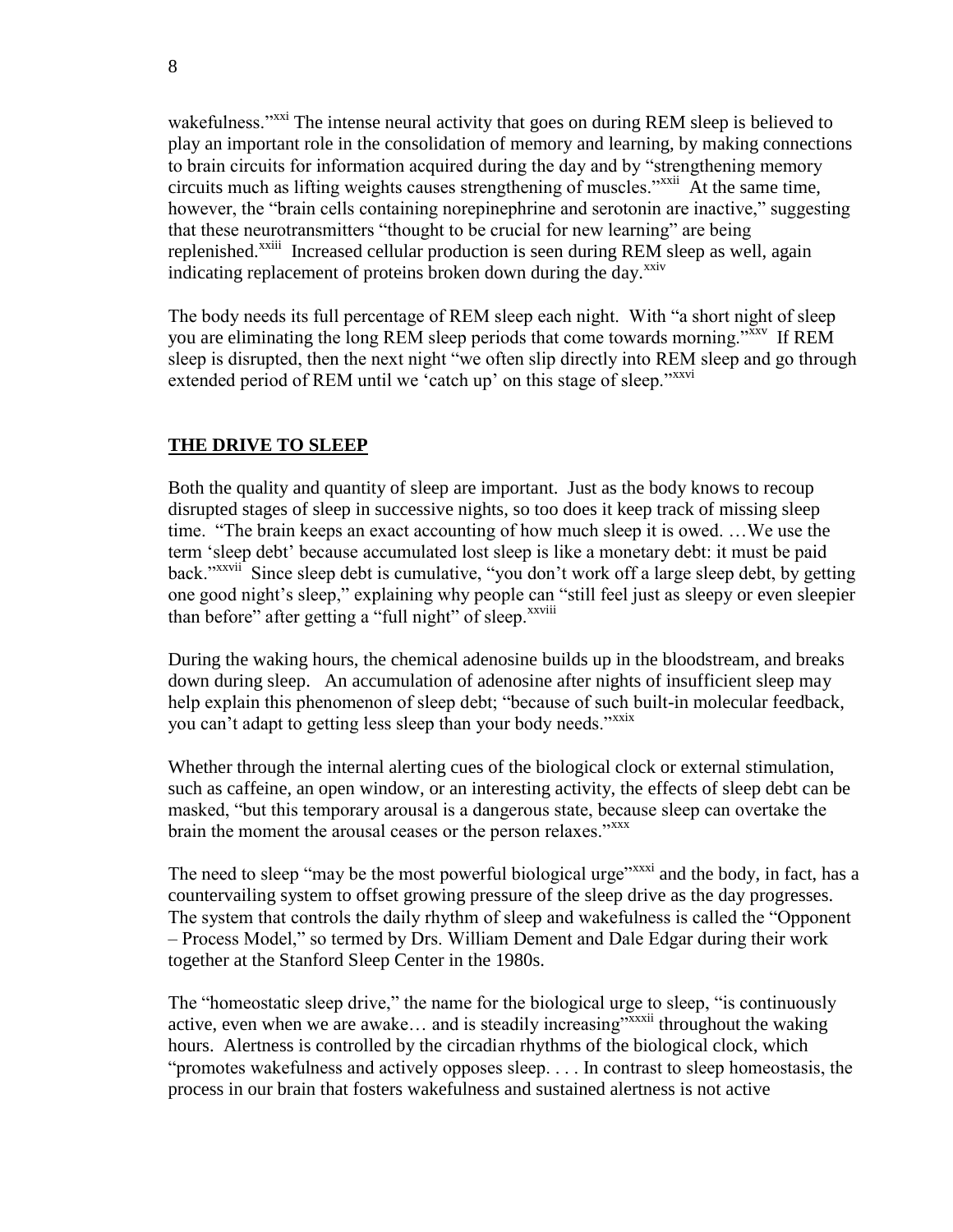continuously… The push and pull of these opposing processes allows us to stay up all day and sleep all night."<sup>xxxiii</sup>

The biological clock "synchronizes a vast array of biochemical events in our bodies. It is the maestro conducting the complex symphony of chemical, hormonal and nerve cell activities that promote our daily fluctuations in feelings and activities."<sup>xxxxiv</sup> A "pinhead size" collection of about 20,000 neurons located in the hypothalamus region of the brain "just above the point where the optic nerves cross, this body clock "governs functions that are synchronized with the sleep / wake cycle, including body temperature, hormone secretion, urine production, and changes in blood pressure." xxxv The term "circadian rhythms," derived from the Latin words for "around a day," has been used to describe this process, because of the "intricate and orderly series of psychological and physiological changes that occur approximately every 24 hours." xxxvi

The alerting system of the biological clock operates in peaks and troughs with its strongest pull in early evening. This explains why people may feel drowsy after eating lunch, for example, because with a dip in the clock's alerting intensity at that time, they are "feeling their accumulated sleep debt, unopposed by clock-dependent alerting."*xxxvii* Similarly, feelings of fatigue may diminish in the early evening because the biological clocks provides "a more powerful stimulation" to stay awake. The alerting process finally "permits sleep by turning off and allowing the sleep process to operate unopposed throughout the night."xxxviii "When darkness falls, the biological clock triggers the production of the hormone melatonin (which) makes you drowsy,… melatonin builds up in your body as the night progresses and decreases when daylight arrives."<sup>xxxix</sup>

The circadian system is "sensitive to light cues and social schedules… and adapts slowly to changes in sleep/wake schedules. … It adapts more easily to delays in the sleep/wake schedule rather than to advances. That is why it is naturally easier to stay up later and sleep in later on weekends."<sup>Xl</sup> "Regularity is important for setting and stabilizing (the) internal sleep-wake biological clock."<sup>xli</sup>Any resetting of the biological clock can be done "only by appropriately timed cues and even then, by 1-2 hours per day at best.<sup>" $x$ lii"</sup>

To ensure healthy sleep habits, experts emphasize the importance of setting regular sleep/wake schedules with little variation between the weeknight and weekend, and avoiding stimulation close to bedtime. "Simple activities like checking your email… have the potential to fool our bodies into delaying our biological onset of sleepiness."<sup>xliii</sup> It is important to "unwind and relax before going to bed… An established sleep routine breaks the connection between the psychological stressors and stimulating activities of the day and the sleep period."xliv

"Sufficient sleep can be defined as the amount that satisfies the homeostatic process and is not associated with daytime sleepiness. … This is analogous to the daily caloric requirement to maintain a stable weight."<sup>xlv</sup> According to the American Academy of Pediatrics, "sleep research data indicate that adolescents still require 9 to 10 hours of sleep per night." <sup>xlvi</sup>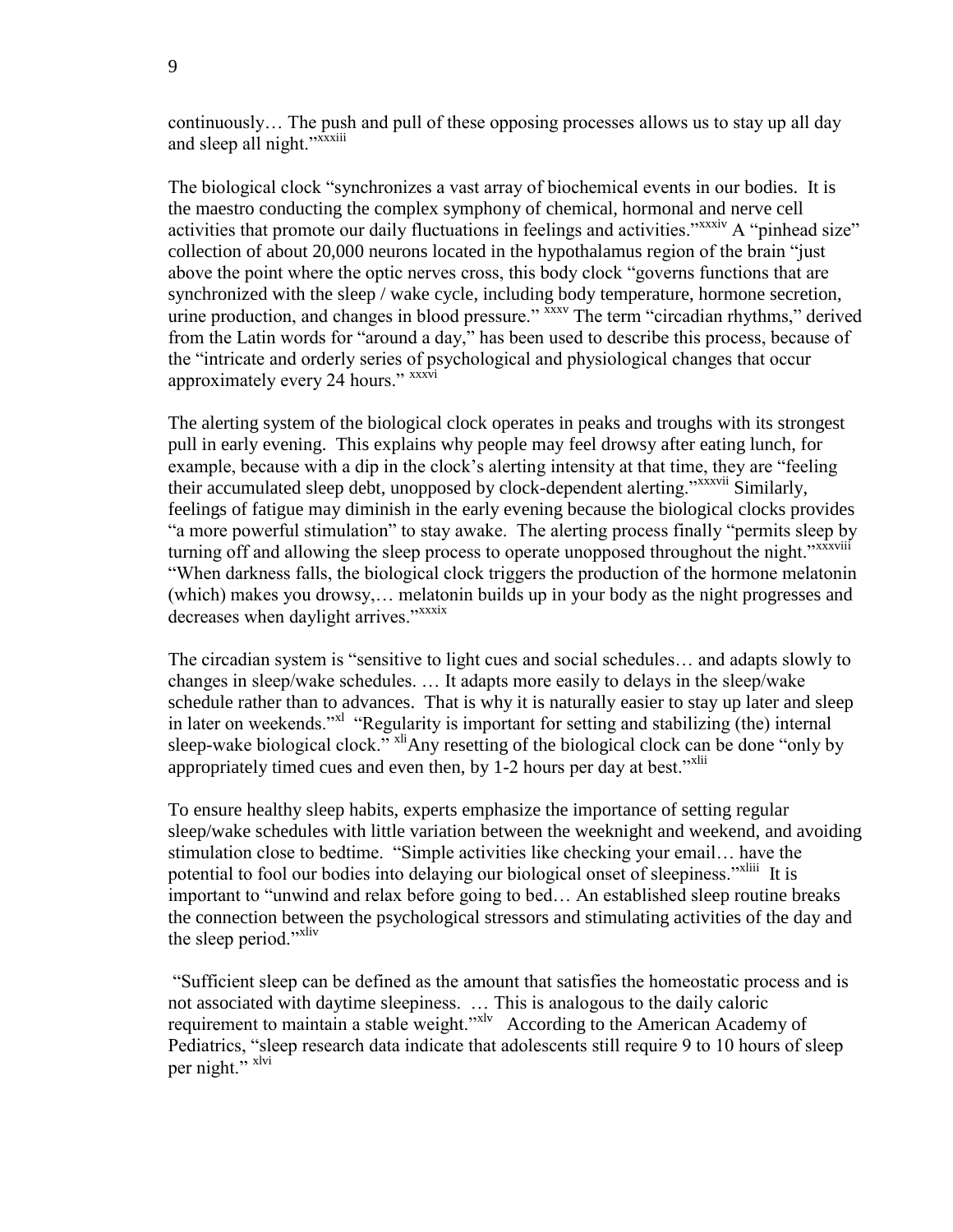# **ADOLESCENT SLEEP PATTERNS**

Doctors define adolescence as the period between 13-22 years of age. <sup>xlvii</sup> Scientific observation has confirmed what is perhaps obvious to many parents of this age group. As children enter puberty, "the timing of sleep and wakefulness undergoes one of the most prominent behavioral changes that occur during adolescent development…. Data collected from many countries have confirmed the strong trend for later bedtimes and later rising times during the teen years."<sup>xlviii</sup> This is "not a novel finding," as even in 1913 scientists "noted a shift from 'vesperal' to 'matinal' sleeping during adolescence."<sup>xlix</sup>

The reasons for this shift to later sleep patterns are both biological and behavioral. "The interactions between physical and psychosocial domains can lead to dramatic alterations in sleep patterns and habits during adolescence."

"The hormonal influences of puberty tend to shift adolescents' biological clocks,"<sup>li</sup> a shift referred to as "sleep phase delay." lii Adolescents can be characterized as "classic night owls" who experience " a troublesome kick in alertness at about the time the people around them (younger and older) are getting sleepy and going to bed." liii

The biological clock sets up "forbidden zones" when it's hard to fall asleep and "sleep gates" when sleep can occur more easily. <sup>liv</sup> "We see in many adolescents that this forbidden zone is in the evening hours. So they actually feel great at night, and for many of them, that makes it harder for them to even consider trying to go to bed earlier," Dr. Mary Carskadon observed on a PBS-TV "Frontline" special. "When people just say, 'Well, all they have to do is go to bed earlier,' well, they really can't necessarily." <sup>lv</sup>

In a study with college students whose sleep was limited to five hours a night, while "daytime sleepiness increased,…(and) even with restricted sleep students felt more alert in the evening, encouraging the tendency to stay up late again."<sup>lvi</sup>

Investigators have measured melatonin secretion as a way to observe the circadian rhythms affecting sleep and have found that "melatonin onset occurs later in adolescents, making it more difficult for them to go to sleep earlier at night. At the same time, the hormone 'turns off' later in the morning, making it harder for them to wake up early."<sup>Ivii</sup>

Another marker of circadian "oscillation" is body temperature regulation, which rises and falls in predictable cycles, reaching its "trough" during the "peak phase of REM sleep,"<sup>lviii</sup> which, as noted in the previous chapter, occurs during the waning hours of sleep. Many adolescents required to rise earlier than their bodies demand, "are trying to awaken during their body temperature minimum, when their body is not prepared to be awake and active."<sup>lix</sup>

Consistent with the propensity towards later bedtimes in adolescence, "differences in the time of child versus adolescent spontaneous morning awakenings have also been reported… In a longitudinal study with a fixed time in bed for sleep, younger children were more likely than adolescents to spontaneously awake before  $8:00$  a.m.<sup>"lx</sup>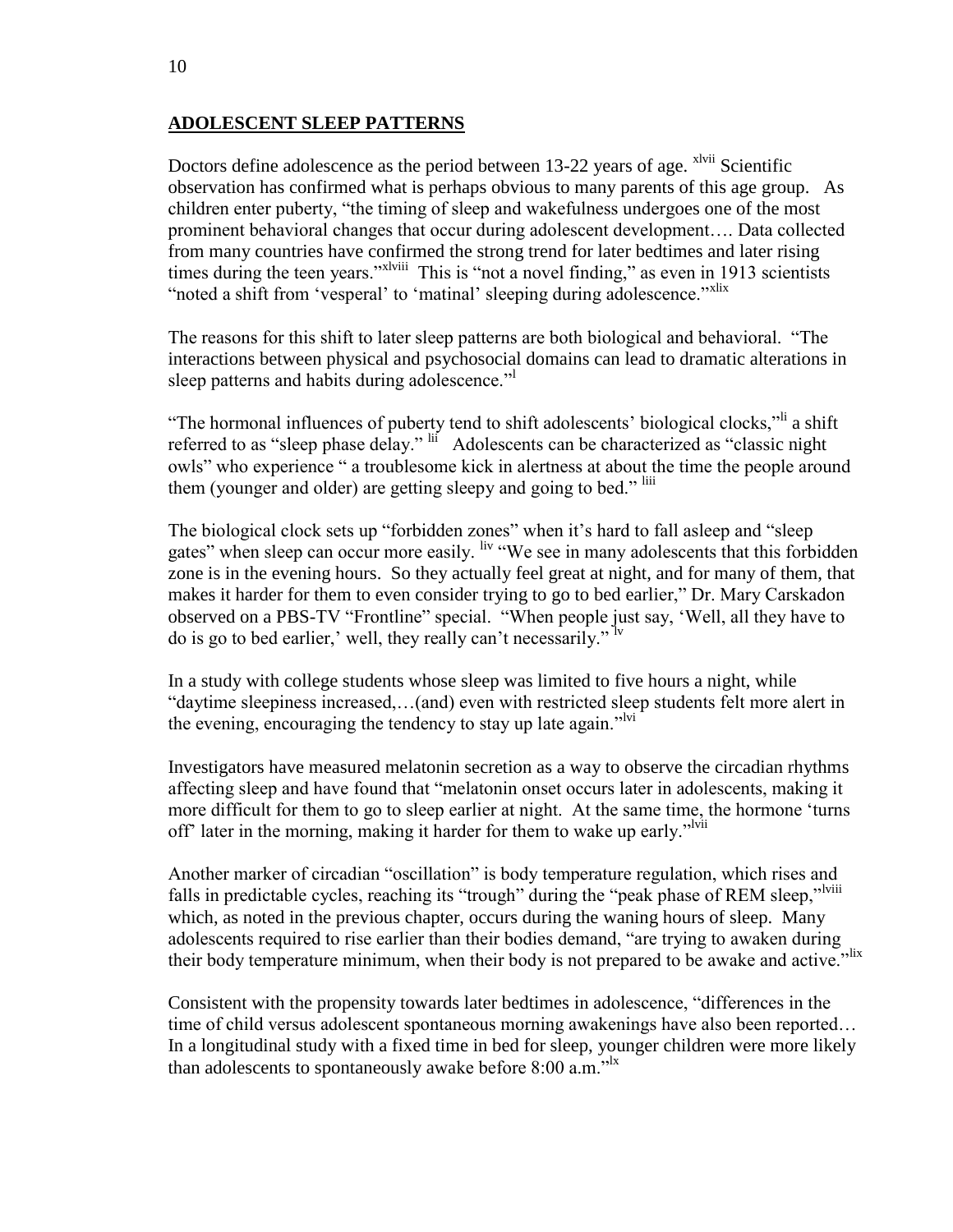Dr. Carksadon characterizes adolescent development as "'a handshake' between biology and behavior."  $\frac{1}{x}$  Along with the physical changes that come with puberty, the world of the adolescent is a very different one from that of a younger child, and this, too, has a significant impact on sleep patterns. "Such processes as the growing expression of autonomy, the increase in academic obligations and social opportunities, as well as the rising availability of late evening activities offered by access to telephone, television and Internet – all contribute in a significant way to the behavioral regulation of adolescent sleep patterns."<sup>Ixii</sup>

As well, "the cognitive components of the ability to fall asleep undergo substantial changes at some point in adolescence, i.e., younger children's rumination, worry and distressing thoughts are much less likely to interfere with going to sleep than those of adolescents." <sup>Ixiii</sup>

"An essential part of getting older is becoming more independent, more able to make decisions for oneself. Teens generally are allowed more leeway than younger children to stay up later and decide on their own sleep time," according to Dr. Dement.<sup>Ixiv</sup> Surveys conducted by Dr. Mary Carskadon confirm this observation, with only 5% of high school students reporting bedtimes as being set by their parents. In these surveys, 44% of these students reported going to bed when they felt sleepy, while 32% of the students said they went to bed when they were finished either with homework, watching television or socializing.  $\frac{ixv}{ }$ 

According to the 2006 Sleep in America poll, a national survey of caregivers and their children in  $6<sup>th</sup> - 12<sup>th</sup>$  grades conducted by the National Sleep Foundation, "just one in five adolescents gets an optimal nine hours of sleep on school nights… the average 6th-grader sleeps an average of 8.4 hours on school nights, while a typical high school senior sleeps just 6.9 hours." In the poll, "more than half of adolescents report feeling too tired or sleepy during the day." Results also showed that "at least once a week, more than one-quarter of high school students fall asleep in school, 22% fall asleep doing homework, and 14% arrive late or miss school because they oversleep." <sup>Ixvi</sup>

To compensate for sleepiness, the survey found that "three-quarters of adolescents report drinking at least one caffeinated beverage daily, and nearly one-third (31%) consume two or more such drinks each day." The poll found that "about one-third (31%) of adolescents take naps regularly. Their naps average 1.2 hours, well beyond the 45-minute maximum recommended so that nighttime sleep is not affected."<sup>Ixvii</sup>

Along with inadequate sleep during the school week, the irregularity of adolescent sleep patterns is of concern to experts. A "consistent finding in the literature on adolescent sleep patterns" is "that differences between weekend and school-night sleep schedules are large for many teenagers." Evidence supports "the importance of total sleep time and sleep schedule regularity as predictors of daytime functioning." <sup>Ixviii</sup>

Participants at a 1999 workshop on "Sleep Needs, Patterns, and Difficulties of Adolescents," which brought leading sleep researchers together with health care providers, educators and policy makers, noted that "it is not just sleep loss that is troublesome in adolescents but the enormous variation in their weekday/weekend sleep patterns. While some argued strongly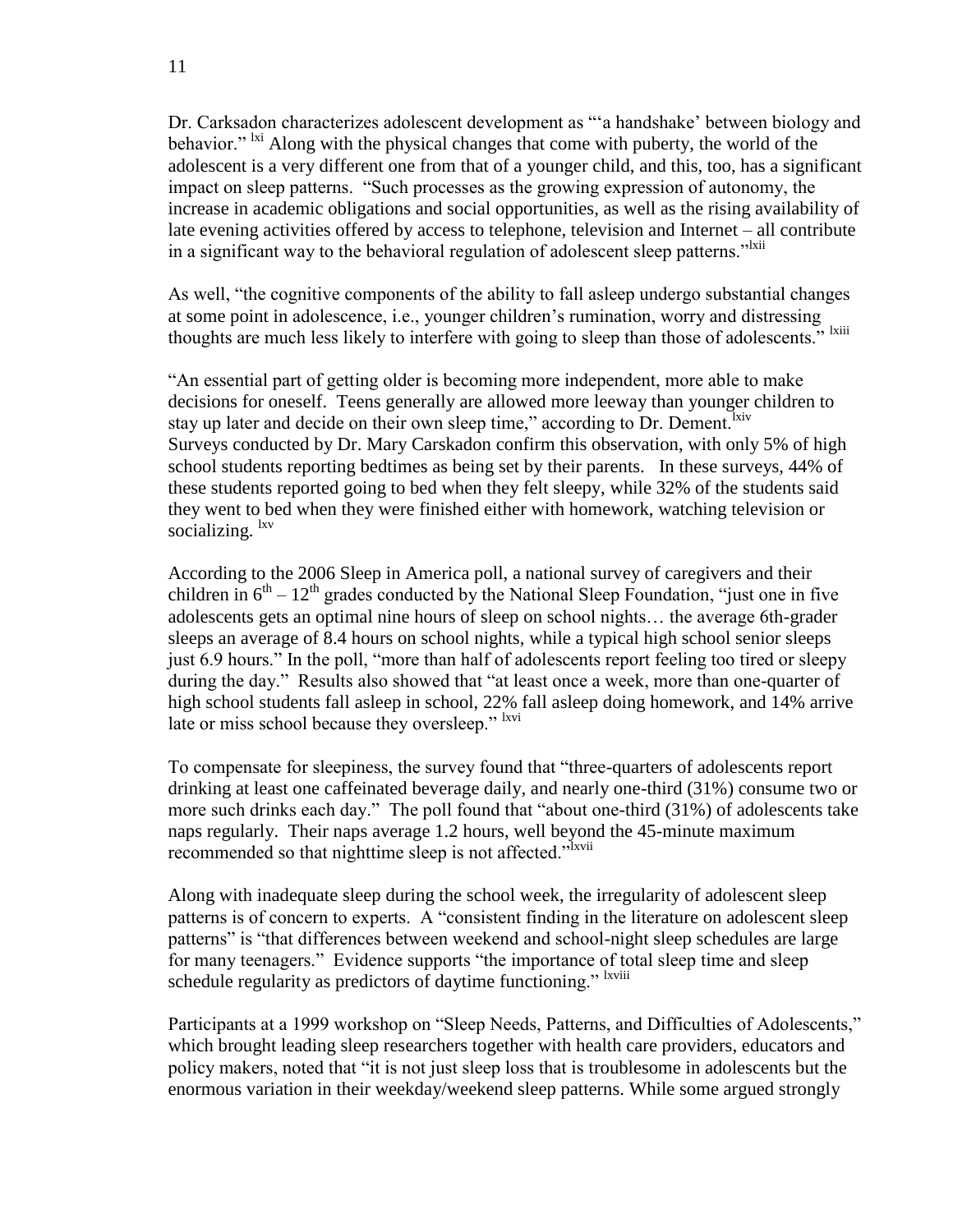that allowing students to sleep in on weekends was essential for reducing their sleep debt, others pointed out problems" with these swings, equating it to making a time zone shift twice a week. $\frac{lxix}{l}$ 

Local sleep specialist Dr. Saul Rothenberg observes that "It is impossible for a person to sleep more than his body needs. If a child is sleeping late on weekends, those hours are what the body needed. The problem with sleeping late on weekends is that the biological clock is thrown off schedule even more."<sup>Ixx</sup> Workshop participants echo this: "Sleeping late on Saturday and Sunday, however, usually fosters a later sleep onset on Sunday night." Ixxi

# **THE IMPACT OF ADOLESCENT SLEEP LOSS ON HEALTH, BEHAVIOR, SAFETY, MEMORY AND LEARNING**

Sleep deprivation has a negative impact on physical and mental health, social behavior and personal and public safety. Scientists now know that sleep is as critical to the health of a person as diet and exercise, and that "if one part of the body system suffers, you're likely to see consequences in other areas of your life.<sup>",lxxii</sup> Lieutenant Jeff Dyche, Ph.D. of the Medical Service Corps of the U.S. Navy says, "The idea that if you're tough you don't need sleep is a fallacy."<sup>Ixxiii</sup>

For adolescents, both the consequences and prevalence of sleep deprivation is the subject of widespread concern in the medical and scientific community. The National Institutes of Health identified adolescents as an at-risk population for "problem sleepiness" in a 1997 report, <sup>lxxiv</sup> and last year the American Academy of Pediatrics reported on the "profound" negative effect" of excessive sleepiness in adolescents.<sup>lxxv</sup>

#### Brain Development during Adolescence:

The end of adolescence is marked by achieving both physical maturity and social competence. As bodies grow and become sexually mature, even more significant changes are taking place within the brain of this budding adult. Adequate sleep is essential to these developments. In a landmark study in 1999, Dr. Judith Rapoport found that the preadolescent brain undergoes a huge growth spurt of gray matter (similar to that seen in other parts of the brain during the first 18 months of life) in the frontal lobe of the brain: "the seat of 'executive functions'—planning, impulse control and reasoning."<sup>1xxvi</sup> "Sleep is tightly woven into healthy neurological and hormonal function<sup>"lxxvii</sup> as new connections are made throughout adolescence in the developing brain and especially in the pre-frontal cortex, the final area of brain development. "Social competence," a critical milestone on the way to adulthood, is described as the "integration of cognitive and emotional skills involved in the self-regulation of behavior according to learned rules, societal constraints and the pursuit of long-term goals."<sup>1xxviii</sup>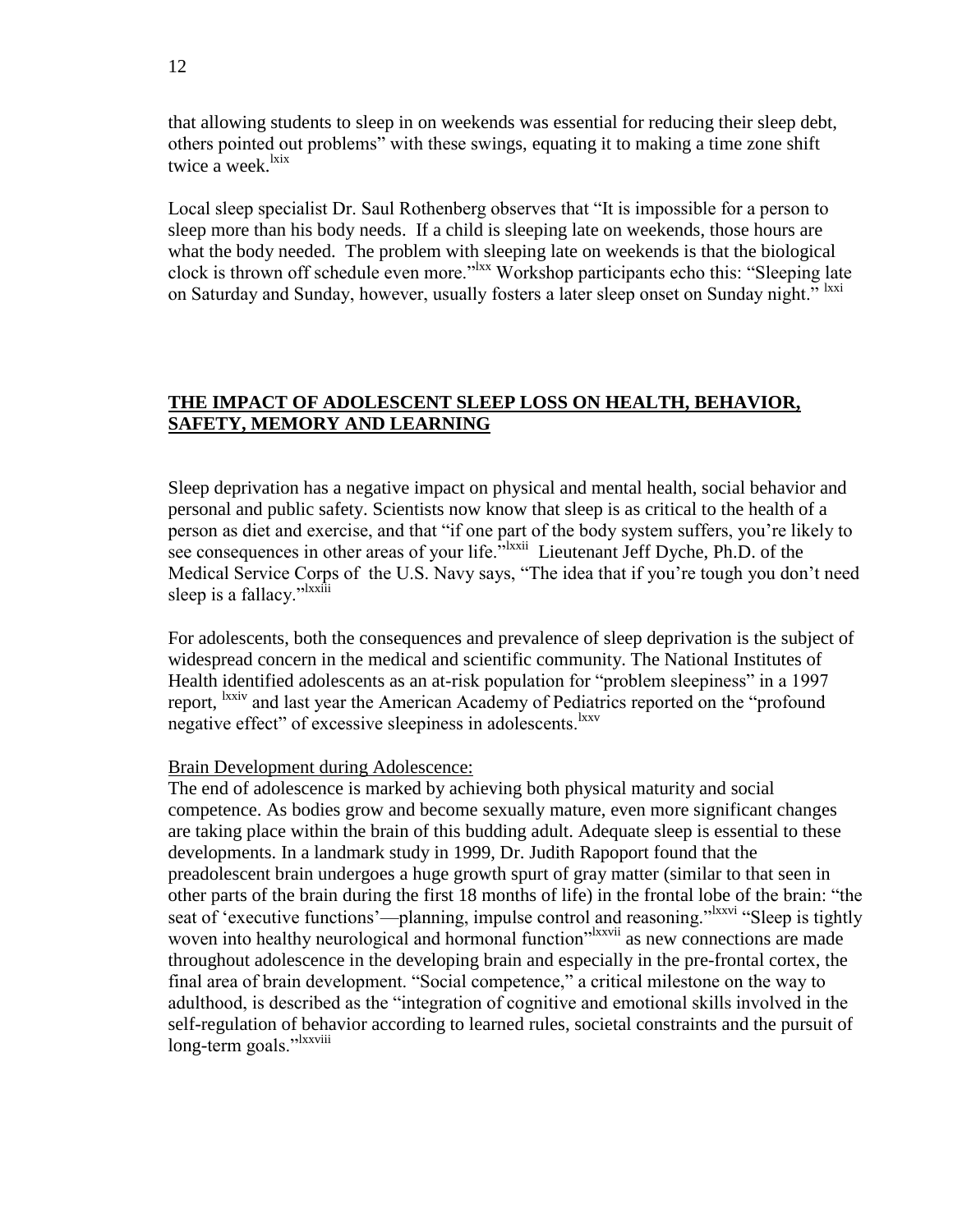In his book *The Power of Sleep* Dr. Dement states:

"In a way, teens are different people. Under the influence of a rush of hormones, the brain is being remade. Some nerve networks grow and become dominant, others shrink and atrophy. Over the course of puberty, the cerebral cortex undergoes a last great bloom of neural rewiring. Nerve connections keep changing throughout adulthood, of course, but the scale of the change during puberty is unmatched again until very old age, when neurodegeneration starts undoing the brain organization that has been built up over a lifetime." <sup>Ixxix</sup>

# Sleep deprivation and mental function:

The pre-frontal cortex is responsible for integrating cognitive and emotional processes in the brain, in other words, merging thinking and planning with emotional control.<sup>1xxx</sup> It is this system that is most disrupted by sleep loss in the adolescent brain, and the impact of this disruption can be seen in cognitive function and mood. This integration "underpins exactly what adolescents are dealing with every day as they try to control their feelings and behavior and make plans related to school and other responsibilities,"<sup>lxxxi</sup>. Sleep is essential to establishing neural pathways and equally "necessary for those pathways to work up to speed." Studies have shown that a lack of sleep "causes thinking processes to slow down,…makes it harder to focus and pay attention,…makes you more easily confused,…leads to faulty decision-making and more risk-taking,…and slows down your reaction time."<sup>1xxxii</sup>

Sleep deprivation has also been shown to be a factor the following:

- $\bullet$  Difficulty initiating certain behaviors<sup>lxxxiii</sup>
- $\bullet$  Involuntary napping  $\sum_{k=1}^{\infty}$
- $\bullet$  Inability to concentrate of tasks that are not compelling or exciting  $\frac{ixxxv}{ }$
- Increased anger  $\frac{lxxxvi}{l}$
- Low tolerance for frustration lxxxvii
- "Impair(ed) complex performance,... lapses of attention, slowing of motor and cognitive reactions, mental mistakes, working-memory errors, time on task decrements and potentially uncontrolled sleep attacks," lxxxviii
- Increased negative mood, difficulties with mood regulation, irritability and mood disorders<sup>lxxxix</sup>
- Increased likelihood of stimulants and alcohol use<sup>xc</sup>

# **Health Implications**:

# Sleep Deprivation and its Impact on Mental Health:

With all of the above listed factors, it is not surprising that much attention has been focused on sleep deprivation's impact on cognitive function. However, a meta-analysis of sleep studies by researchers June Pilcher and Allen Huffcutt found the following: "Mood is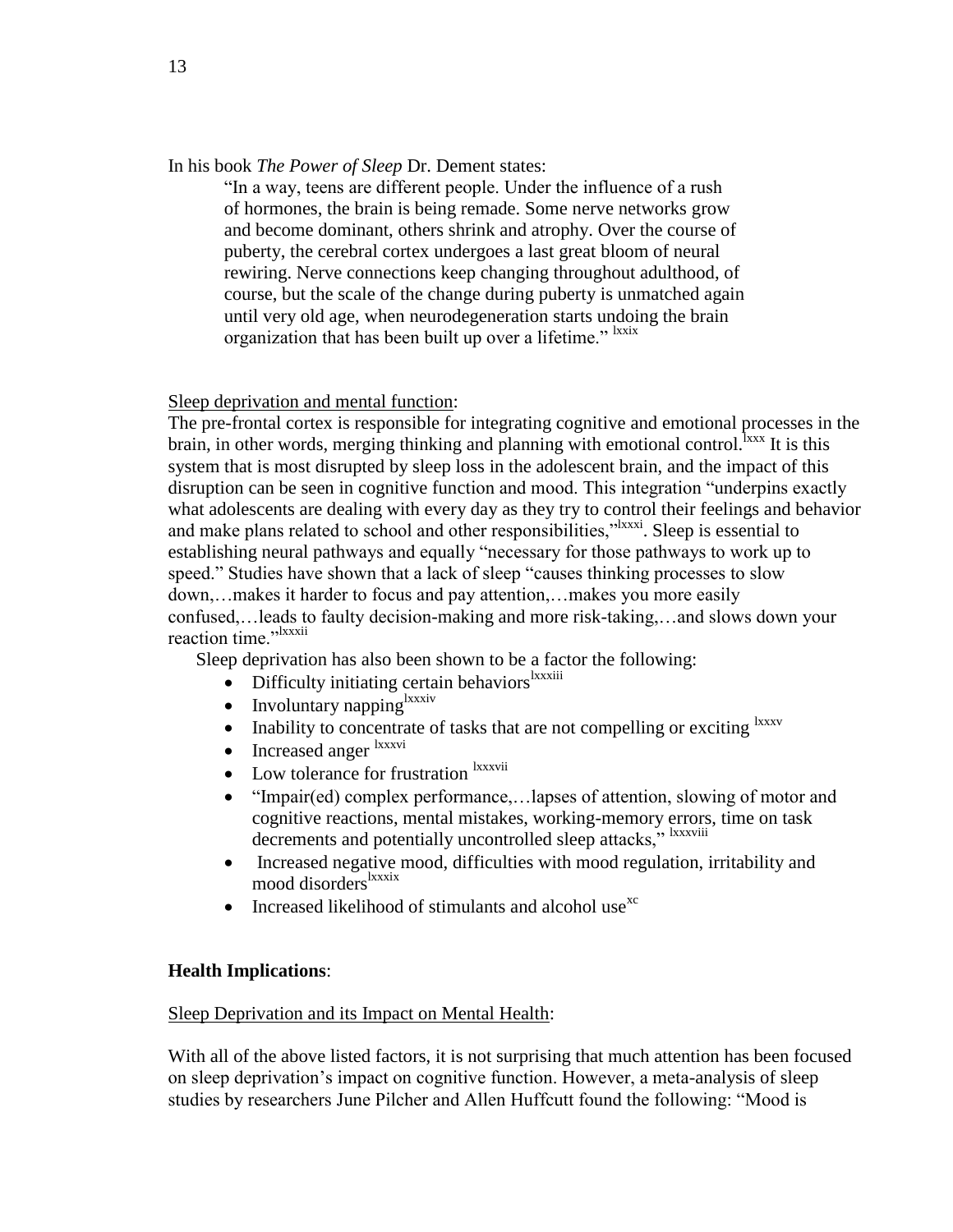affected more by sleep deprivation than are either cognitive or physical performance.<sup>xci</sup> "Sleep deprivation studies have shown consistently that sleep-deprived subjects are more irritable, more volatile and more depressed than control subjects." <sup>xcii</sup> In addition, "tasks that simultaneously challenge cognitive and emotional processing appear to be particularly sensitive to sleep deprivation." In a study involving college students, when a postural balance test or a cognitive test was administered alone, results were mildly affected by sleep loss; however performance declined significantly when the two were administered together.<sup>xciii</sup>

While these effects may seem to be insignificant, it is exactly these types of simultaneous cognitive functions that form the foundation of an adolescent's successful development of social competence: "The ability to concentrate on a long-term goal or consequence while regulating emotional reactions in social situations is precisely the territory that many adolescents are struggling to navigate in their day-to-day lives. If sleep deprivation results in impairment in this domain, it may have very significant consequences." <sup>xciv</sup>

Italian researchers found the following: "Sleep problems…(are) positively correlated with daytime sleepiness, …increased use of psychoactive substances,…depressive mood,… and anxiety."  $xcv$  In addition, "sleep, or lack of it,... impacts the amount of certain neurotransmitters produced by the brain…(that) play a huge role in the body's regulation of emotions," xcvi

The 2006 Sleep in America poll taken by the National Sleep Foundation states: "(L)ack of sleep can cause teens to act out and succumb to feelings of anxiety, depression and hopelessness. 'Insufficient sleep not only results in difficulty with focus, attention and concentration…, but also leads to irritability and mood disorder,' says Helene Emsellem, Medical Director at the Center for Sleep and Wake Disorders in Chevy Chase, MD." <sup>xcvii</sup> "People who chronically suffer from a lack of sleep …are at greater risk of developing depression."xcviii Adolescence is a developmental period with higher risk for emotional and behavioral disorders to emerge. "Arousal, stress or distress may interfere with sleep, setting up a vicious cycle in which emotions cause lack of sleep and lack of sleep exacerbates emotions." <sup>xcix</sup> In fact, "subjects who showed objective evidence of sleep-onset abnormalities in adolescence were more likely to develop depressive episodes in the future (and)…subtle disturbances in sleep also may be predictive of a worse clinical course among adolescents with mood problems."<sup>c</sup>

Sleep deprivation is cumulative and may be the first step in an adolescent's "negative spiral" in school and social functioning. Sleep deprivation erodes mood and motivation, resulting in problems with school and social functioning, leading to stress and associated affective problems. <sup>ci</sup> Even the busiest adolescent is not immune to the effects of insufficient sleep. Indeed, researchers have found that "teens who are heavily involved in school and community activities…appear to be at greater risk for … (the) effects of sleepiness than those who are less involved in activities. $\frac{di}{dt}$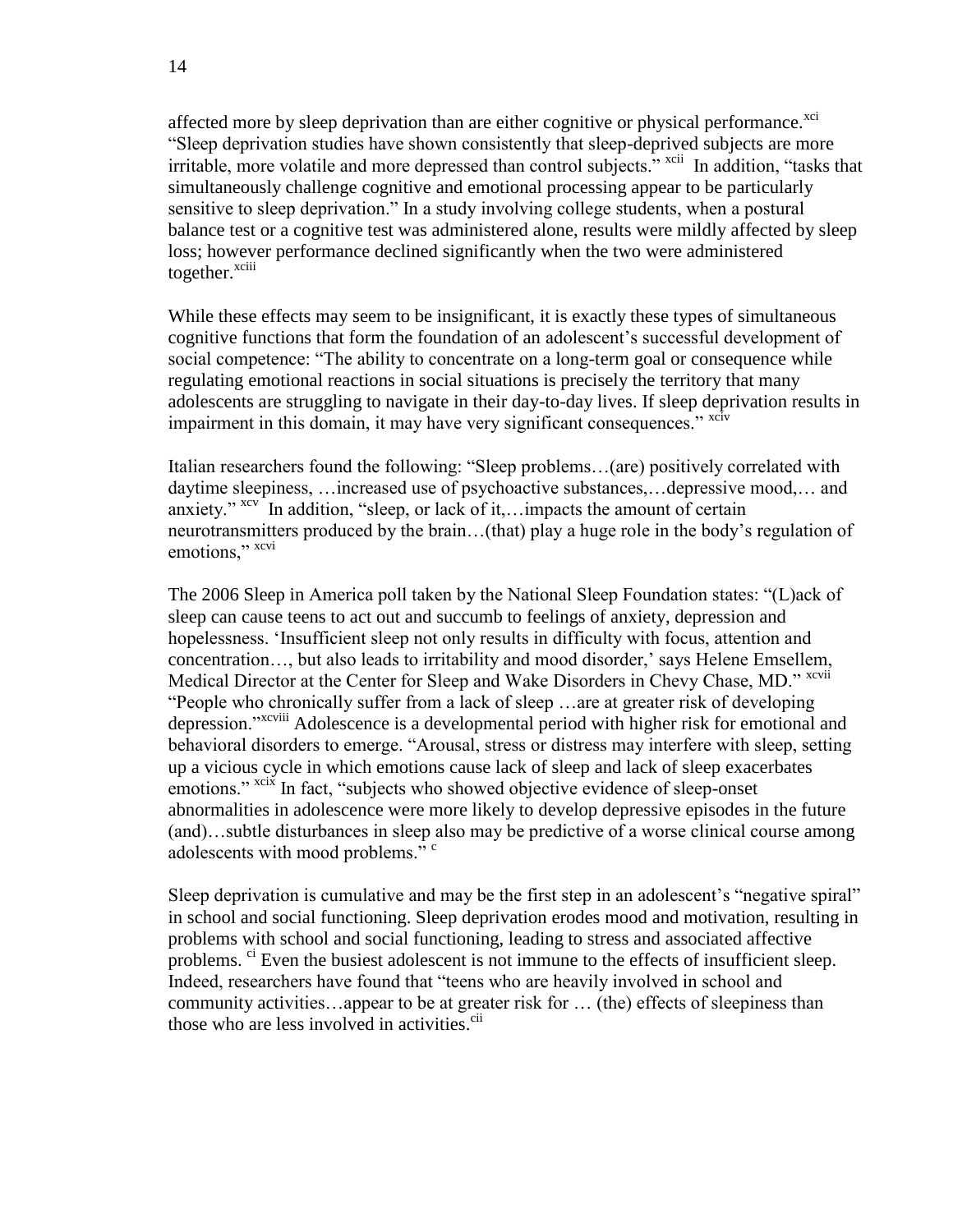In addition to the well-known effects of daytime sleepiness, fatigue, irritability and negative mood, a lack of sleep has more far-reaching and long-term detrimental effects on a person's physical health. As the conscious mind takes a break from the demands of waking hours, the body and brain undertake much of the maintenance, regulating and sustaining work needed to maintain the organism's health. And a lack of sleep thwarts completion of these necessary tasks, resulting in sub-optimal health.

- *Hormone secretion*: During sleep, the body secretes many of the hormones that regulate growth, cell repair, immune function, metabolism, and appetite.
- *Growth and cell repair*:"Growth hormone secretion peaks during sleep, so uninterrupted deep sleep is especially crucial for children and adolescents,"<sup>ciii</sup> so your mother's admonition to go to sleep so you could grow was not far off the mark. Deep sleep triggers more release of growth hormone, leading to physical growth, increase in muscle mass, and cellular repair.<sup>civ</sup> Cellular repair is critical to maintaining a healthy body. "Much of this repair is the job of growth hormone which stimulates…cell division to replace old or malfunctioning cells. The concentration of growth hormone released during the night's first period of stage 4 sleep suggests that deep sleep is important for this repair process."  $\alpha$ <sup> $\dot{\alpha}$ </sup> This cell repair is critical in developing bodies as well as in fighting errant cells that may lead to cancer. In addition, "sleep allows neurons used during waking hours to repair themselves" and "allows for greater protein production and cell repair." <sup>cvi</sup> Sleep's effect on the release of sex hormones ushers in puberty and promotes fertility in both males and females.<sup>cvii</sup> In fact, women who lack sleep are more likely to have trouble conceiving or to miscarry.<sup>cviii</sup>
- *Immune function*: Immune system function is closely tied to the cellular replacement that occurs most significantly during sleep. It is a widely accepted fact that sleep increases a person's resistance to disease, cix and there are physical reasons besides "bedrest" that this is true. "During sleep, your body creates more cytokines, cellular hormones that help the immune system fight various infections."<sup>cx</sup> There is growing evidence that sleep may help sustain the activity of certain immune cells and chemicals. "Natural killer cells (tumor necrosis factor (TNF) and interleukin-1) may be particularly affected by lack of sleep…Even when we are...healthy, circulating TNF naturally increases tenfold while we sleep,"  $\alpha$ <sup>xi</sup> "According to a recent study" cited in Science News, one night's loss of sleep can reduce the number of infectionfighting immune cells in your blood by as much as 30%." cxii Reduced sleep can reduce the body's response to immunizations and its natural ability to fight off infections. In one study, sleep deprived volunteers produced more than 50% fewer antibodies in response the flu vaccine as well-rested volunteers. $\frac{c}{c}$  In other studies at Carnegie-Mellon and the University of Pennsylvania, a person's susceptibility to the cold virus was directly related to the amount and quality of sleep he had had before exposure to the virus.  $c<sub>xiv</sub>$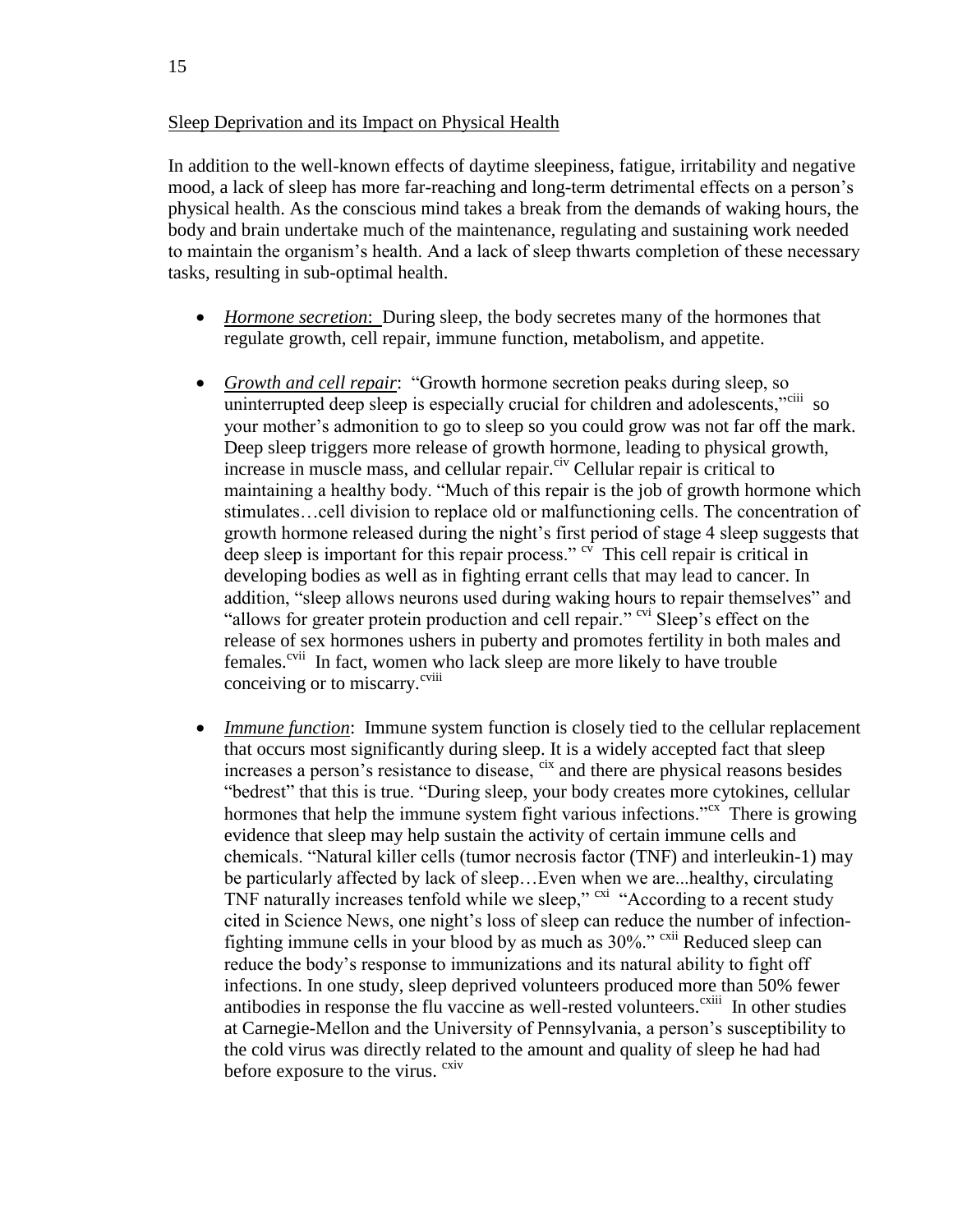*Metabolism and appetite*: "Not getting enough sleep can also impact your long-term physical health. Recent studies…suggest that disrupted sleep patterns may contribute to the onset of metabolic syndrome and excess weight gain in some people." <sup>cxv</sup> "The current epidemic of diabetes and obesity appears to be related, at least in part, to getting chronically inadequate sleep. Evidence is growing that sleep is a powerful regulator of appetite, energy use and weight control. During sleep, the body's production of the appetite suppressor *leptin* increases, and the appetite stimulant *grehlin* decreases. Studies find that the less people sleep, the more likely they are to be overweight or obese and prefer eating foods that are higher in calories and carbohydrates." <sup>cxvi</sup> For many, a common consequence of sleep loss is feeling too tired to exercise, only compounding the metabolic chemistry shifts associated with sleep loss. In the 2006 *Sleep in America* study conducted by the National Sleep Foundation, 28% of adolescents report feeling this way.

During sleep other important hormones are secreted that regulate how the body uses energy, with distinct rises and falls of blood sugar seen depending on various stages of the sleep cycle. "Not getting enough sleep overall or enough of each stage of sleep disrupts this pattern."<sup>cxvii</sup> One study found that "women who slept *less than 7 hours* a night were more likely to develop diabetes over time than those who slept between 7 and 8 hours a night."<sup>cxviii</sup>

- *Sleep deprivation and cardiovascular disease*: During sleep, your heart and blood vessels get a much-needed break from the rigors of the day. "During non-REM sleep, your heart rate and blood pressure progressively slow as you enter deeper sleep." <sup>cxix</sup> In spite of scattered spikes of activity during REM sleep, "overall,…sleep reduces your heart rate and blood pressure by about 10%." CXX With insufficient amounts of sleep, this reduction may not occur, making you more likely to experience strokes, angina, irregular heartbeat, heart attacks and congestive heart failure.<sup>cxxi</sup> A lack of sleep puts your body under stress and increases the circulation in the body of stress hormones such as adrenaline and cortisol. Studies have shown that individuals with sleep loss have higher blood levels of C-reactive protein, which is thought to contribute to a higher risk of developing atherosclerosis (hardening of the arteries).<sup>cxxii</sup> Metabolic syndrome, mentioned above, is a constellation of risk factors that can increase a person's chance of having heart disease or a stroke.<sup>cxxiii</sup>
- *Other factors impacting health:* In addition to the impact on cellular and hormonal function and on cardiovascular health, sleep loss can sometimes be implicated in other health conditions. Several studies "have found evidence of ADHD-like symptoms associated with sleep deprivation and some improvement in ADHD symptoms in children following treatment of sleep problems."<sup>cxxiv</sup> There is also a link between "sleep deprivation and increased incidence of seizures for those with seizure disorders."<sup>CXXV</sup> There is an increased likelihood of stimulant use, with a chemical dependence on caffeine often seen in adolescents.<sup>cxxvi</sup> As stated earlier in this report, 75% of adolescents report drinking at least one caffeinated beverage daily, and nearly one-third  $(31\%)$  consume two or more such drinks each day.<sup>">cxxvii</sup> One writer reports that "young people are using caffeine to compensate for chronic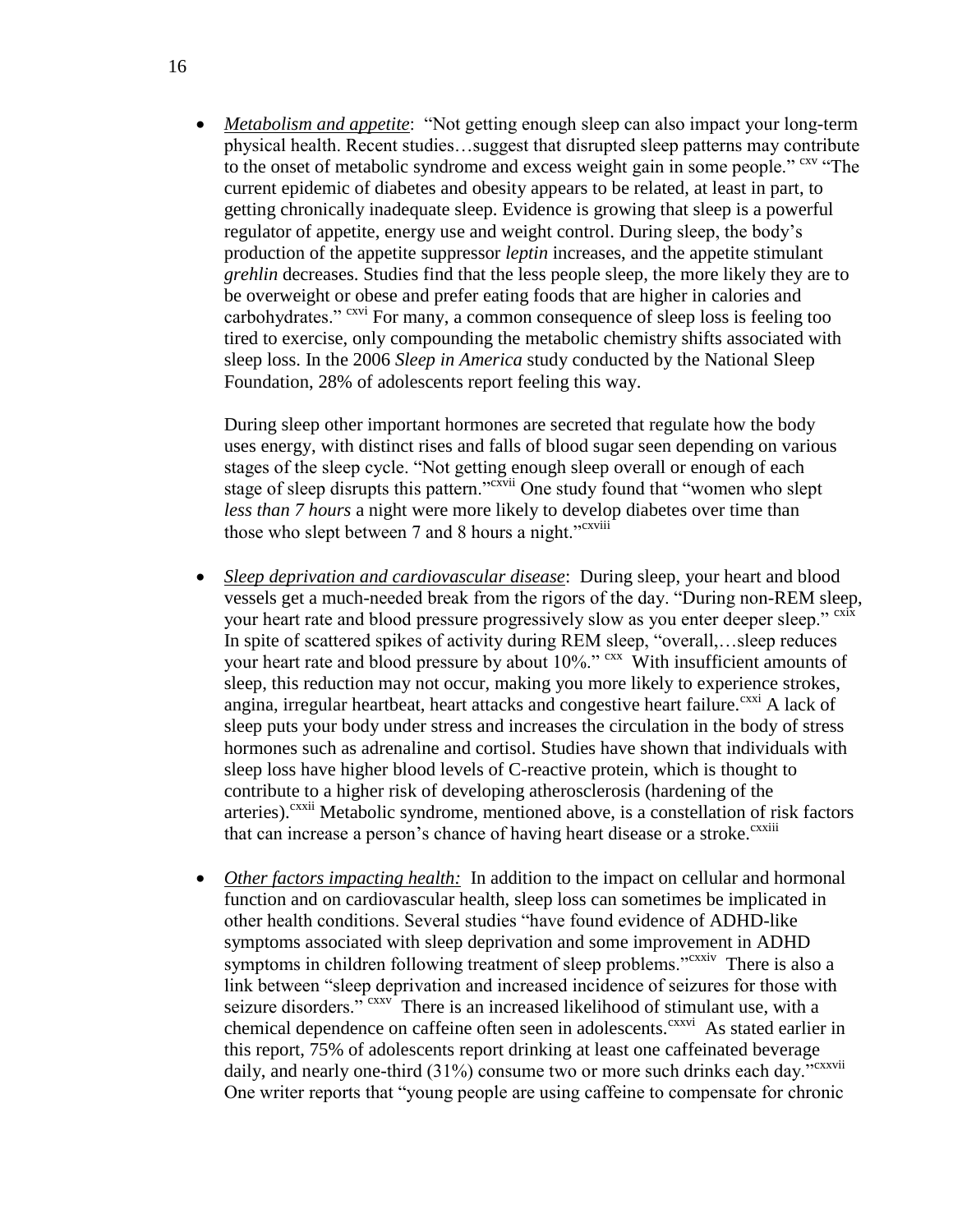inadequate sleep."cxxviii In addition, "some percentage of teen substance abuse, as a method of heightening arousal or decreasing the effects of anxiety and depressions, may be attributable to the direct and indirect effects of sleep deprivation."<sup>cxxix</sup>

A pattern of sleep loss established during these formative years of adolescence may set the stage for serious health implications down the road.

# **Behavior:**

In addition to the impacts on mental functioning mentioned above, sleep deprivation can be directly implicated in the following: daytime sleepiness, tiredness (a general feeling of fatigue that makes it difficult to initiate or sustain certain activities), unstable mood (overreacting to situations), diminished impulse control, $c_{xxx}$  memory lapses, and reduced athletic ability (speed and endurance). $c<sub>xxxi</sub>$ 

Observable behaviors that are reported by adolescents to be a direct result of sleep loss are the following:<sup>cxxxii</sup>

- Falling asleep at school (18%)
- Falling asleep during homework (22%)
- Trouble getting along with family  $(24%)$
- Cranky/irritable during the day  $(28%)$
- Too tired to exercise  $(21\%)$
- Drink 2+ caffeinated beverages/day  $(36\%)$
- Take at least 2 naps/week (38%)

Across the research, a person's mood is seen to be the most often cited, observable bellwether of sleep deprivation. One significant finding is that a "strong association was found between negative moods and more-pronounced sleep-related issues. Among those adolescents who say they're unhappy or tense most often, 73% feel they don't get enough sleep at night and 59% are too sleepy during the day."<sup>cxxxiii</sup> Other studies have found "significant increases in complaints of depressed mood…in surveys of adolescents who… report more than 2-hour differences between school night and weekend bedtimes."<sup>cxxxiv</sup>

As our adolescents strive to interpret and negotiate the challenges and relationships in their lives life, embarking on this complex task with anything less than their full capacity holds both individual and societal consequences.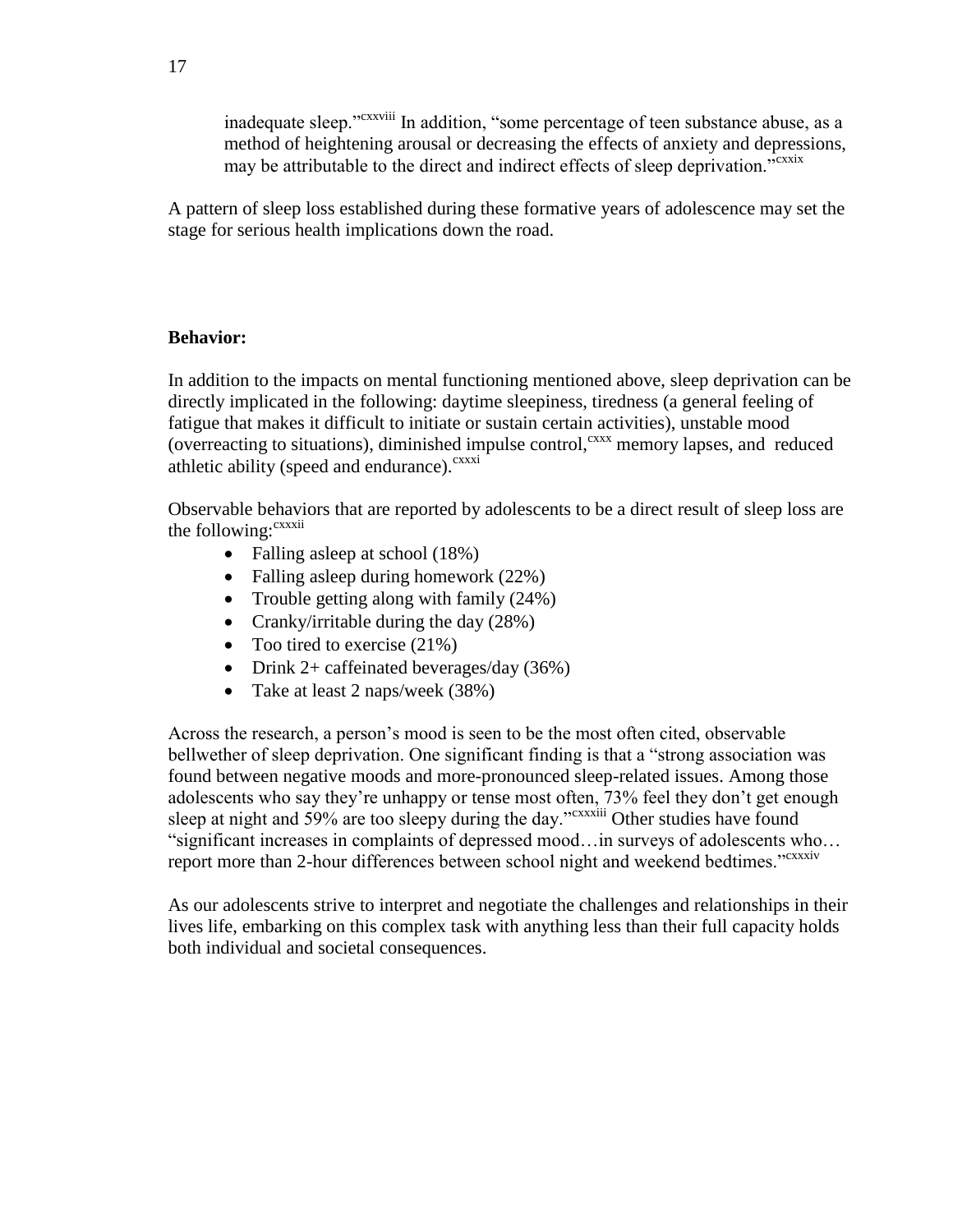# **Personal Safety:**

Being well-rested is a prerequisite for personal safety. The two main factors of sleep loss that are exhibited with varying degrees of sleep loss are lapses in attention (ranging from feeling drowsy to outright involuntary nodding off, a.k.a. "sleep attacks") and delayed response time at critical moments during waking hours. These manifestations of sleep debt compromise the personal safety of the individual and of those around him with "increased risk of unintentional injuries and death."<sup>cxxxv</sup> Sleep deprivation is known to increase accidents, memory lapses, injuries, and time needed to process information and to decrease athletic ability (in terms of speed and endurance) and alertness.<sup>cxxxvi</sup> A sleep-deprived adolescent has multiple opportunities during a typical day for serious safety breaches to occur.

- *Drowsy driving*: Driving while drowsy is not an experience unique to adolescents, but it is a serious public safety problem. "Drowsy driving is becoming a national epidemic, according to some experts, even more problematic and more common than drunk driving."<sup>cxxxvii</sup> Unlike driving under the influence of alcohol, there is no test for drowsiness. "The only hope for saving lives is if people recognize that drowsiness (behind the wheel) is an extreme danger signal."<sup>cxxxviii</sup> It is thought that about 1 million crashes in the U.S. each year (1/6 of the total) are caused by driver inattention or attention lapses. "Sleep deprivation and fatigue make such lapses of attention much more likely to occur.<sup>">cxxxix</sup> Dr. Kotch, Director of the Danbury Hospital Sleep Center, states: "It has been documented that being awake for 18 hours straight is the equivalent of having a .5 blood alcohol content" which is legally drunk in some states. $c^{x}$  Combined with sleep loss, the effect of any amount alcohol is amplified greatly.<sup>cxli</sup>
- *Falling asleep at the wheel:* If we carry a sleep debt, our biological drive to sleep may cause involuntary napping, whether at home, in school or behind the wheel. Our wakefulness becomes unstable; we take rapid and involuntary "microsleeps". Reaction times get longer. "A one second lapse in reaction time while driving a car at 60 m.p.h. translates into 88 feet.<sup>"cxlii</sup> The U.S. Department of Commerce reports that in 1989, "motor vehicle accidents were the second largest single cause of death in persons aged 15-24 years in the U.S., $\frac{c}{c}$ <sup>xliii</sup> not surprising considering the youth and inexperience of the drivers. Combined with sleep deprivation, that inexperience can rapidly become deadly. 27% of adolescents reported that, in 2005, they had an accident or near-accident because of drowsiness while driving.<sup>cxliv</sup> Statistics from the National Highway Traffic Safety Administration (NHSTA) state that "young people (between 16 and 20 years old) were the single age group most likely to be involved in a fall-asleep crash."<sup>cxlv</sup> Further, Dr. Mark Mahowald, a sleep expert, says "Fall-asleep crashes probably kill more Americans under the age of twenty-five than alcohol-related accidents," and if one adds driver inattention as a factor, there are probably an additional million non-fatal crashes each year.<sup>cxlvi</sup> A statewide study in North Carolina found that "young drivers age 25 or under cause more than one-half  $(55%)$  of fall-asleep crashes,"<sup>cxlvii</sup> identifying drivers' lack of sleep as a significant concern in highway safety. "Compared with sleeping eight hours or more each night,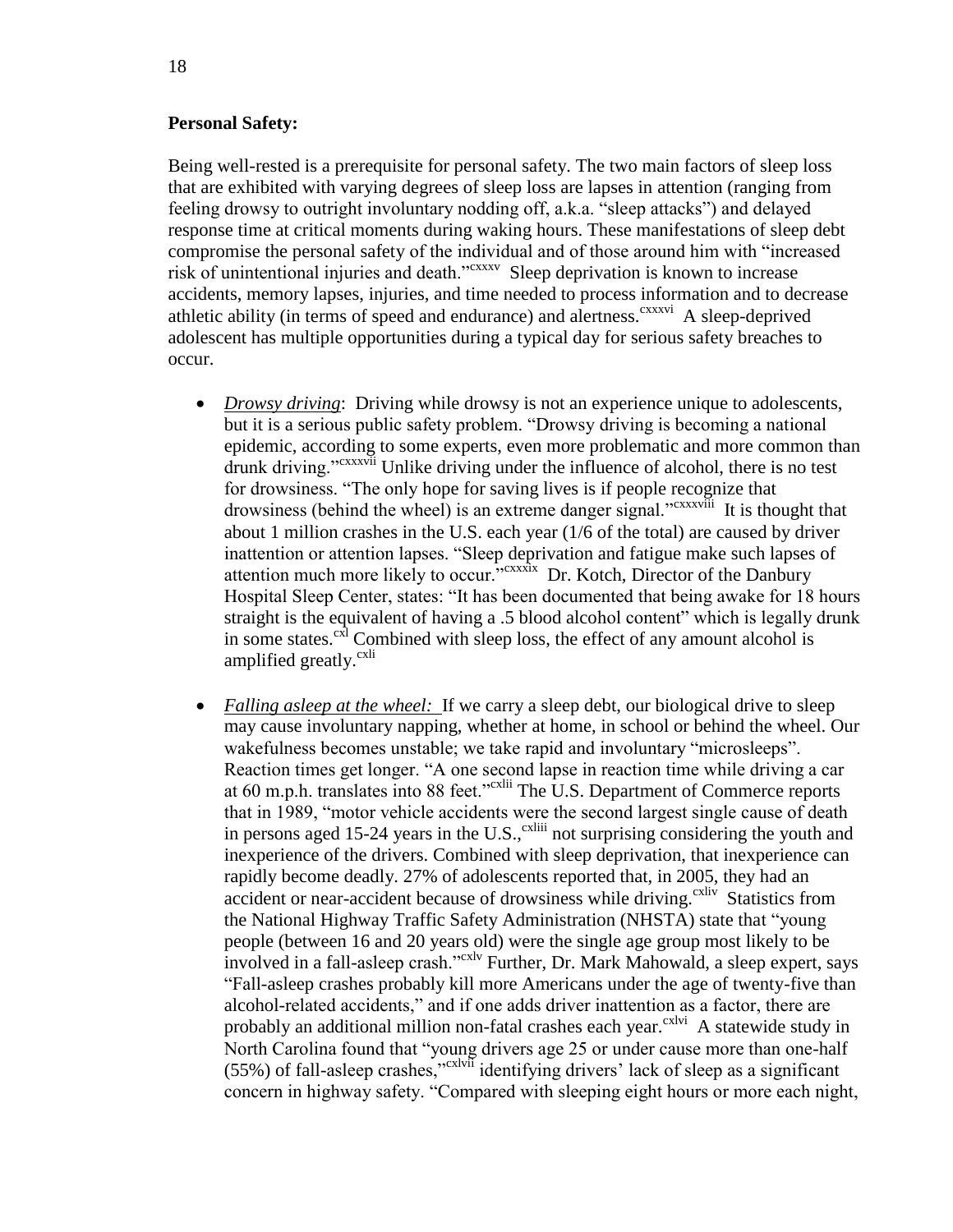sleeping six to seven hours was associated with a 1.8 times higher risk for involvement in a sleep-related crash…and sleeping fewer than five hours per night invoked a 4.5 times higher risk."<sup>cxlviii</sup> According to Dr. O'Malley of the Norwalk Sleep Disorders Clinic, the time of most fall-asleep crashes is from 5 a.m.until 8 a.m., with the greatest frequency between  $7$  a.m. to  $8$  a.m.<sup>cxlix</sup>

• *On-the-job accidents:* In addition to the often dire results of falling asleep at the wheel, sleep loss leaves its imprint on the day-to-day life of adolescents. Dr. Carl Hunt, of the National Institutes of Health's National Center on Sleep Disorders Research bluntly states: "A tired child is an accident waiting to happen." <sup>cl</sup> The National Institute for Occupational Safety and Health (NIOSH) estimates that  $231,000$  workers under 18 years old are injured on the job every year.<sup>cli</sup> A report issued by the National Consumer League reports that between 70-80% of all teens work for pay during high school and estimates that "every 30 seconds a teen worker is injured on the job and that one teen dies due to workplace injury every 5 days."<sup>clii</sup> With slower reaction times, climbing scaffolding on a construction site, lifeguarding at a pool, slicing meat at a deli or handling a heavy mower can turn an adolescent's summer job into a tragedy. With the decrease in alertness, physical speed and endurance that accompanies sleep loss, a miscalculation on the football field, the balance beam or a downhill ski run can result in serious injury.

Sleep loss' attendant slower reaction times and lapses of attention are serious public safety concerns. At risk are not only the person with the sleep debt, but also that person's passengers, co-workers, classmates, fellow athletes and other drivers on the road. Nothing can replace sleep in repaying the debt. Cold air, loud music, even stimulants will not keep a person awake if the sleep debt is too large. The only thing that will work is sleep. To require a person to function on less sleep that he needs is to condone a danger to that person and to public safety.

# **Learning:**

# *"Sleep is not just to refresh, but a critical time for both memory and learning."* cliii

The old adage to "sleep on it" when working on a challenging problem draws on anecdotal evidence that only recently has been confirmed by scientific research showing that sleep is essential to all stages and types of memory. When we learn something new, neurons in our brain form connections via electrical stimulation that alters the involved neurons' protein structure, forming networks throughout the brain that serve as the "filing cabinets in which every memory is stored, and from which every idea is formed." <sup>cliv</sup> Following a period of study, PET scans of the brain indicate increased metabolic activity during REM sleep, and people who are deprived of REM sleep find it difficult to recall recently learned material.<sup>clv</sup>

Neurologists divide memory into two categories: declarative and non-declarative. Declarative memory is that which we usually associate most directly with learning; it is the "consciously accessible memories of fact-based information."<sup>clvi</sup> Non-declarative memory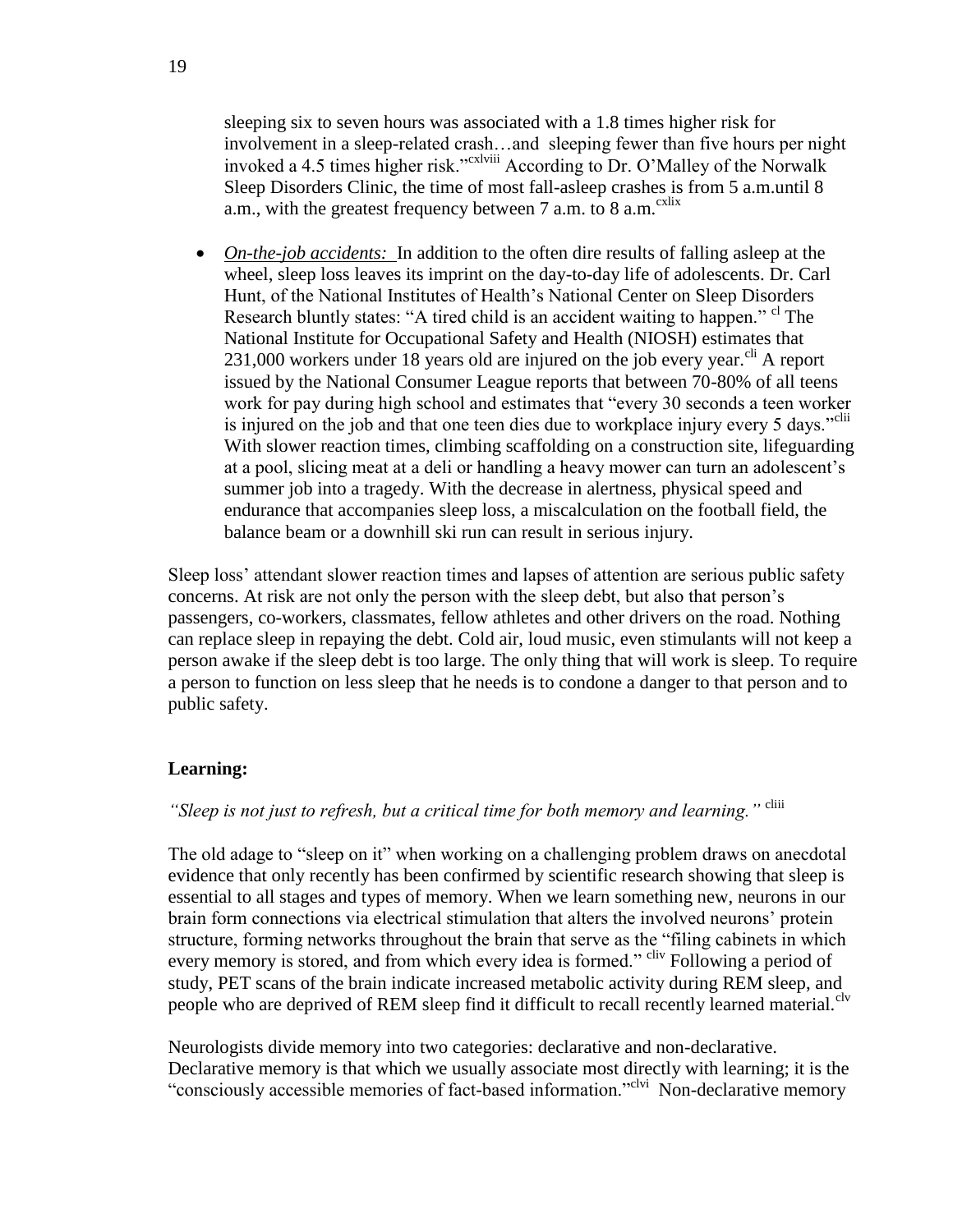is that associated with the "how" of doing things: procedural memory of how to perform actions, habits and other skills, many of them motor-function-based.<sup>clvii</sup> In addition, memory has two distinct stages: consolidation and enhancement. Consolidation takes place when learned material becomes "increasingly resistant to interference from competing or disrupting factors," which takes place mostly during waking hours. Memory enhancement, which occurs almost exclusively during sleep, is when lost memories are restored and brought to bear on newly learned material, producing additional, new learning.<sup>clviii</sup>

Sleep debt exacts a heavy toll on memory consolidation. Less than optimal amounts of both non-REM and REM sleep after learning a new task show declines in performance immediately after the training and several days later, even after sleep and alertness are restored.<sup>clix</sup> Tests of motor skills require adequate amounts of Stage 2 (non-REM) sleep. Cognitive tasks that require new solutions to problems require adequate REM sleep. Dr. Carlyle Smith, Professor of Psychology at Trent University in Ontario, found that performance on a task requiring memory of complex rules deteriorates 20% to 30% if people do not sleep the night after learning the rules.<sup>clx</sup> During REM sleep the brain has been found to show electrical activity that repeatedly mirrors activity shown during waking learning sessions, as if the brain is rehearsing the new learning over and over again at night. Following adequate REM sleep, performance on cognitive tasks has been shown to improve 44%; with inadequate REM sleep, performance declined  $10\%$ <sup>clxi</sup> In studies, volunteers who slept 8 hours consistently outperformed those who slept only 6 or 7 hours, with the amount of improvement directly tied to how long they slept. Other studies indicate that the "benefits of training for mentally challenging tasks are maximized after a good night's sleep, rather than immediately following the training or after sleeping for a short period overnight."<sup>clxii</sup>

Adequate sleep is important not only for the memorization of facts or procedures, but is "a necessity for the consolidation of human procedural skills, being able to restore previously decayed memory traces as well as trigger additional learning and thus improve...performance without the need for further practice."<sup>clxiii</sup> In a study conducted on rats' brains and learning activities at Massachusetts Institute of Technology, researchers found that "the rat's brain is just like a human's—working hard while the body sleeps—to process everything that happened during wakefulness."<sup>clxiv</sup> Sleep is "most crucial for memory. Not just remembering things but gaining insight and understanding.<sup>"clxv</sup> This enhancement of memory, bringing past memories to bear on new ones, in novel and seemingly serendipitous relationships, is critical to creative thinking and innovative problem-solving. "The idea that you could learn something new, or gain some novel insight, as a consequence of sleeping on it, is, what we think of, actually, as a primary function of sleep," says Dr. Allen Pack, head of the University of Pennsylvania Sleep Center.<sup>clxvi</sup> Scientific research has confirmed this idea, with several studies of children reporting "decrements in verbal creativity, attention and psychomotor performance following either sleep restriction or sleep deprivation," indicating that "cognitive flexibility and abstract reasoning abilities may be improved" with adequate sleep.<sup>clxvii</sup>

Inadequate sleep has definite consequences on all kinds of learning. In scientific studies, David Dinges, a professor and chief of the the Division of Sleep and Chronobiology of the University of Pennsylvania School of Medicine, found "a significant change in the learning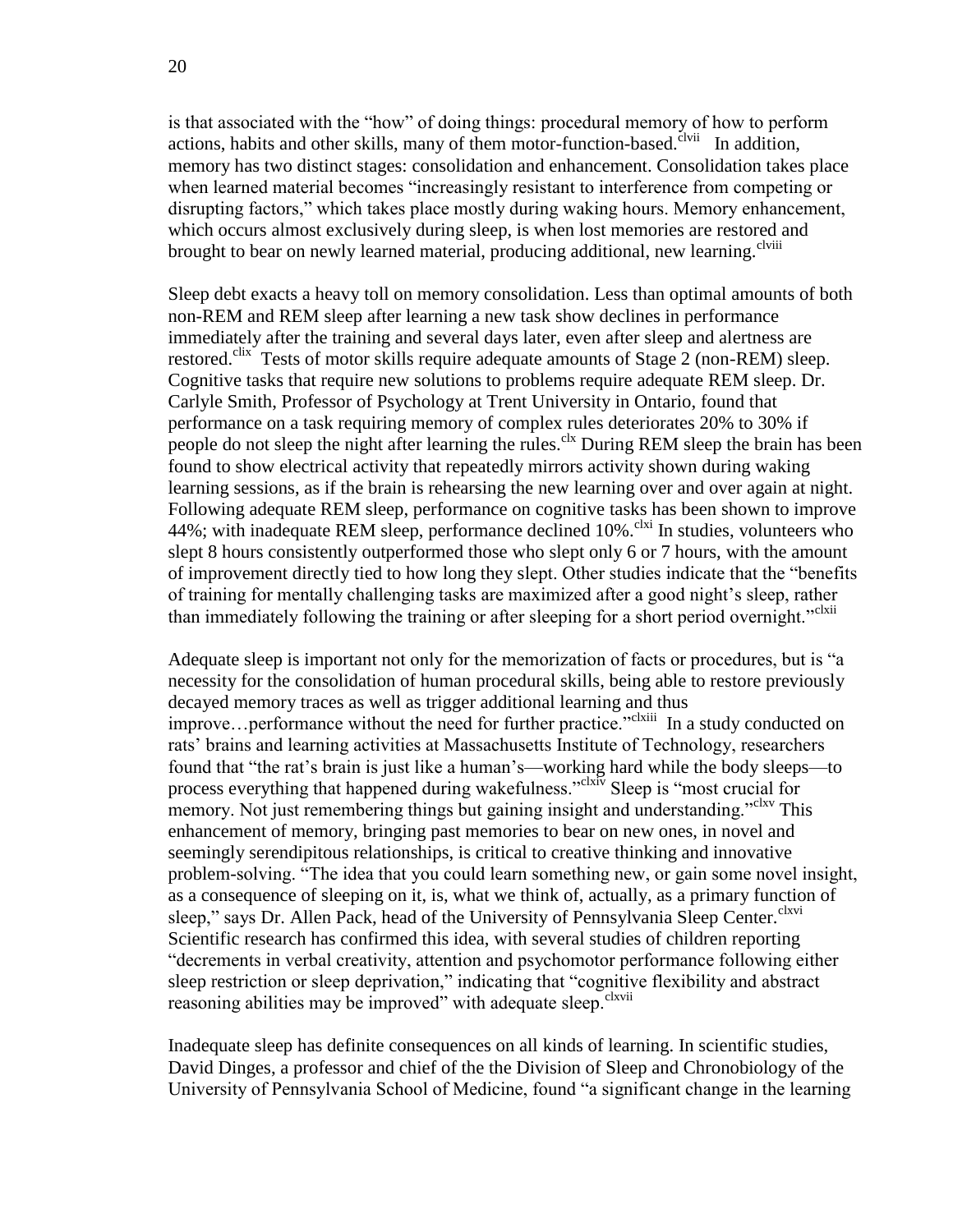curve associated with sleep loss."<sup>clxviii</sup> Subjects getting 8 hours of sleep a night performed better and better each day on the learned task. Those getting 6 hours of sleep a night showed no learning curve associated with the task, while those getting 4 hours each night showed a negative learning curve. Dinges concluded that "learning itself—that is, the ability to acquire information, retain it, and then use it repeatedly—is altered by sleep restriction…Even though young people may say they are tired, they can't tell how impaired they are."<sup>clxix</sup>

Educators now recognize that there are many types of learners in their classrooms. Sleep restriction has a scientifically documented impact on at least three types.

- Motor learning: Sleep deprivation results in memory decrement of learned motor skills. A night of sufficient sleep "can trigger significant performance improvements in speed and accuracy."
- Visual/Perceptual learning: While visual learning retention does not benefit from 4-12 hours wake time following a learning session, it improves significantly after a night of adequate sleep.
- Auditory learning: "Regardless of whether subjects trained in the morning or evening, delayed performance improvements developed only across a night of sleep and not across similar waking periods."<sup>clxx</sup>

While the research demonstrating the negative impact of inadequate sleep on memory and learning is compelling, it is less clear on its impact on students' grades. However, a Harris Poll conducted in 2002 of 2,308 high school students as part of the MetLife Survey of the American Teacher series states conclusively, "While it is important to remember that a statistical correlation does not establish cause and effect, the evidence that sleep deprivation adversely affects the performance of millions of high school students is very strong."<sup>clxxi</sup>

The difficulty of finding a causal relationship between sleep and grades is due in part to the facts that studies evaluating this issue rely on self-reporting of grades and amount of sleep by study participants and that many uncontrollable variables come into play in how a student's performance may be reflected in his grades. However, in a study conducted by Dr. Jeff Dyche of the United States Navy in a highly-controlled academic environment, test scores with two additional hours of "rack time," the time required for the recruits to be in bed, were found to be remarkably higher.

Dr. Dyche is participating in numerous studies of sleep at our nation's service academies and did this particular research at the Navy's only "boot camp," the Recruit Training Command Center (RTC) in North Chicago. In addition to the physical drill and military training, there is an intensive academic environment over the 8-week training session, with exams every other Friday on such subjects as history, science, and military law. 700-800 sailors (average age: 18) graduate from the RTC each week. Rack time had been 2200 to 0400 hours (10 p.m. to 4 a.m.) for a generation prior to the study. In 2002 the Navy added one hour to the rack time, from 2100 to 0400 hours, and asked Dr. Dyche to assess the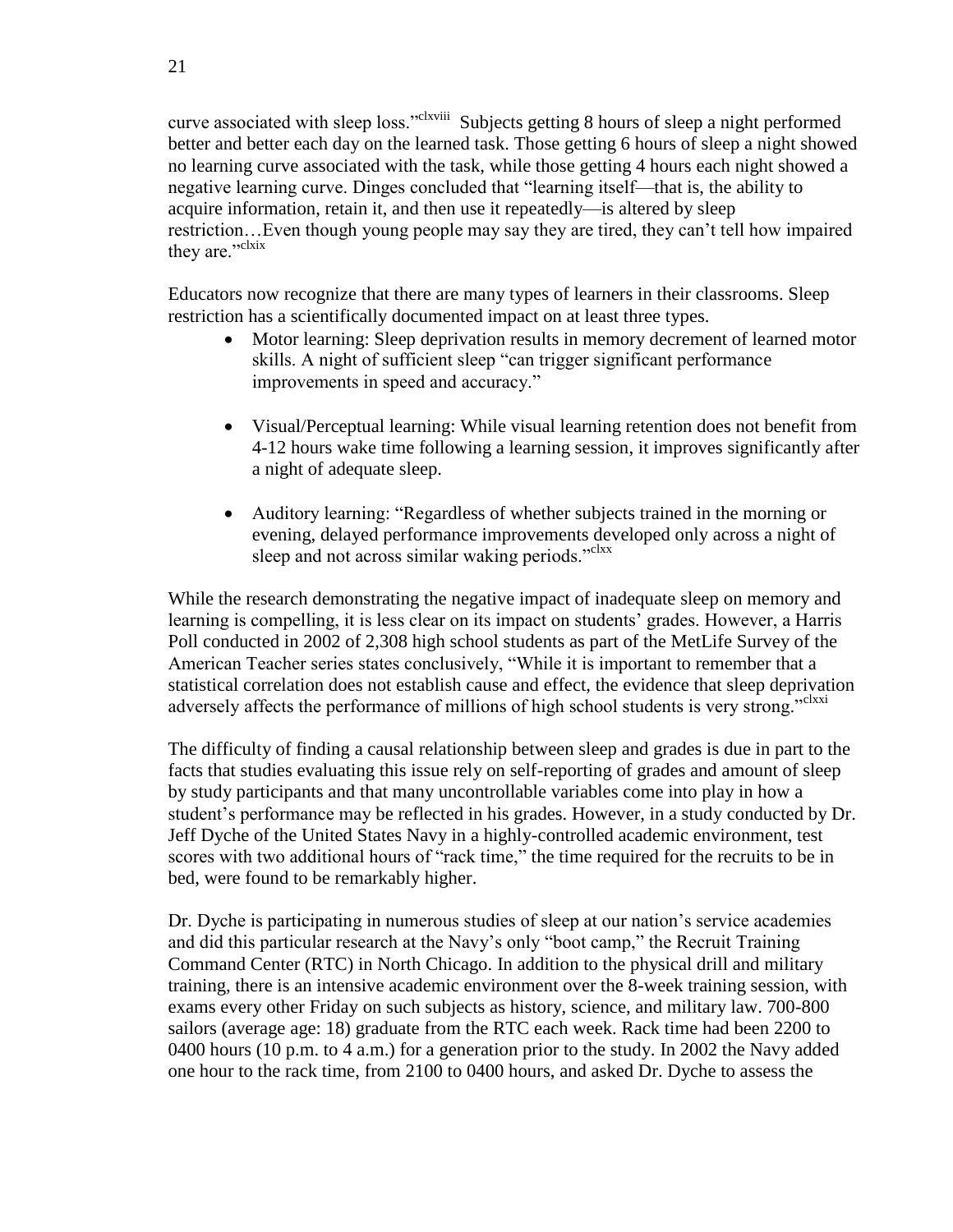change. What he found was that the earlier bedtime was wasted; the recruits were lying in bed awake, unable to go to sleep until later, following typical adolescent circadian rhythms.

Based on Dyche's findings, the Admiral changed the rack time to 2200-0600 hours. Following this change, the average test scores showed a significant increase, jumping to 4.28 in 2003, up from 3.97 in 2000 and 3.94 in 2001, with no discernable difference in entrance aptitude test scores across the three years. Significantly, individual recruits' best scores increased to close to 4.7 in 2003 whereas the best performers of both previous years had been close to 4.1. As an added benefit, attrition was cut in half and the number of sick calls was reduced by 70%. <sup>clxxii</sup> With the large numbers of recruits studied and the high degree of control of other variables at the RTC, these findings show clearly that reducing the sleep debt can improve academic performance.

There is a strong correlation between adequate sleep and better grades in school, but too many variables exist for sleep to be called a causative factor for good grades. In an analysis of 14 scientific studies looking at the issue (35,199 total participants ages 8-42, from 1986- 2001), Wolfson and Carskadon found the "findings strongly indicate that self-reported shortened sleep time, erratic sleep/wake schedules, late bed and rise times and poor sleep quality are negatively associated with academic performance for adolescents from middle school through the college years."<sup>clxxiii</sup>

Research from 3120 high school students in New England reported that "adolescents with self-reported higher grades reported significantly longer and more regular sleep/wake schedules…. on school nights than did students with lower grades--…These differences distinguished students reporting mostly B's or better from those reporting C's or worse." clxxiv This information is corroborated by a study of 185 college freshmen (randomly selected, no age/gender bias): "long sleepers ( $>$  or  $=$  9 hours/night) reported significantly higher GPAs than did short-sleepers ( $\leq$  or = 6 hours/night), GPA 3.24 vs. 2.74 respectively." clxxv The National Sleep Foundation 2006 Sleep in America poll key findings states: "80% of adolescents who get an optimal amount of sleep say they're achieving A's and B's in school, while adolescents who get insufficient amounts of sleep are more likely than their peers to get lower grades."<sup>clxxvi</sup> It is not difficult to understand why achievement in school is more difficult for these students. Their sleep debt impacts their lives at home and school. Citing again the 2006 Sleep in America Poll: 28% of high school students report falling asleep in school; 22% fall asleep doing homework; and 14% arrive late or miss school because they oversleep.<sup>clxxvii</sup>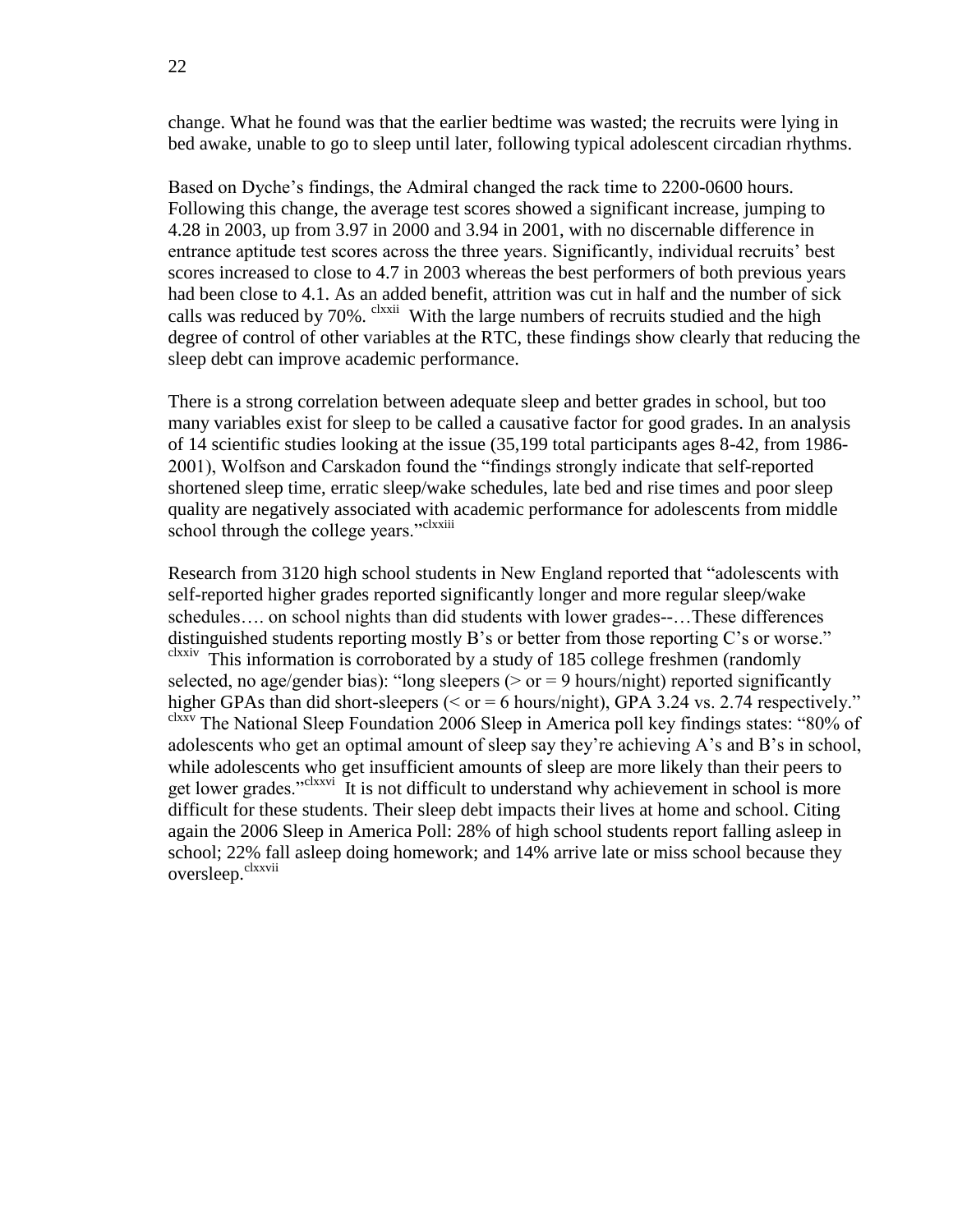# **What We Found in New Canaan:**

# **NCPS COMMUNITY SURVEY of SLEEP HABITS AND SCHOOL START TIMES**

In February of 2006, the League of Women Voters of New Canaan administered surveys about sleep habits and school start time opinions to students in grades 4, 6, 8, 10 and 12, to all New Canaan public school parents and professional staff. In developing the surveys, the League kept in mind three main questions:

- Are our children getting enough sleep?
- Are there concerns about our children's health, well-being and ability to achieve their full learning potential?
- How does our community feel about school start times?

For the student survey, the League adapted a questionnaire that Dr. Mary Carskadon of Brown University had used nationwide. For the parents and professional staff, the League consulted with Dr. Kurt Schlichting of Fairfield University in designing the questionnaire.

While the student surveys were administered in the classroom, the parent and staff surveys were conducted online through the services of Zarca Interactive, an online survey company. Administering the survey online assured quality control and enabled the League to accept only one response per household.

Dr. Schlichting compiled the data from the student surveys and analyzed the results of all three groups.

The response rates were extraordinary, especially for the parent survey, which required active participation on the part of the parents. In order to participate, parents had to log in with a unique ID and password that they had received via postcard. The parent response rate was 27%, representing 31% of NCPS students. Having received an email invitation, 36% of the professional staff participated. 76% of students in  $4<sup>th</sup>$ ,  $6<sup>th</sup>$ ,  $8<sup>th</sup>$ ,  $10<sup>th</sup>$  and  $12<sup>th</sup>$  grades took the paper survey in the classroom.

# **KEY FINDINGS OF THE PARENT SURVEY:**

- Younger students get sufficient sleep. The vast majority of K-4 children get 9-10 hours of sleep on school nights.
- Older students are sleep deprived. About 85% of  $7<sup>th</sup>$  and  $8<sup>th</sup>$  graders get 8 hours or less, and 77% of  $9<sup>th</sup>$ -12<sup>th</sup> graders get 7 hours or less (about one quarter of them get 6 hours). These students are accumulating a "sleep debt" of 10-15 hours per week. Signs that children are trying to pay back this debt are in their napping on weekdays (17% of high school students), sleeping longer on weekends (96%), and difficulty waking for school (59%).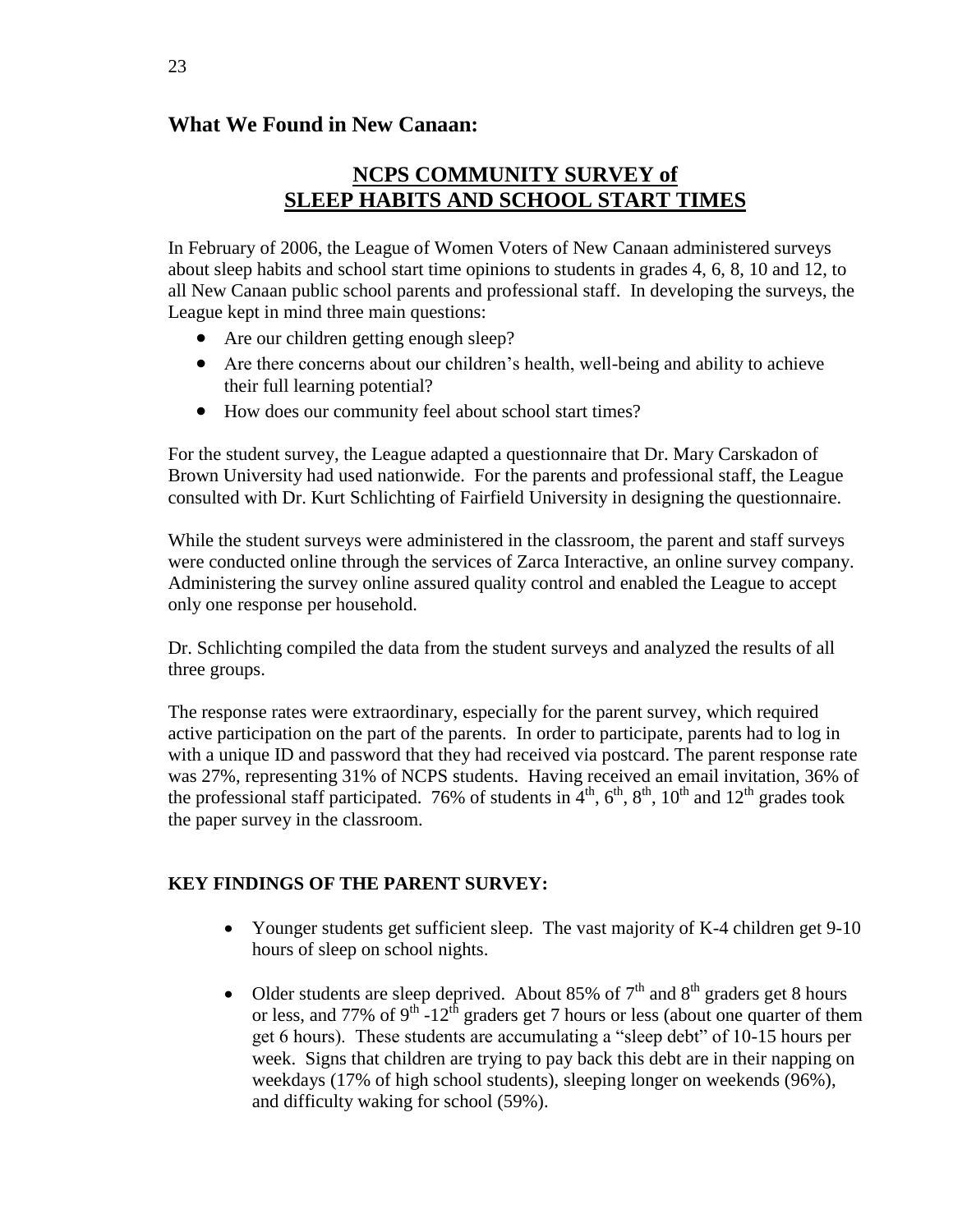- Bedtimes shift significantly later as students get older. K-4 bedtime is 8:00-9:00,  $5^{th}$  and  $6^{th} - 9:00 - 10:00$ ,  $7^{th}$  and  $8^{th} - 9:30 - 10:30$ . 71% of high schoolers go to bed after 10:30. A third go to bed at 11 or later.
- Several factors contribute to the differences in bedtimes. The most frequently mentioned factors in the open-ended section of the survey were homework load, body clock changes and sports and extra-curricular activities.
- Health, stress levels and performance are impacted by lack of sleep. 56% of parents report that lack of sleep causes health problems for their child. 74% report that it causes stress. 59% of all parents felt that their child would do better in school if he/she got more sleep (74% of just high school parents).
- Shifting extracurricular and sports schedules would be acceptable. 85% of  $7<sup>th</sup>$ and  $8<sup>th</sup>$  grade parents agreed, and 84% of high school parents agreed that it would be acceptable for extracurricular activities to start and finish later if there were a later school start time. 77% of  $7<sup>th</sup>$  -12<sup>th</sup> grade parents agreed that it would be acceptable for our athletes to arrive later, but on time, for regularly scheduled games.
- There is general satisfaction with the current school schedules for younger children. Of the elementary schools, South parents are the most satisfied.
- There is significant dissatisfaction with older children's current school schedules. 72% of parents grade 7 through 12 are dissatisfied. (Almost ½ of high school parents *strongly* disagreed with the statement that they are satisfied with their current school schedules.)
- Parents of older children agree that the amount of sleep their children are getting is insufficient (68% of  $7<sup>th</sup>$  and  $8<sup>th</sup>$  grade parents, 78% of high school parents). In an effort to provide more sleep for their children, 44% of high school parents always or often drive their children to school.

At the end of the survey, parents were offered the opportunity to give brief comments about the issue of sleep needs and school start times. 378 out of 620 participants chose to add comments. Below are some excerpts providing a flavor of the responses, illuminating some of the issues on parents' minds. The most frequent observations fell into the following categories:

- a. factors affecting late bedtimes;
- b. impact of sleep patterns;
- c. start time issues.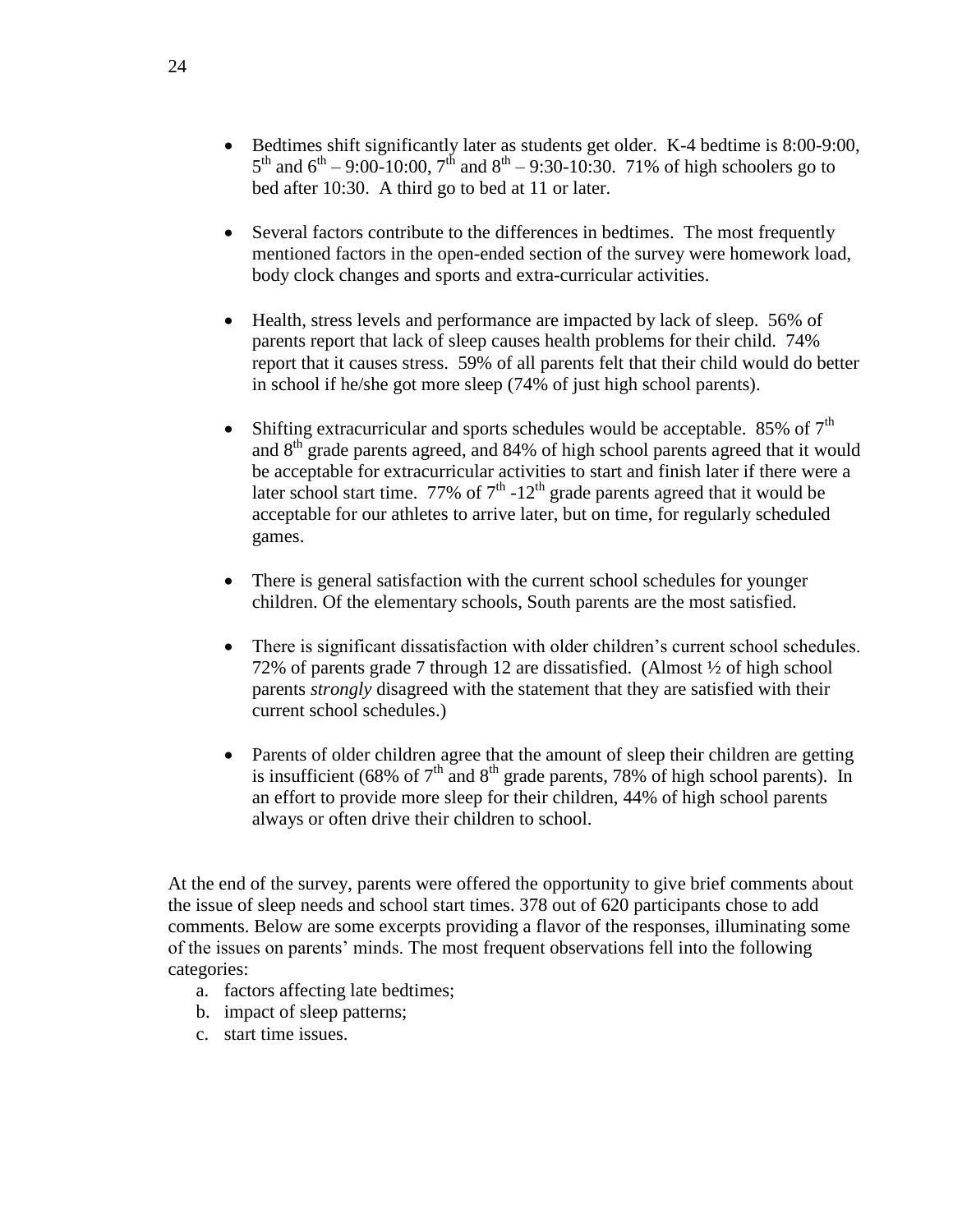# **a. Factors affecting late bedtimes**

Body Clock (55 mentions)

"Teens simply cannot go to bed as easily as younger children and have more trouble waking up."

"My high schoolers are not remotely tired at 10pm, when I wish they would go to bed."

"She cannot fall asleep before 10:30pm, so simply getting her to bed earlier does not help."

"I am very surprised to see my 13-year-old having such difficulty waking up in the morning. As a young child, he was a very early riser."

"My younger ones are usually up in the morning ready to go. They get a lot of sleep since I can regulate what time they go to sleep."

Homework (62)

"Lack of sleep has to do with the amount of homework assigned to the students."

"With the huge homework load my children cannot make up sleep by going to bed any earlier."

"Since the homework given is excessive on most days, there is not a lot of downtime for the kids which is why I think they are staying up later."

Activities (32)

"High schoolers certainly are not getting enough sleep with school starting so early and activities going late into the night."

"They suffer terribly from lack of sleep in an attempt to maintain their academic standing and participate in sports."

"When athletes get home, they are hungry and charged-up. Then homework to finish so they're up late and often have difficulty falling asleep, therefore, greater difficulty getting up in the morning."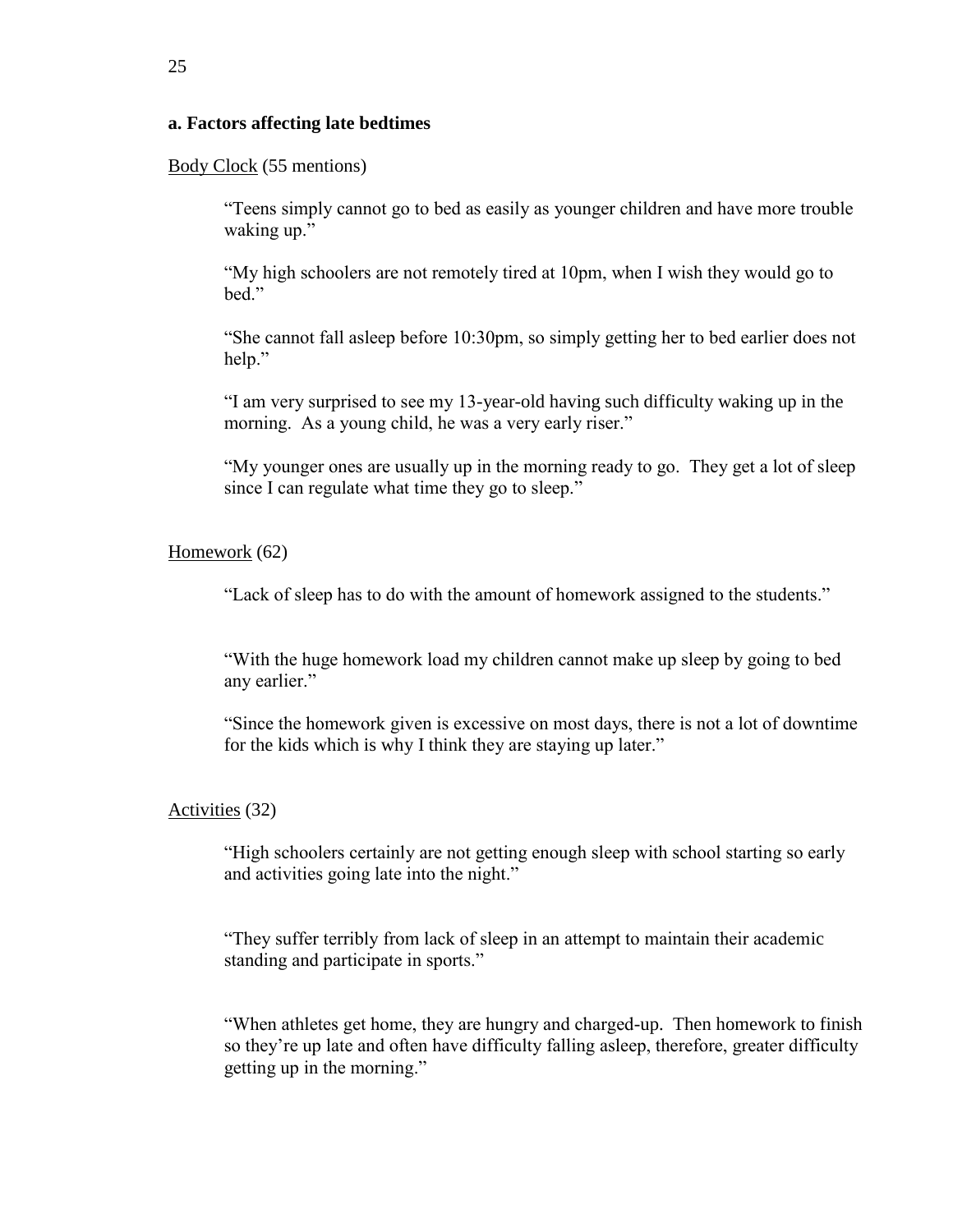Parental Controls (14)

"Parents need to take responsibility for their children and their schedules. We have noticed many parents that allow their children (regardless of age) to set their own bedtime hours."

"Parents who are concerned about the quantity of sleep their children are getting would do well to examine the depth and breadth of their offspring's extracurricular activities and make adjustments accordingly."

# **b. Impact of sleep patterns**

Academic performance (52)

"These are such important years academically and children going through puberty need the extra sleep time in order to function at their highest level."

"I have noticed a drop off in school performance in my 8th grade student due in large measure to constant fatigue."

"She falls asleep at some point in class most days."

"What teenager is awake and ready to concentrate in honors classes at 7:30am?"

"With a 9:05 start time, my kids have been awake for almost 3 hours; by 2:00 they start to crash when they should still be alert for instruction."

Well-being (23)

"We ask our teenagers to perform at very high levels, and then make it more stressful for them to achieve these goals by forcing them to start their long days at such an early hour."

"As a parent and pediatrician, I can state that the majority of teens require more sleep than they get. Like adults, they can function, but the frequent fatigue does affect performance (mildly) and adds to the stress of the workload."

"My children are like the walking dead during the school week. On the weekends, they come to life, and are much happier."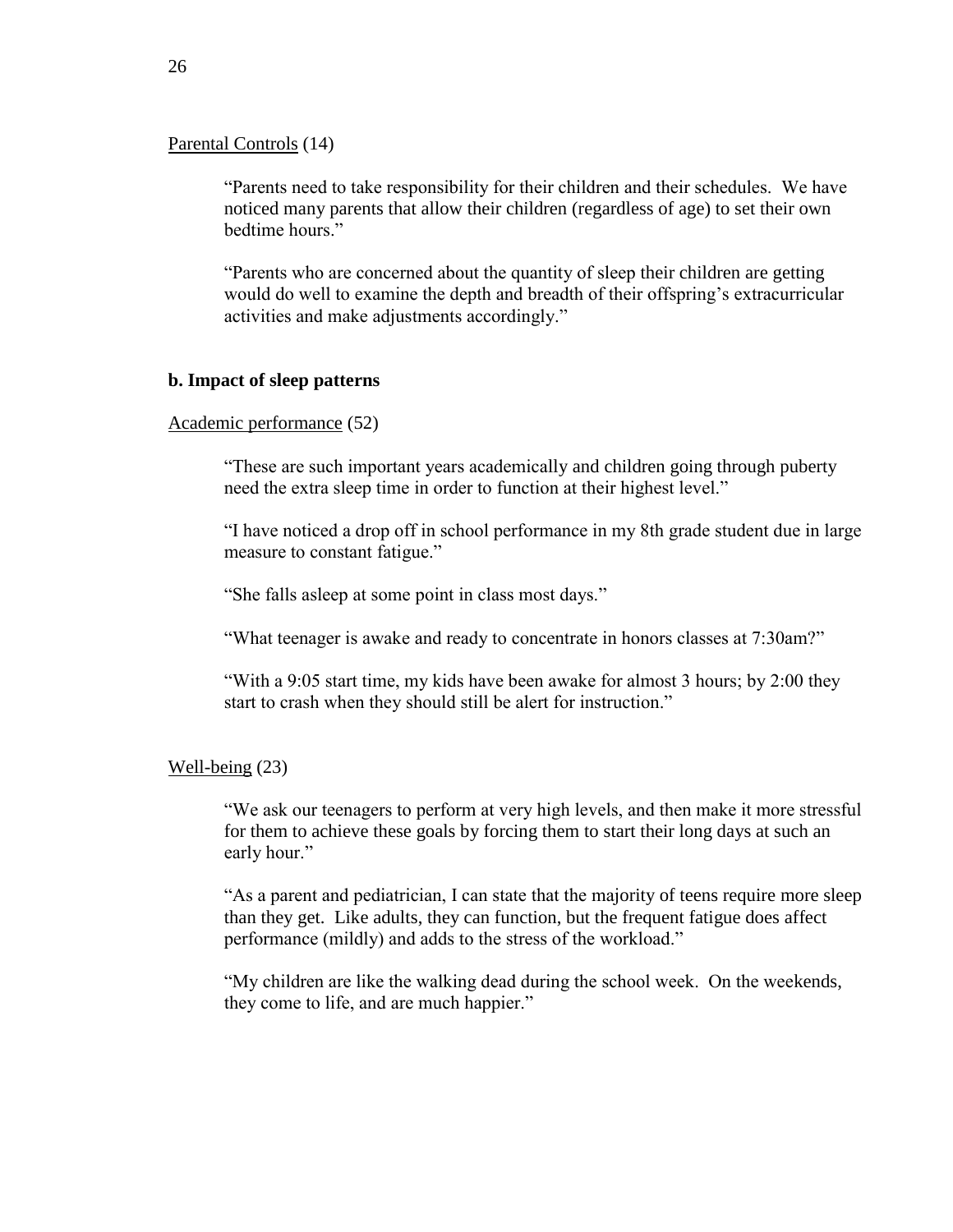# Health (14)

"Our oldest daughter who graduated from NCHS last June suffered terribly from lack of sleep. She got colds and flus way too often to be normal."

"As a middle school teacher, I see too many children start the day extremely tired and end up with health issues."

# **c. Start time issues**

Transportation (30)

"It appears as if the bus scheduling is the tail wagging the dog of school start times."

"No one's child, regardless of age, should be outside waiting for the bus or walking to or from school in the dark."

Afternoon activities *Elementary*(16)

> "By the time my kindergartner gets off the bus, it's almost 4:00, which leaves very little time for playing outside - which to me is almost as important as sleep!"

"The elementary schools should ALL begin early, so the kids are allowed after school down time before bed."

Afternoon activities *Saxe, HS*  Activities can be accommodated with adjusted start times. (18)

> "I do not think high school athletic schedules should dictate the start times for all schools."

"There is no need to assume that the athletic programs would suffer."

"The end time of 2:00 is much too early to have a bored preteen / teenager sitting around the house."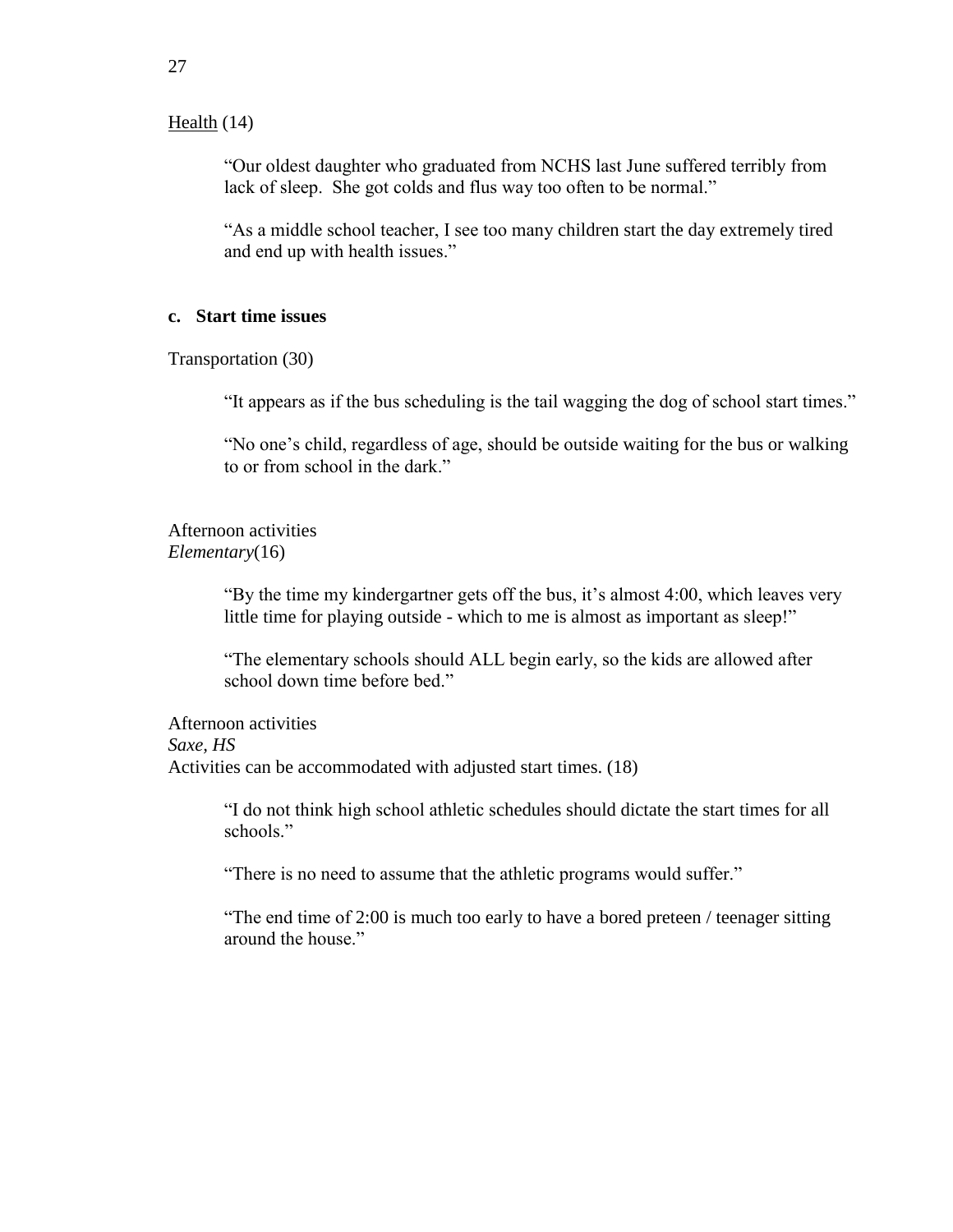Adjusting start times creates problems. (26)

"Later start times will significantly curtail our kids' outdoor after school activities."

"If the high school starts later, all the many activities the kids are involved with will run later, and they will be doing homework even later than they do now."

"Changing the start time interferes with interscholastic athletic activities."

"They enjoy the extra time in the afternoon for sports, music, homework, after school clubs and socializing"

Concern of K-6 parents about 7:30 start time for adolescents (46)

"I am very concerned how our family will adapt next year when my daughter goes into  $7<sup>th</sup>$ . I feel that her stress will increase."

"Although I do not have children in the older grades yet, I am very concerned about what lies ahead. I do think the school start times for the older children are too early. It is easier to put younger children to bed for an earlier start."

#### **KEY FINDINGS OF THE STUDENT SURVEY:**

Results of the student survey corroborated those of the parent survey.

- Students obtain significantly fewer hours of sleep on school nights as they get older.  $4<sup>th</sup>$  graders report an average of 10 hours of sleep on school nights. 12<sup>th</sup> graders report an average of 6.7 hours of sleep on school nights.
- Bedtimes become much later as students get older. Students in  $10^{th}$  and  $12^{th}$ grades report going to bed even later than their parents reported (56 % of  $12<sup>th</sup>$ graders report bedtime after11pm).
- Daytime sleepiness is "more than a little problem" for more than 1/3 of kids in  $8<sup>th</sup>$  grade and up.
- More kids are napping than parents reported, older kids more frequently than younger kids:  $55\%$  of  $10^{th}$  graders nap sometimes, 64% of  $12^{th}$  graders.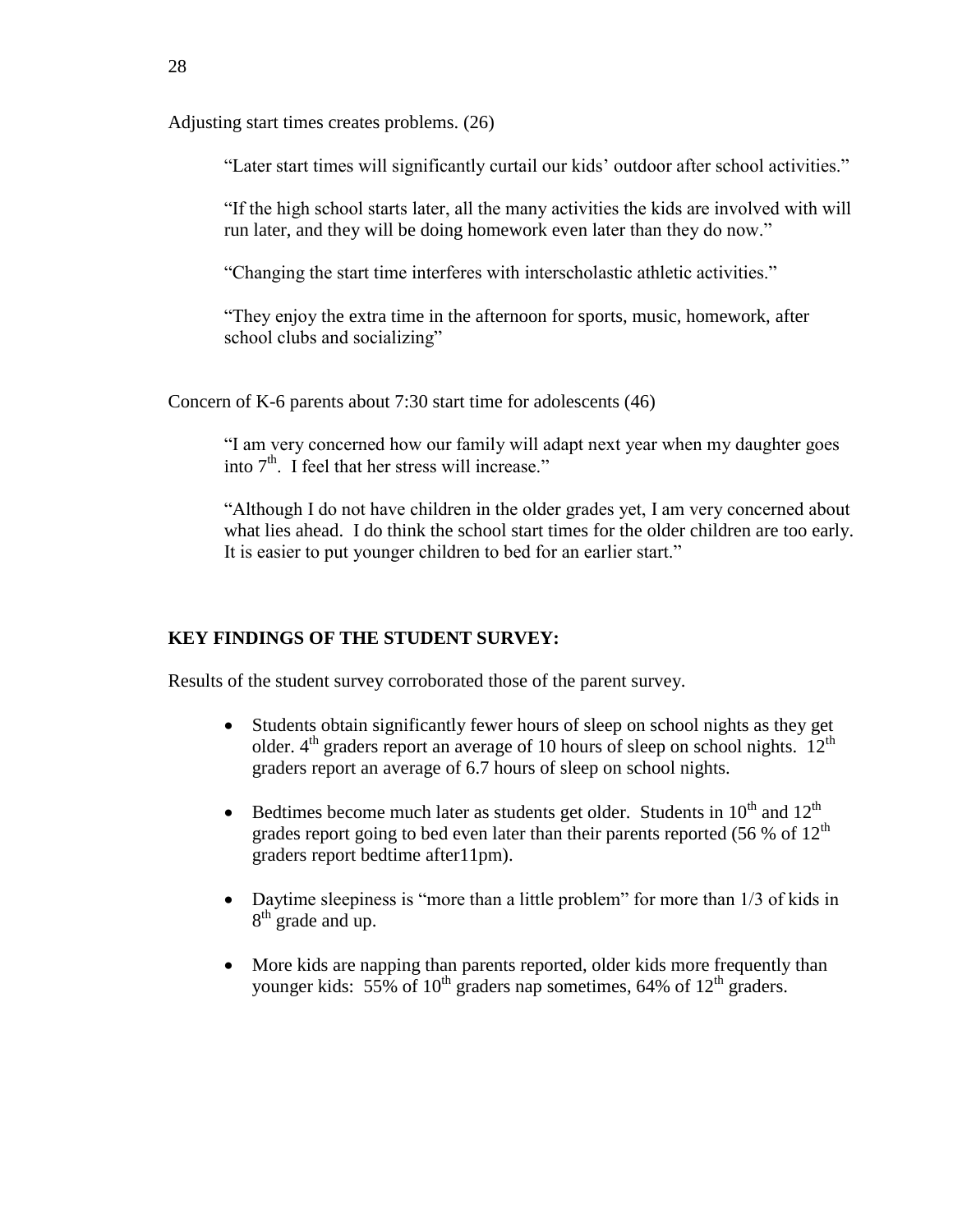- There is an inconclusive correlation between sleep and grades shown for  $10^{th}$ and 12th graders, but for  $8<sup>th</sup>$  graders a positive correlation is evident:
	- \*\* 66% of those getting 7 hr. or less sleep/night report getting A's or A's  $\&$  B's;
	- \*\* 76% of those getting 7-8 hrs/night report getting A's or A's & B's; and
	- \*\* 86% of those getting 8-9 hrs/night report getting A's or A's & B's;

## **KEY FINDINGS OF THE PROFESSIONAL STAFF SURVEY:**

#### Regarding stress and fatigue:

Fewest signs of stress and fatigue are seen at the 8:15/8:20 starting schools, and 45% of staff at the 7:30 starting schools feel that student stress and fatigue would be reduced with a later start time. 40% of the 9:05 starting staff feel that an earlier start time would reduce stress.

#### Regarding mental alertness:

Staff at schools starting at the middle tier (8:15/8:20) see greater mental alertness. 40% of staff at the 7:30 starting schools feel that there would be some improvement in alertness with a later start. 53% of staff at the 9:05 starting schools feel that an earlier start would improve mental alertness.

Regarding extracurricular activities, extra help and homework, there is consensus among staff that early start times provide more time and the least interference.

#### Regarding start time preference:

Staff provided mixed views on their start time preference. When asked if a change in start time is preferred, the high school and  $7<sup>th</sup>$  and  $8<sup>th</sup>$  grade staff is split, 41% yes, 44% no. Once broken out between the schools, however, the high school staff prefers no change by a relatively small margin (46% vs. 36%) and the upper division staff at Saxe overwhelmingly does prefer a change (71% vs. 24%).

The surveys provided the League with solid information on which it could base its position statement about adolescent sleep and school start times. New Canaan adolescents are, indeed, sleep deprived, with high schoolers missing 2 to 3 hours of sleep per night. This accumulates a sleep debt of 10 to 15 hours every week, week after week during the school year. Most parents are aware of the problem of sleep deprivation and are concerned about their children's health, well-being and ability to achieve their full learning potential. While the staff has mixed views about changing start times, an overwhelming majority of parents showed dissatisfaction with the 7:30 start time.

# *Printouts of the data from the Parent, Faculty and Student surveys are available in the New Canaan Public Library and the NCPS Central Office.*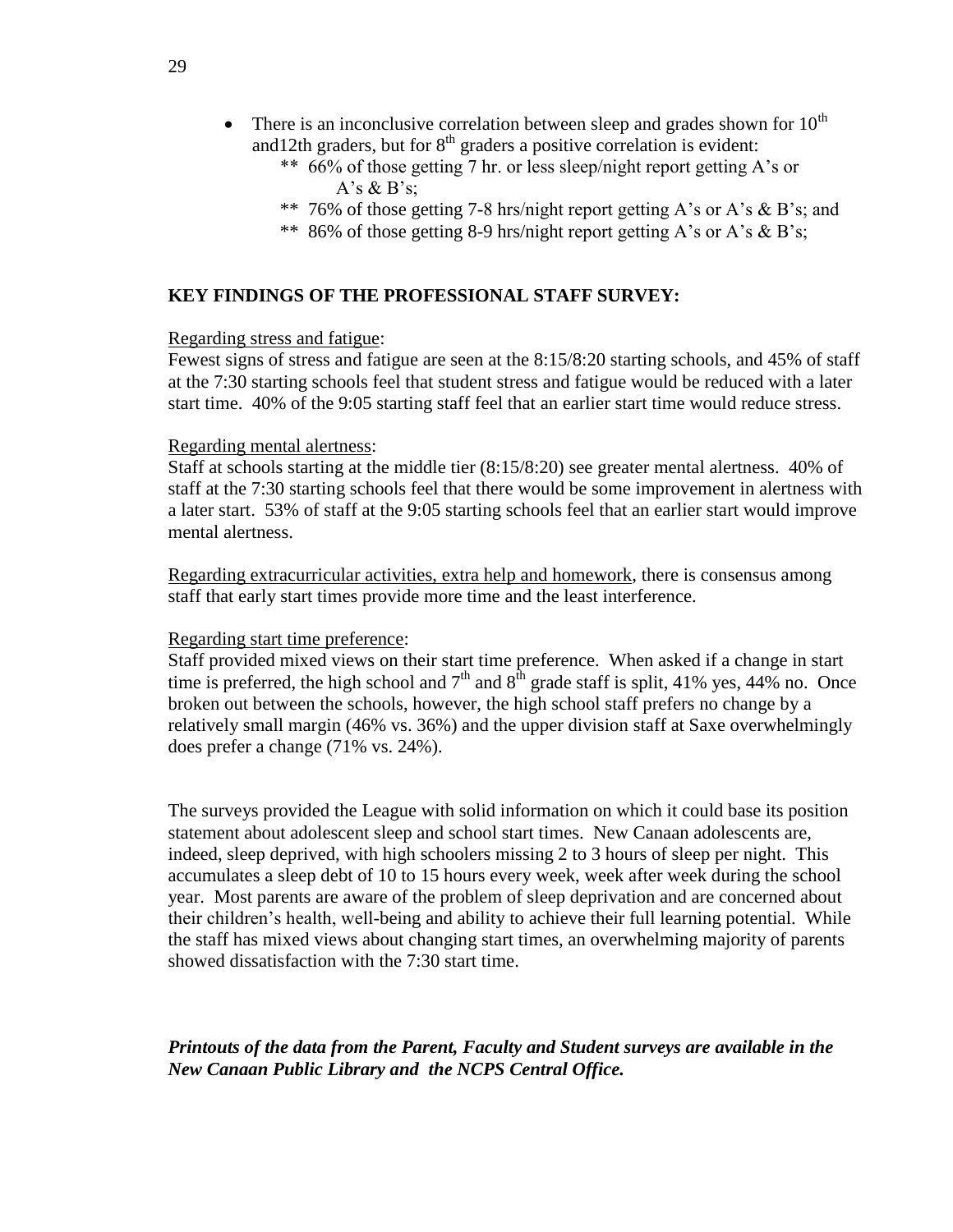# **PERSPECTIVES ON SCHOOL START TIMES**

A number of authorities have discussed the relationship between early school start times and adolescent sleep patterns. The NIH in its "Report on Problem Sleepiness" stated that the adolescents' "sleep phase delay is in direct conflict with early school start times, which form an uncontrollable and nonnegotiable aspect of a child's daily program."<sup>clxxviii</sup>

The June 2005 issue of *Pediatrics* contained the results of the working group's report, which stated that "early high school start time is a significant, externally imposed constraint on teenagers' sleep/wake schedules; for most adolescents, waking up to go to school is neither spontaneous nor negotiable."

The issue also carried a study on "The Impact of School Daily Schedule on Adolescent Sleep," which said, "the results of this study demonstrated that current high school start times contribute to sleep deprivation among adolescents." <sup>clxxix</sup> The researchers reported that "all students performed better in the afternoon. Students in early morning classes reported being wearier, being less alert, and having to expend greater effort." clxxx

Dr. Carskadon believes that "if a delay in circadian phase is related to adolescent development, then requiring older adolescents to attend school and take part in intellectually meaningful endeavors in the early morning may be biologically inappropriate." <sup>clxxxi</sup> Data which indicated rapid sleep onsets, with REM sleep in some students, in sleep latency tests given at 8:30 a.m. to tenth graders starting school at 7:20 a.m., "are more indicative of a brain ready to be asleep than to be awake."  $\frac{\text{clxxx}}{\text{clxxx}}$  Such findings, along with recordings of elevated melatonin levels in adolescents during early morning school hours, suggest that "it is not at all unlikely that teenagers are being asked to be awake when the circadian system is in its nocturnal mode. The students may be at school, but their brains are at home on their pillows." clxxxiii

In Connecticut, a number of organizations have issued position papers on or related to the subject of school start times.

In January 2003, the Connecticut State Board of Education issued a "Position Statement on Time," which included the statement that "districts must take into consideration research that indicates that different age groups learn best at different times of the day. While adolescents are more alert later in the day, younger children typically are more alert in the early morning." clxxxiv

Also in 2003, the Connecticut PTA issued a position on "Teen Sleep Deprivation and Late School Start Time" that "advocates for local Boards of Education to devise a plan to implement a later school starting time for adolescents." clxxxv

The Connecticut Thoracic Society, the medical section of the American Lung Association of Connecticut under which sleep specialists are grouped, issued a position paper entitled "Later School Start Times for Teens: Improving Teen Health, Safety and Academic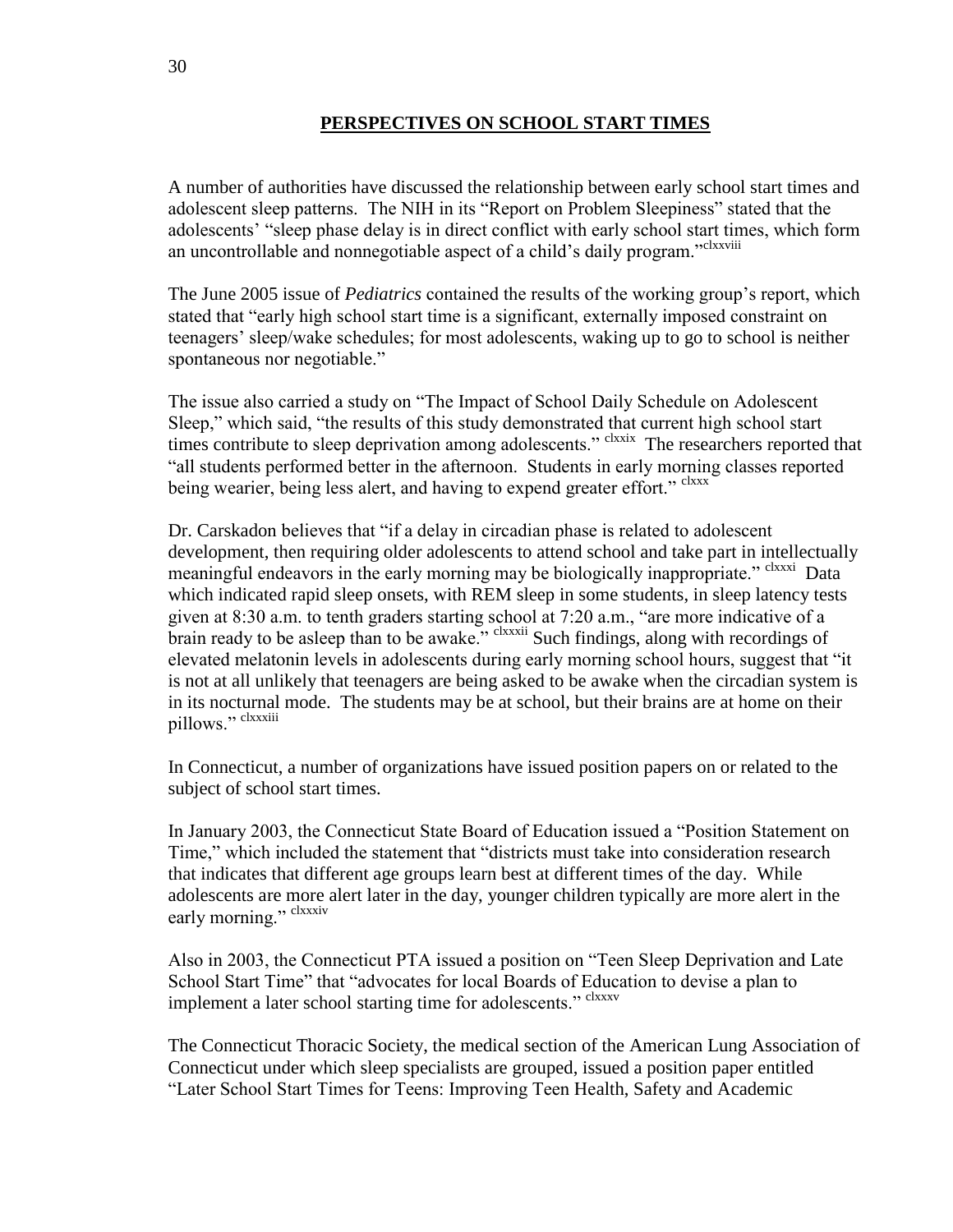Performance" which stated that "school start times are not in alignment with this shifted body clock" of adolescents. clxxxvi

In the spring of 2006, the League of Women Voters of Connecticut, based on a vote of its members, announced that the League "supports policies and practices that facilitate the alignment of school start times with adolescent sleep patterns." In its position statement, the League recommended that no middle or high school students start school or receive instruction before 8 a.m. <sup>clxxxvii</sup>

# **Changing Start Times: A Status Review**

The move to later start times for adolescents is gaining momentum across the country. Information collected by the National Sleep Foundation indicates that schools in at least 26 states have changed times; and debate or review is underway in nearly every one of the fifty states.

On its website, the NSF offers case studies of the experiences of five towns that have made changes, to give other communities a behind the scenes look at the process. These reports, while largely anecdotal, give a sense of the issues affecting these districts and the results of the changes. These stories include districts with substantially different profiles – urban Denver, CO, the large suburban districts of Arlington, VA and Fayette County, KY, the smaller suburb of Wilton, CT and a small town in Kentucky. The solutions these communities adopted vary as well. <sup>clxxxviii</sup>

While hard data on the impact of start time changes is not substantial, follow up studies conducted by other researchers of start time changes in Minneapolis, MN and Wilton do provide insight.

In Minneapolis, where high school start times were changed from 7:15 a.m. to 8:40 a.m. in 1997, "many parents and administrators expressed a fear that students would merely use the later morning start time as an excuse to stay up an hour later on school nights. The data, however, show that this did not happen. Students continued to go to bed at the same time (approximately 15 minutes before  $\overline{11}$  p.m.)" clxxxix The start time change "has been the single most significant thing we have done recently to improve student morale and attitudes," according to Kenneth Dragseth, superintendent of schools in Edina, MN, a suburb of Minneapolis. <sup>cxc</sup>

In these Minnesota schools, "a majority of teachers reported that a greater number of students were more alert during the first two school periods than they had been with an earlier start time. Slightly more than half said they saw fewer students sleeping at their desks." <sup>cxci</sup> Comparing these schools to districts with earlier start times, the students with a later opening bell reported receiving an hour more sleep, and "also reported less overall sleepiness, less daytime sleepiness, and less depression, as well as higher grades than their peers in the other schools." CXCII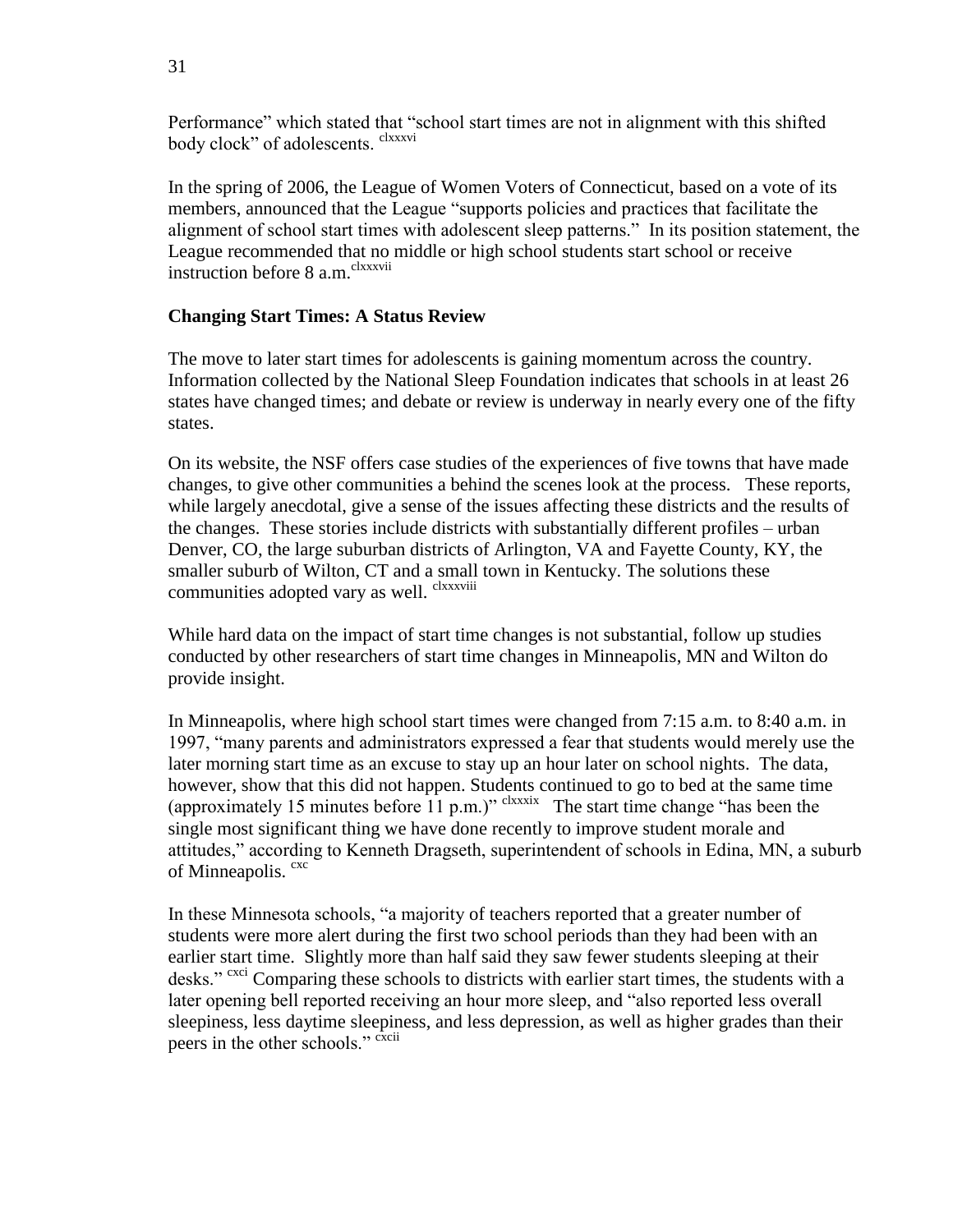Students in Wilton, which moved the start time for grades 6- 12 from 7:35 a.m. to 8:15 a.m. in 2003, are also getting more sleep each night. School night bedtimes have remained virtually the same (average time 10:52 p.m. before the change; 10:58 p.m. afterwards). Students gained 40 minutes more sleep a night, as wakeup times moved from an average 6:13 a.m. to 6:53 a.m. after the change.  $\frac{\text{c}^2}{\text{c}^2}$ 

In Wilton, daytime sleepiness has trended downward from 42% to 30% of students reporting "more than a little problem" with daytime sleepiness, but "suggesting that significant sleep deprivation was still present." cxciv

Medical experts agree that any reduction of sleep debt is a positive step,  $\alpha$  and even 40 minutes more sleep a night for the Wilton students seem to have made a difference. Dr. Gary Richards, Superintendent of Wilton Public Schools, states:

"The Wilton Public Schools have three full years of experience with later school start times for students in grades 6-12. The data from the follow-up study, conducted by the Sleep Disorders Center at Norwalk Hospital, suggest that our students are getting additional sleep each night. The self-reported data on grades indicates a positive trend and an increased number of students report that they are less sleepy during the school day."<sup>cxcvi</sup>

According to the report by the National Sleep Foundation, "teachers (in Wilton) recognized a change in student behavior: they were more awake, had better attitudes, and were overall more pleasant to work with. Parents also reported changes in their kids' attitudes, and became increasingly supportive as they adjusted to the new routines." cxcvii

In a recent email communication to a New Canaan sleep study group member, the chair of Wilton's Board of Education, responding to an inquiry on how the town has adjusted to the change, observed that it has "been a non-issue," with no "new developments" having been brought forth to the BOE in well over a year. In encouraging the League to move forward with its work, the chair concluded, "Your students will definitely benefit!" <sup>cxcviii</sup>

In Connecticut, both Wilton and Fairfield have changed to later start times for adolescents, and other communities are in various stages of review. Based on conversations initiated by New Canaan Study Group members with people in other communities and information provided by the Connecticut Thoracic Society, it is known that at least fourteen other towns have been involved in discussions on the issue, to varying degrees.

Among the more intensive reviews, West Hartford established a committee three years ago, but has reached no decision. Old Lyme developed a pilot program to affect start time changes, but has tabled its implementation. New Britain's school superintendent deemed a delay not feasible.

In Westport, where a start time committee of school personnel issued a report in 1994, no decision has been made, according to school superintendent Dr. Elliot Landon in comments made at a public forum in New Canaan sponsored by the League of Women Voters. At this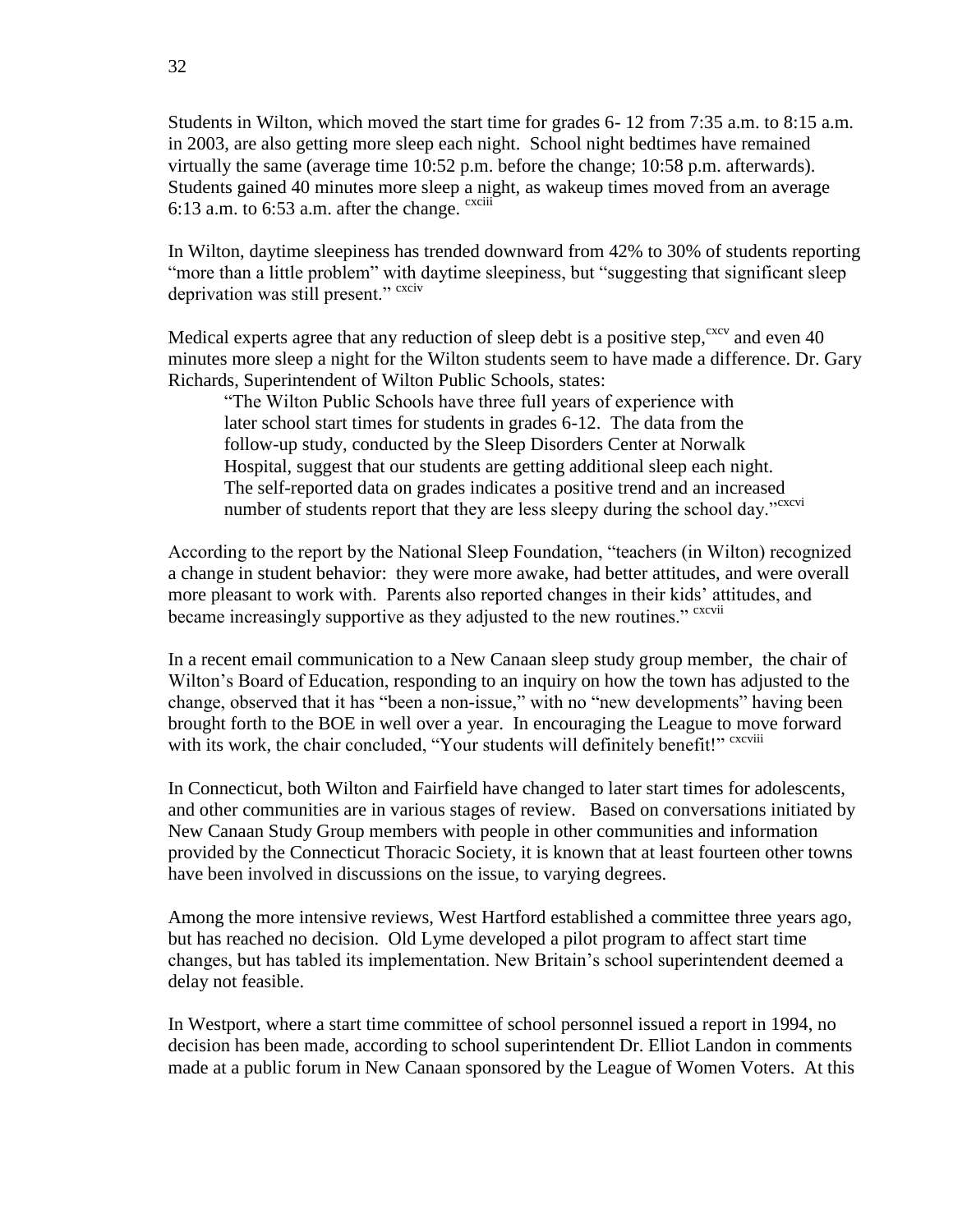forum, Dr. Landon said that while he agreed that adolescents "were not sleeping enough," the issue was complicated and there was no "one-dimensional solution."

Also appearing at the forum with Dr. Landon was Clive R. Belfield, who had provided Westport with a report entitled "Literature and Evidence Review: The Effect of School Starting Times on Educational Outcomes" in 2003. In this report, Belfield stated that key findings from the research indicated that "the link between a lack of sleep and impaired general cognitive capacities is strong and compelling; More sleep is associated with higher educational performance, but the evidence is correlational and inferential; a causal link has not been established; and information on the link between school starting times, sleep and educational performance is modest. Based on the few studies available, earlier school starting times are likely to be associated with less sleep and less sleep may be correlated with lower educational performance." cxcix

A recent PTC meeting Central Middle School in Greenwich on the subject of adolescent sleep patterns and school start times received considerable media attention, including both an article and a follow up editorial in the "Greenwich Time" as well as frequent mention on WCBS Radio, which reaches the tri-state audience. The League of Women Voters of Greenwich and a committed group of parents are actively pursuing the issue in that town.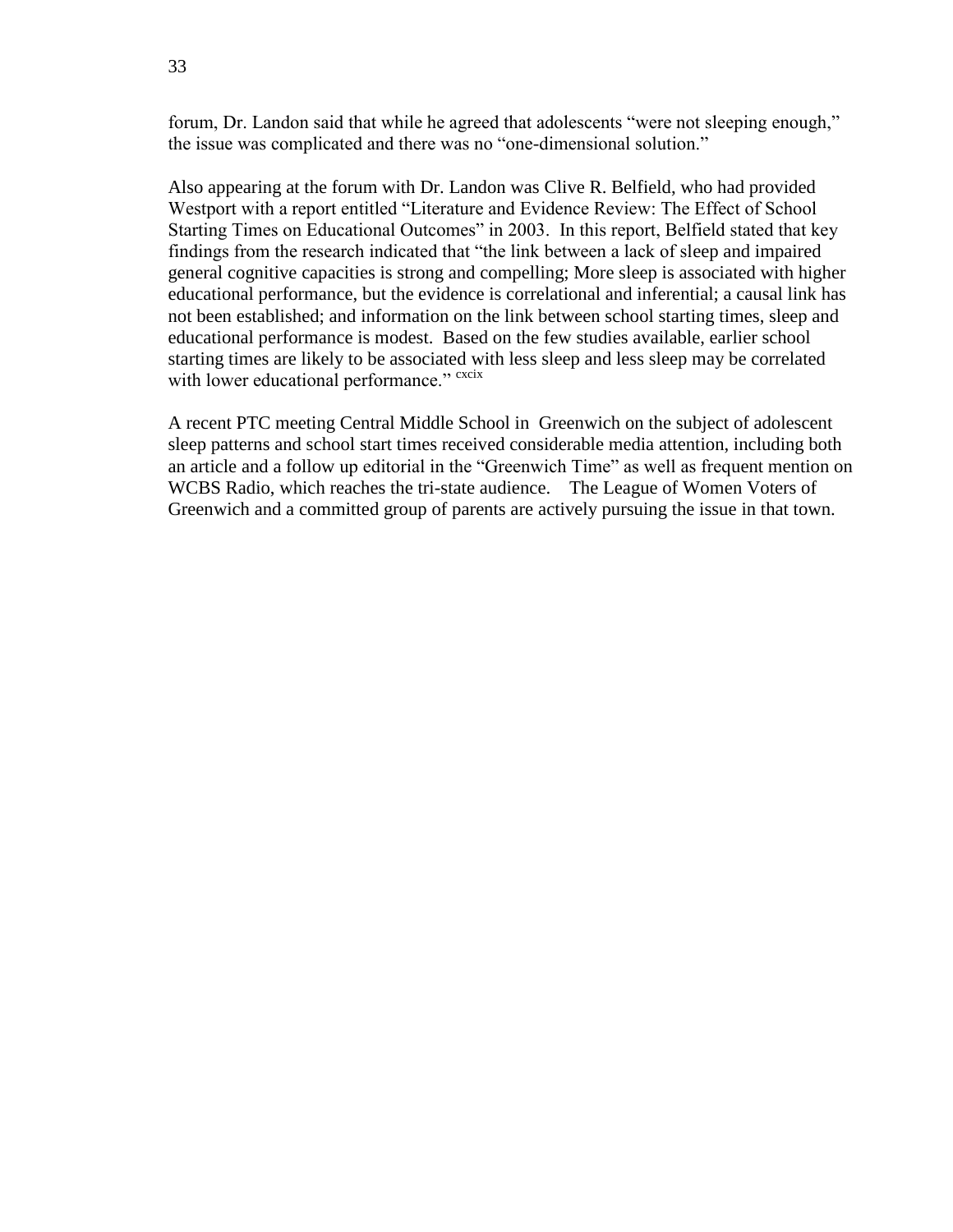# League of Women Voters New Canaan Adolescent Sleep Needs and School Start Times Committee

Please contact the Sleep Study Committee for additional information or community presentations about this report at [sleepstudy@lwvnewcanaan.org.](mailto:sleepstudy@lwvnewcanaan.org)

Thank you, The LWVNC Sleep Study Committee

*Chairs:* Shelby Cromwell Jane Himmel Sue Stone

*Members:*  Helen Campbell Peggy Dannemann Diana Lee Sally Halstead Tucker Murphy Karin Naill, Founder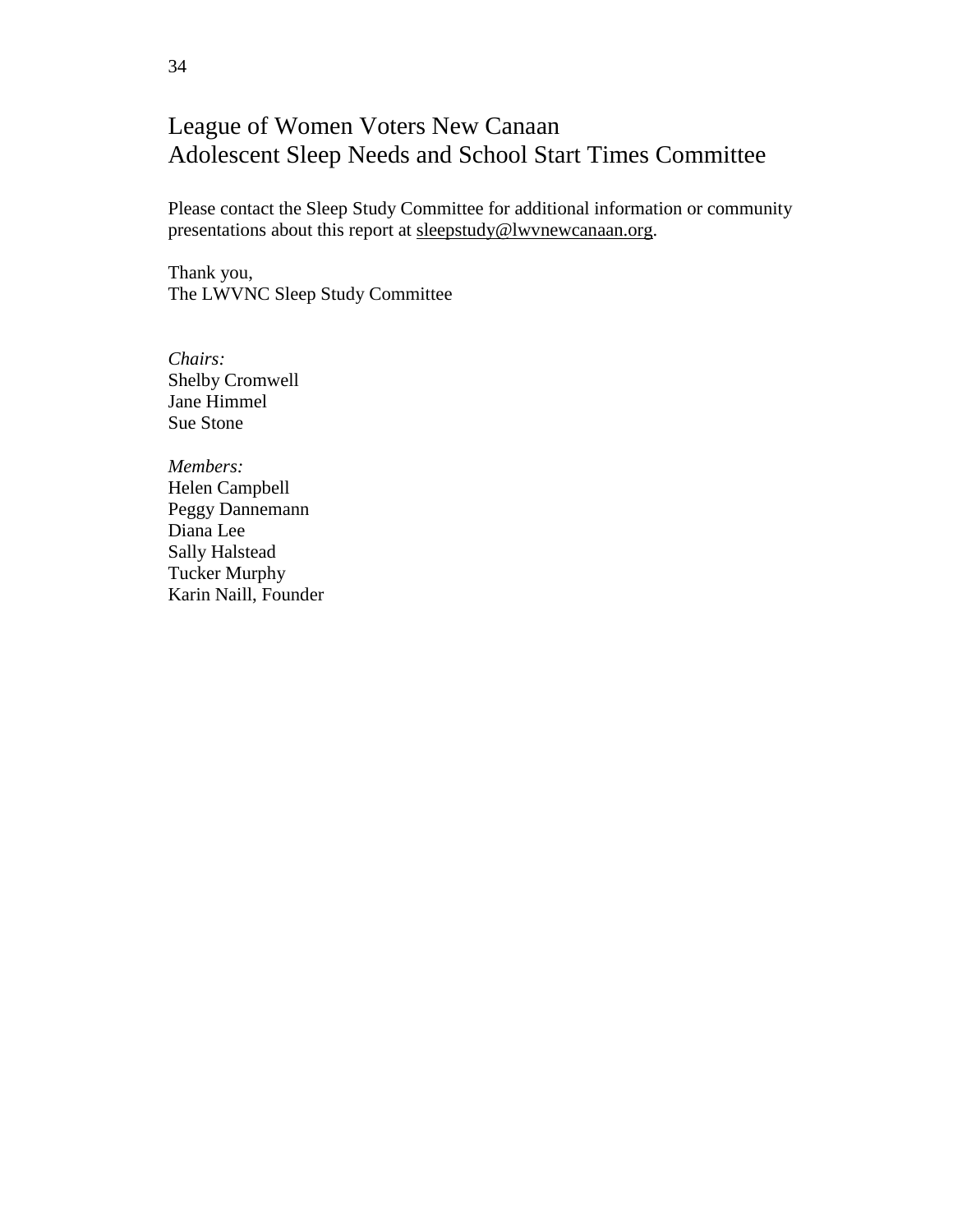#### **ENDNOTES**

#### **REPORT SUMMARY**

<sup>i</sup> Dinges, D., M. Carskadon, R. Dahl, V. Haulcy, T. Monk, T. Roehrs, J.Walsh and T. Wehr. *Working Group Report on Problem Sleepiness*. National Center on Sleep Disorders Research and Office of Prevention, Education and Control, National Institutes of Health; National Heart, Lung, and Blood Institute; August 1997; p. 1.

ii Millman, R. "Excessive Sleepiness in Adolescents and Young Adults: Causes, Consequences and Treatment Strategies." *Pediatrics*. American Academy of Pediatrics, Technical Report, 2005; p. 1.

iii Dement, W. and C. Vaughn. *The Promise of Sleep*. New York: Dell Publishing; 1999; p. 51.

#### **THE SCIENCE OF SLEEP:**

#### **What is sleep?**

iv Patlak, M. *Your Guide to Healthy Sleep*. National Institutes of Health Publication 06-5721; U.S. Department of Health and Human Services, National Institutes of Health, and National Heart, Lung, and Blood Institute; November 2005, p. 1.

<sup>v</sup> Patlak,, op cit, p. 22.

vi Maas, J. *Power Sleep*. New York: Harper Collins; 1998; p. 26.

vii Dahl, R. and D. Lewin. "Pathways to Adolescent Health: Sleep Regulation and Behavior." *Journal of Adolescent Health* v.31, issue 6, supp.1 (December 2002), p. 175

viii Patlak, op cit. p. 4

ix Ibid.

x Patlak, op cit., p.14.

<sup>xi</sup> "Brain Basics: Understanding Sleep." National Institute of Neurological Disorders and Stroke, National Institutes of Health, NIH Pub. #06-3440-c. http://www.ninds.nih.gov/disorders/brain\_basics/understanding\_sleep.htm.

xii Maas, op cit. p. 33.

 $x<sup>xiii</sup>$  Dement, op cit, p. 115

xiv "Brain Basics," op cit.

xv Dahl & Lewin, op cit, p. 177.

xvi "Brain Basics," op cit.

xvii Dahl & Lewin, op cit, p. 177.

xviii Patlak, op cit, p. 6.

 $\frac{xx}{x}$  Patlak, op cit, p. 5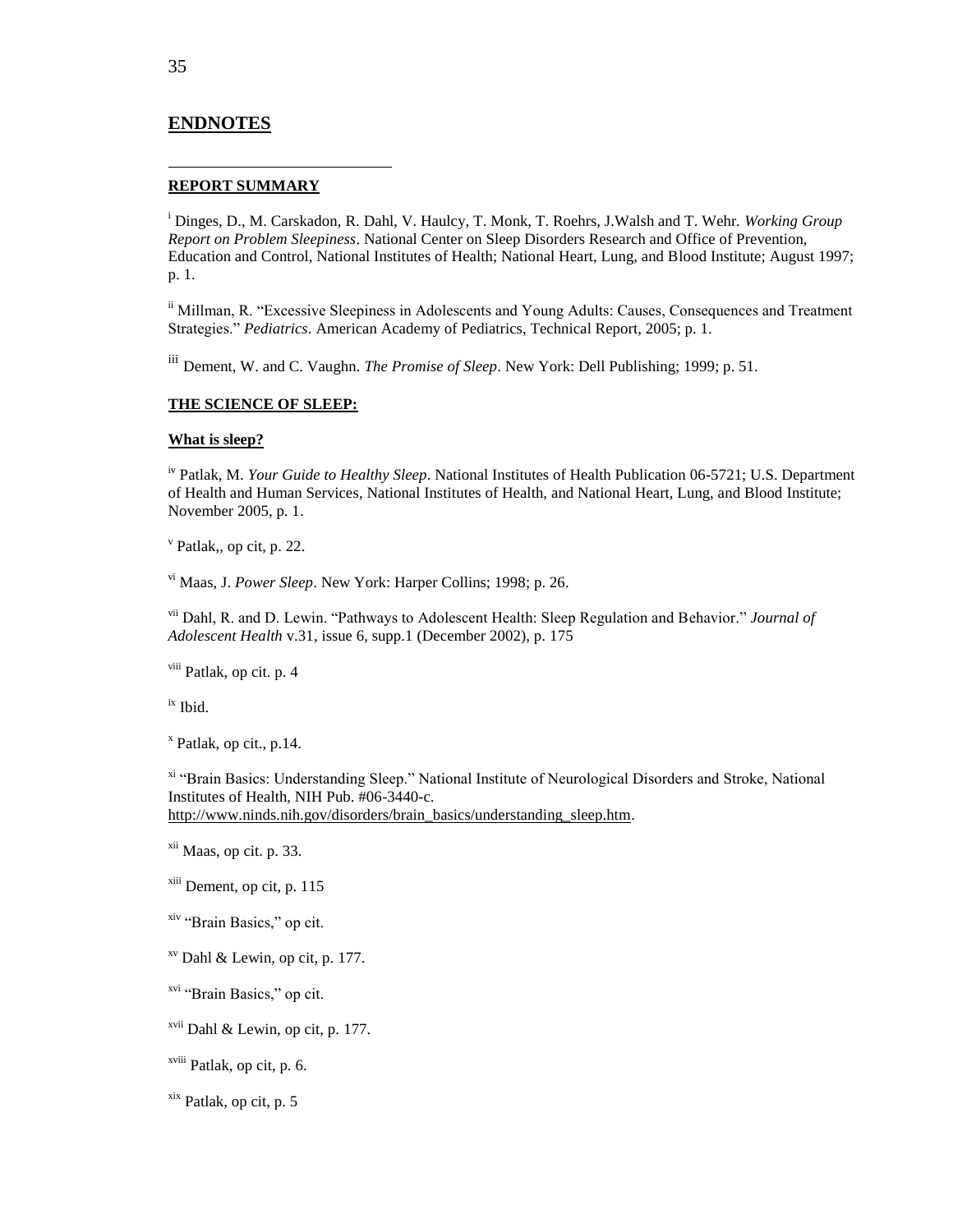$\frac{xx}{x}$  Patlak, op cit, p. 6.

 $xxi$  Dahl & Lewin, op cit, p.176.

xxii Maas, op cit, p. 39.

 $x$ <sup>xxiii</sup> Maas, op cit, p. 41.

<sup>xxiv</sup> "Brain Basics," op cit.

xxv Maas, op cit, p. 43.

xxvi Brain Basics," op cit.

#### **The Drive to Sleep**

xxvii Dement, W. and C. Vaughn. *The Promise of Sleep*. New York: Dell Publishing; 1999; p. 60.

xxviii Dement, op cit, p. 63.

 $x$ <sup>xxix</sup> Patlak, op cit, p. 7.

xxx Dement, op cit.

xxxi O'Malley, Edward. Presentation at open meeting of LWV New Canaan at New Canaan Library, Lamb Room; New Canaan, CT on 4/27/05.

xxxii Dement, op cit, p. 80.

xxxiii Ibid.

xxxiv Dement, op cit, pp. 75-76.

xxxv "Brain Basics," op cit.

xxxvi Maas, op cit, p. 46.

xxxvii Dement, op cit, p. 81.

xxxviii Dement, op cit, p. 80.

xxxix Patlak, op cit, p. 10.

xl Dahl & Lewin, op cit, p. 178.

 $x<sup>li</sup>$  Maas, op cit. p. 75.

xlii Patlak, op cit, p. 22.

xliii Dement, op cit, p. 94.

xliv Wolfson, A. "Bridging the Gap Between Research and Practice: What will Adolescents' Sleep-Wake Patterns Look Like in the 21<sup>st</sup> Century?" in *Adolescent Sleep Patterns: Biological, Social and Psychological Influences*, edited by M.A. Carskadon. Cambridge: Cambridge University Press, 2002, p. 215.

36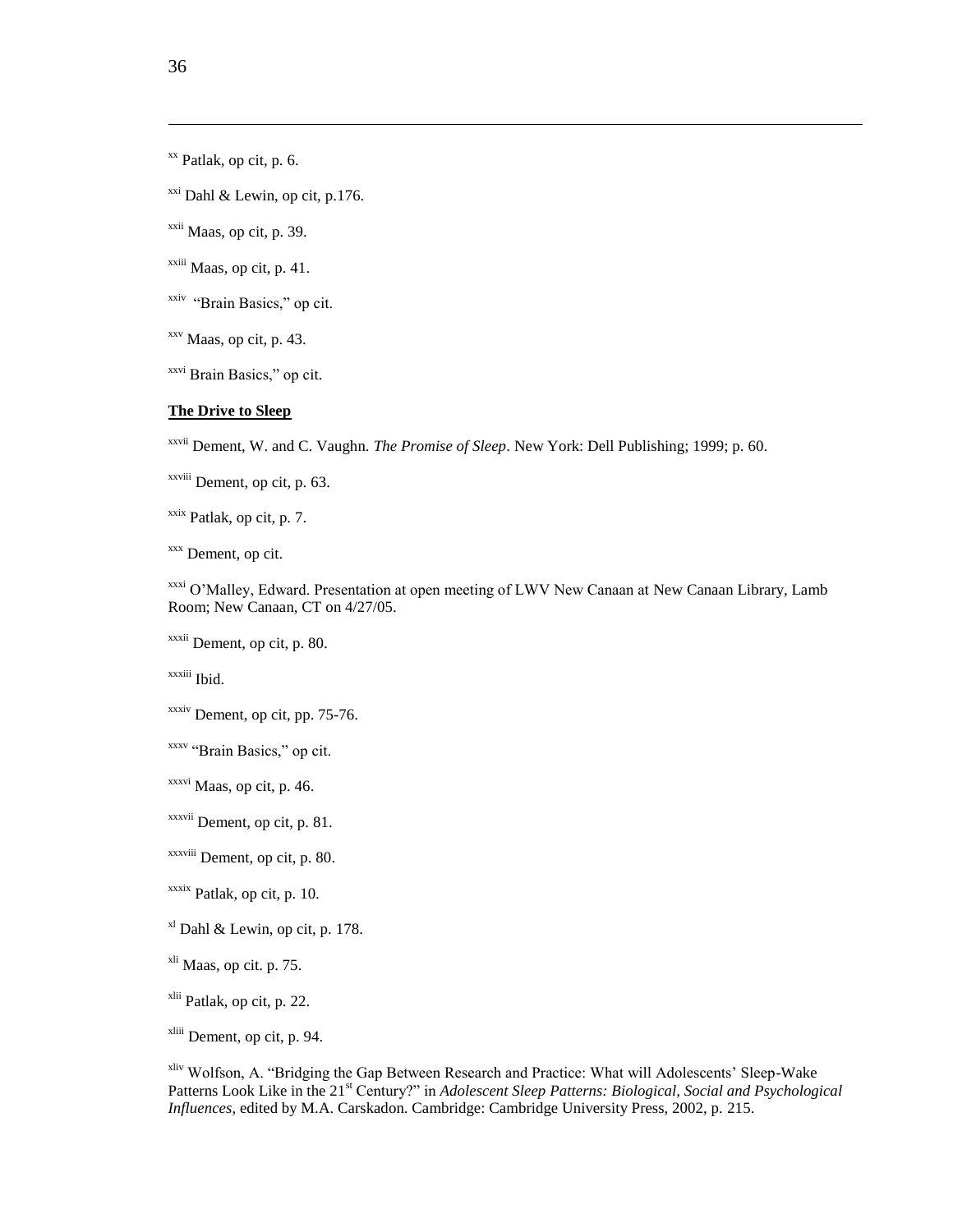xlv Dahl, R. Sleep Needs, Patterns and Difficulties of Adolescents: Summary of a Workshop, National Academy of Sciences, 2000, p. 6.

xlvi Millman, op cit.

#### **ADOLESCENT SLEEP PATTERNS**

xlvii Millman, op cit.

xlviii Carskadon, M., C. Acebo nd O.Jenni. "Regulation of Adolescent Sleep: Implications for Behavior." *Annals of the New York Academy of Science*; v.1021; New York: New York Academy of Science; 2004; pp 276-77.

xlix Millman, R. "Excessive Sleepiness in Adolescents and Young Adults: Causes, Consequences and Treatment Strategies." *Pediatrics*. American Academy of Pediatrics, Technical Report, 2005.

<sup>1</sup> Dalh & Lewin, op cit, p. 175.

 $\textsuperscript{li}$  Patlak, op cit, p. 19.

lii Dahl, Summary of a Workshop, op cit, p. 7.

liii Dement, op cit, p. 117.

liv Carskadon, op cit, p. 277.

lv *Frontline*. http://www.pbs.org/wgbh/pages/frontline/shows/teenbrain/interviews/carskadon.html.

lvi Dahl, Summary of a Workshop, op cit, p. 7.

lvii Dahl, op cit, p. 7.

lviii Carskadon, M. "Factors Influencing Sleep Patterns of Adolescents," in *Adolescent Sleep Patterns: Biological, Social and Psychological Influences*, edited by M.A. Carskadon. Cambridge: Cambridge University Press, 2002; pp. 13-14.

 $\frac{h}{x}$  Dahl & Lewin, op cit, p. 179.

<sup>lx</sup> Millman, op cit.

 $\frac{dx}{dx}$  Dahl, op cit, p. 7.

lxii Carskadon, op cit, "Regulation of Adolescent Sleep," p. 277.

<sup>lxiii</sup> Dahl & Lewin, op cit, p. 179.

 $l<sub>xiv</sub>$  Dement, op cit, pp. 117-118.

lxv Carskadon, op cit, "Factors Influencing Sleep Patterns," p. 6.

lxvi National Sleep Foundation. *2006 Sleep in America Poll*, March 2006; www.sleepfoundation.org/sleepmatters.

lxvii Ibid.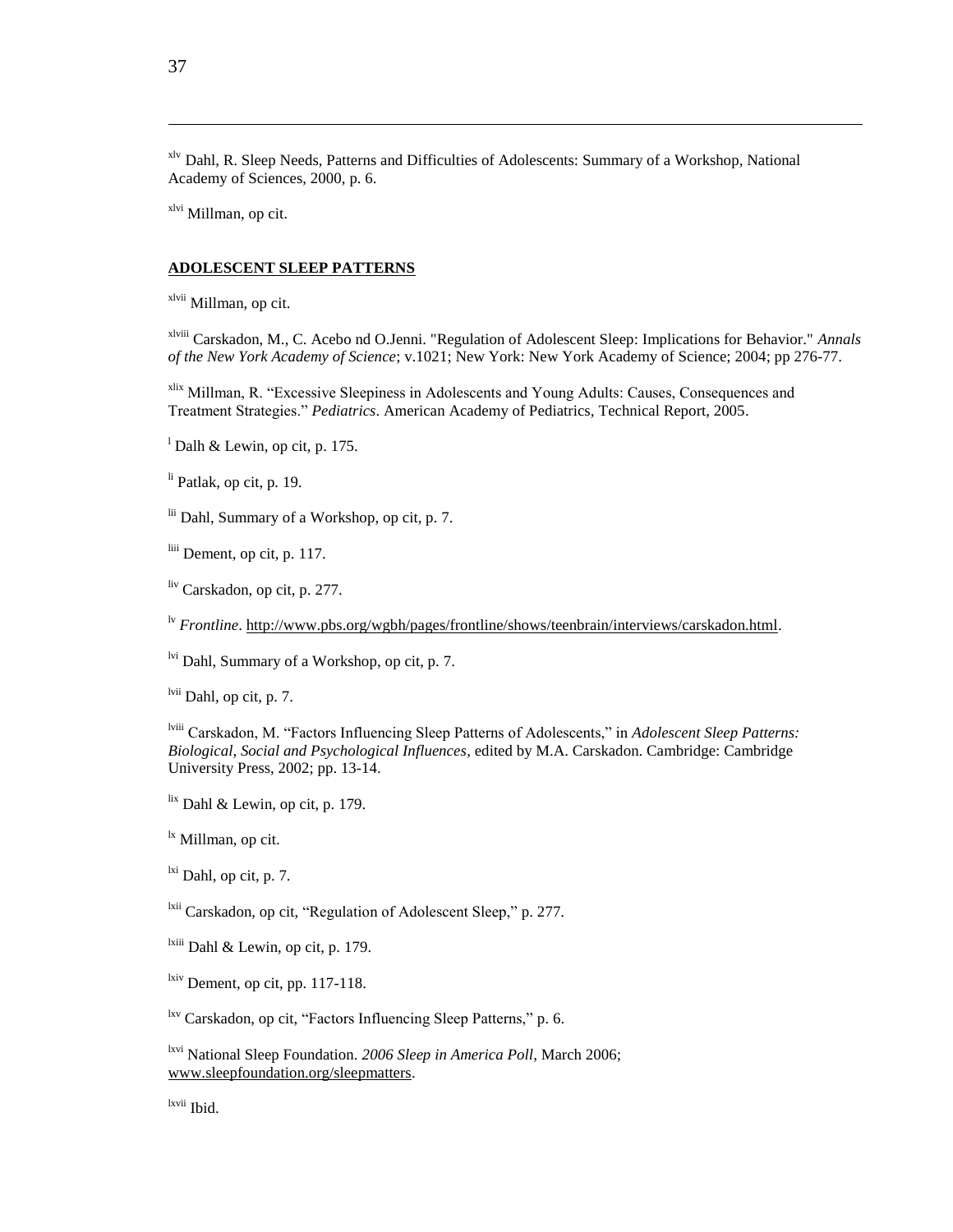lxviii Acebo, C. and M.A. Carskadon. "Influence of Irregular Sleep Patterns on Waking Behavior," in *Adolescent Sleep Patterns: Biological, Social and Psychological Influences*, edited by M.A. Carskadon. Cambridge: Cambridge University Press, 2002; p. 220.

#### **THE IMPACT OF ADOLESCENT SLEEP LOSS ON HEALTH, BEHAVIOR, SAFETY AND LEARNING**

 $\frac{\text{lxx}}{\text{b}}$  Dahl, op cit, p. 9.

 $\frac{dx}{dx}$  Rothenberg, S. Notes from discussion with LWV Sleep Study Group, on 1/21/05 at New Canaan Library Plaut Room, New Canaan, CT.

 $\frac{dx}{dx}$  Dahl, op cit, p. 6.

lxxii Plotnick, R. "Diet, Exercise and Sleep! The Plan to a Healthier Lifestyle," National Sleep Foundation www.sleepfoundation.org/sleepmatters, Spring 2006.

lxxiii Doniger, Nancy. "This Fall More Sleep for Students in Wilton." The New York *Times*, Connecticut Section, 6/15/03; p. 4.

#### **Brain development During Adolescence:**

lxxiv Dinges, et al, op cit.

lxxv Millman, op cit.

lxxvi "Teenage Brain: A work in progress." National Institute ofMental Health, National Institutes of Health, NIH Pub. 01-4929. www.nimh.nih.gov/publicat/teenbrain.cfm. 2/17/06.

lxxvii Dement and Vaughn, op cit, p. 271.

lxxviii Dahl, R. "The Regulation of Sleep Arousal, Affect and Attention in Adolescence: Some Questions and Speculations," in *Adolescent Sleep Patterns: Biological, Social and Psychological Influences*, edited by M.A. Carskadon. Cambridge: Cambridge University Press, 2002; p. 270.

#### **Sleep deprivation and mental function:**

lxxix Dement, op cit. p. 115.

lxxx Dahl, R. *Sleep Needs, Patterns and Difficulties of Adolescents: Summary of a Workshop*, National Academy of Sciences, 2000; p. 14.

lxxxi Ibid.

lxxxii Patlak, M. "What Does Sleep Do for You?" *National Institutes of Health Publication 06-5721*; U.S. Department of Health and Human Services, National Institutes of Health, and National Heart, Lung, and Blood Institute; November 2005; p. 13.

lxxxiii Dahl, op cit, p. 13.

lxxxiv Ibid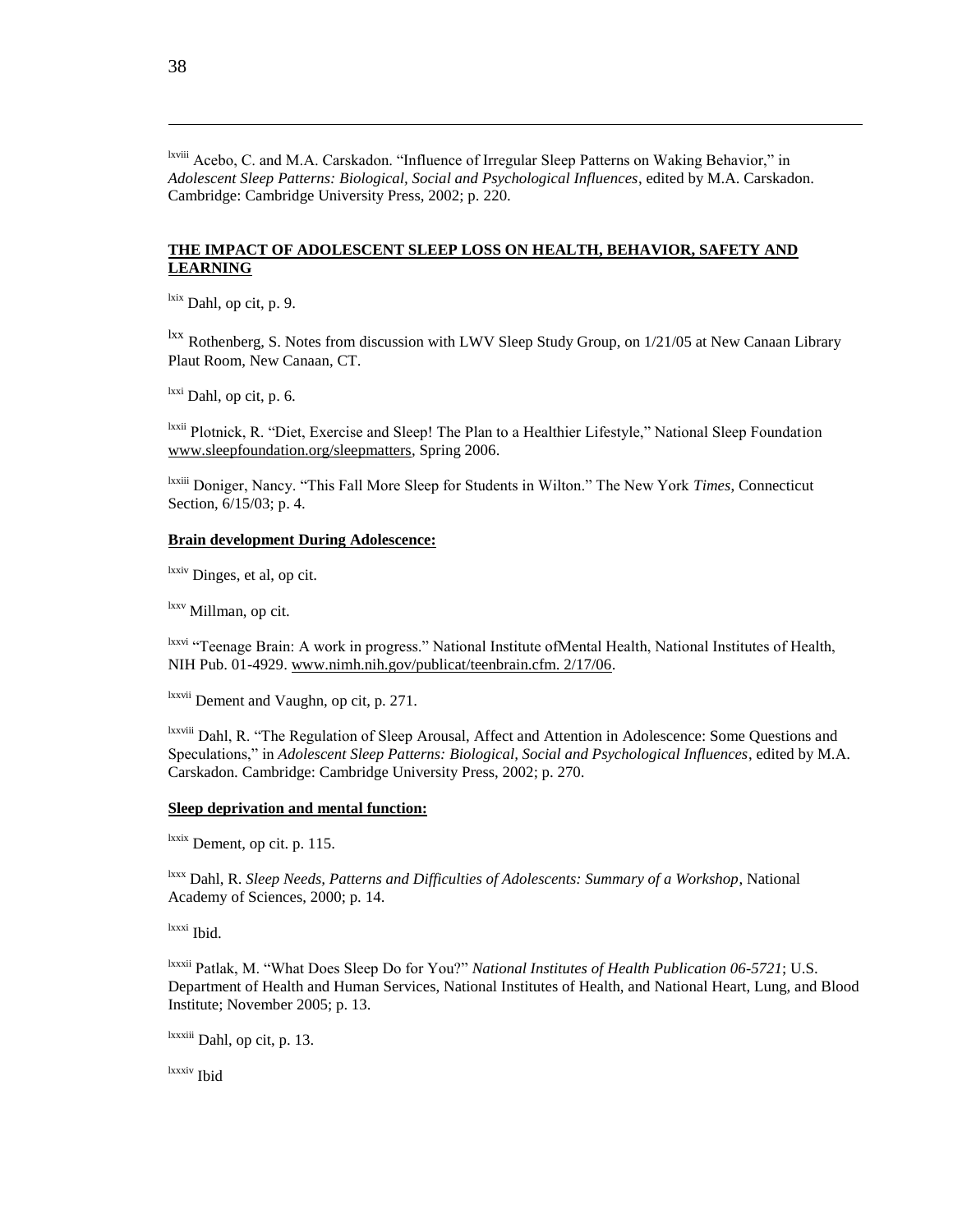lxxxv Ibid

lxxxvi Ibid

lxxxvii Ibid

lxxxviii Millman, R. "Excessive Sleepiness in Adolescents and Young Adults: Causes, Consequences and Treatment Strategies." *Pediatrics*. American Academy of Pediatrics, Technical Report, 2005; p. 4.

lxxxix Millman, op cit, p.5.

xc Carskadon, M. and T. Roth. *Adolescent Sleep Needs and Patterns: Research Report and Resource Guide*. National Sleep Foundation; 2000, p.4.

#### **HEALTH IMPLICATIONS**

#### **Sleep Deprivation and its Impact on Mental Health:**

<sup>xci</sup> Dement, op cit, p. 276.

xcii Dement, op cit, p. 278.

xciii Dahl, R. and D. Lewin. "Pathways to Adolescent Health: Sleep Regulation and Behavior." *Journal of Adolescent Health* v.31, issue 6, supp.1 (December 2002), p. 181.

xciv Ibid.

xcv Gianotti, F. and F. Cortesi. "Sleep patterns and Daytime Function in Adolescence" in *Adolescent Sleep Patterns: Biological, Social and Psychological Influences*, edited by M.A. Carskadon. Cambridge: Cambridge University Press, 2002; p. 140.

xcvi Esherick, J. *Dead on Their Feet: Teen Sleep Deprivation and its Consequences*. Philadelphia: Mason Crest Publishers; 2005; p. 44.

xcvii National Sleep Foundation. *2006 Sleep in America Poll*, March 2006; www.sleepfoundation.org/sleepmatters.

xcviii Patlak, op cit p. 13.

 $x$ cix Dahl, op cit, p. 16.

 $\textdegree$  Millman, op cit, p. 6

ci Ibid.

<sup>cii</sup> Carskadon and Roth, op cit. p. 4.

#### **Sleep Deprivation and its Impact on Physical Health**

ciii Maas, op cit, p. 33.

 $\frac{\text{civ}}{\text{Patlak}}$ , op cit, p. 14.

 $\alpha$ <sup>cv</sup> Dement, op cit, p. 269.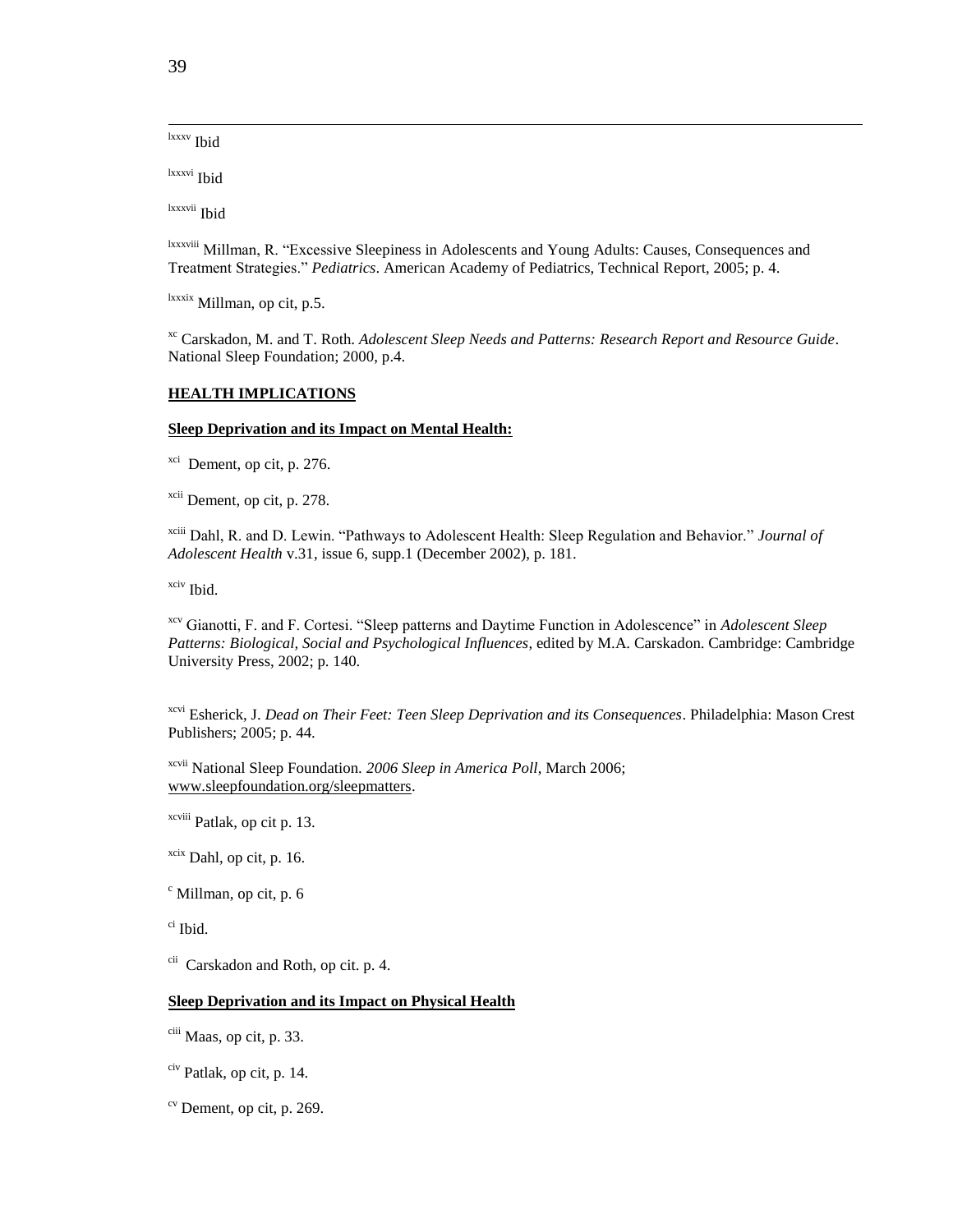<sup>cvi</sup> Esherick, op cit, p. 44.

cvii Patlak, op cit. p. 14.

cviii Patlak, op cit p. 15.

cix Esherick, op cit, p. 44.

 $\alpha$ <sup>cx</sup> Patlak, op cit, p. 15.

<sup>cxi</sup> Dement, op cit. p. 268.

<sup>cxii</sup> Esherick, op cit, p. 80.

cxiii Patlak, op cit, p. 15.

 $\frac{\text{cxiv}}{\text{Dement}}$ , op cit, p. 265.

cxv "Pillow Talk: Sleep and your health" in *Healthy Mind, Healthy Body*. Northport, NY: Onward Publishing, Inc.; Fall 2005, p. 5.

cxvi Patlak, op cit, p. 15.

cxvii Ibid

cxviii Ibid.

 $\frac{\text{c} \cdot \text{c} \cdot \text{c}}{\text{P} \cdot \text{c} \cdot \text{c}}$  Patlak, op cit, p. 14.

cxx Ibid

cxxi Ibid.

cxxii Ibid.

cxxiii "Pillow Talk: Sleep and your Health", op cit, p. 5.

 $\alpha$ <sup>cxxiv</sup> Dahl & Lewin, op cit, p. 181.

 $cxxv$  Esherick, op cit, p. 80.

cxxvi Esherick, op cit, p. 75.

cxxvii 2006 Sleep in America Poll

cxxviii Dahl, op cit. p. 18.

 $\frac{\text{cxxix}}{\text{Dahl}}$  & Lewin, op cit, p. 183.

#### **BEHAVIOR:**

 $c$ <sup>xxx</sup> Dahl & Lewin, op cit, pp. 180-81.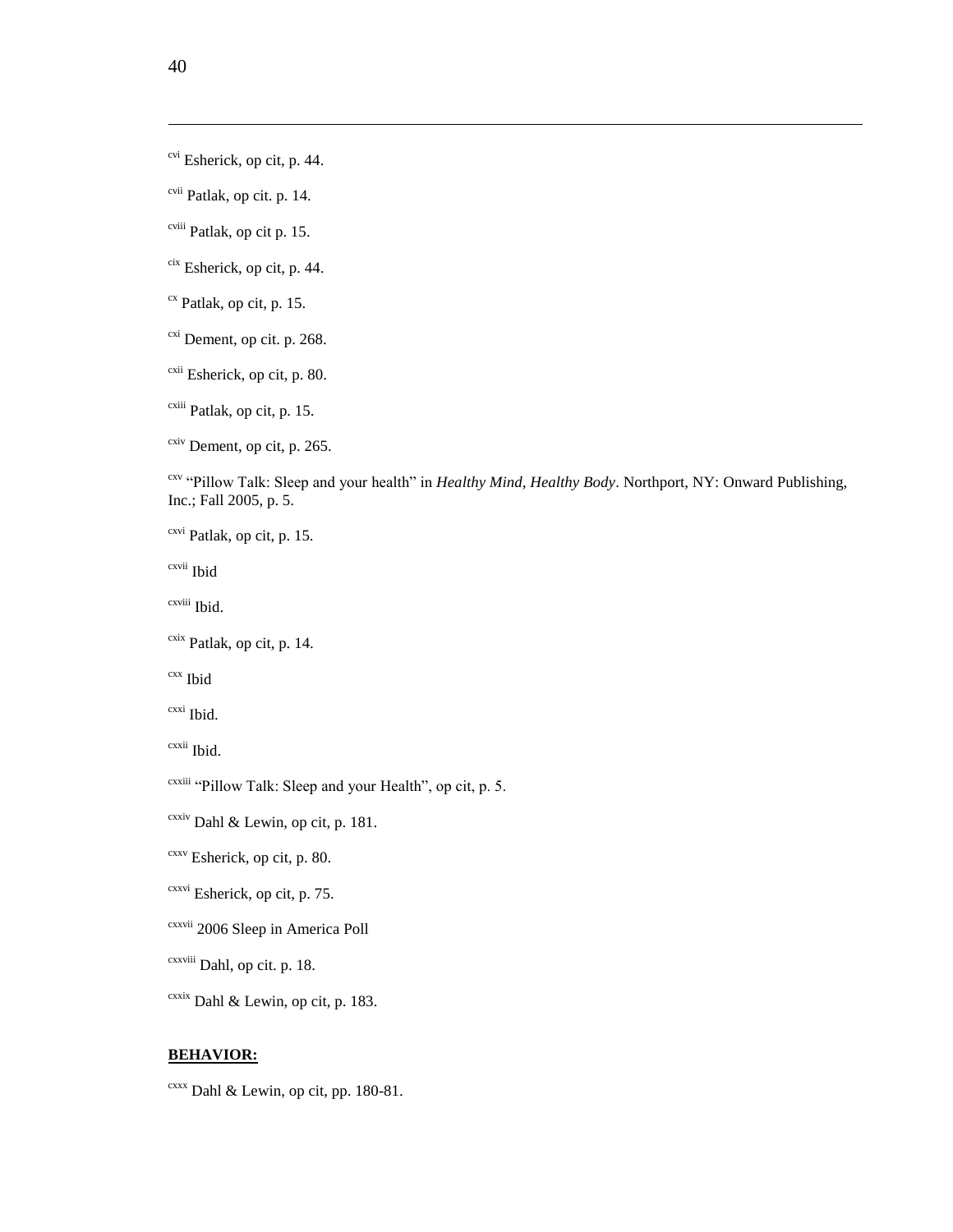$\overline{a}$ 

 $\frac{\text{cxxxi}}{\text{cxy}}$  Esherick, op cit, p. 67.

cxxxii 2006 Sleep in America Poll

cxxxiii Ibid.

 $\frac{\text{cxxxiv}}{\text{Dahl}}$  & Lewin, op cit, p. 181.

#### **PERSONAL SAFETY:**

cxxxv Carskadon & Roth, op cit, p. 3.

 $\frac{\text{cxxxvi}}{\text{Esherick}}$ , op cit, p. 67.

cxxxvii Esherick, op cit, p. 86.

cxxxviii Dinges, D., M. Carskadon, R. Dahl, V. Haulcy, T. Monk, T. Roehrs, J.Walsh and T. Wehr. *Working Group Report on Problem Sleepiness*. National Center on Sleep Disorders Research and Office of Prevention, Education and Control, National Institutes of Health; National Heart, Lung, and Blood Institute; August 1997, p. 395.

 $\frac{\text{c} \cdot \text{c} \cdot \text{c} \cdot \text{c}}{\text{c} \cdot \text{c} \cdot \text{c} \cdot \text{c}}$  Carskadon & Roth, op cit, p. 20.

cxl Lytwyn, L. "Early Bird Adolescents: Something to Lose Sleep Over." Newtown *Bee.* 8/1/03, p. A-8.

 $\alpha$ <sup>cxli</sup> Carskadon & Roth, p. 4.

cxlii Dinges et al, op cit, p. 15.

cxliii Carskadon, M. "Risks of Driving While Sleepy in Adolescents and young Adults," in *Adolescent Sleep Patterns: Biological, Social and Psychological Influences*, edited by M.A. Carskadon. Cambridge: Cambridge University Press, 2002; p. 148.

cxliv 2006 Sleep in America Poll

cxlv Esherick, p. 86.

cxlvi Ibid.

cxlvii Carskadon & Roth, op cit, p. i.

cxlviii Millman, op cit, p. 5.

cxlix O'Malley, E. Presentation to LWV New Canaan on 11/15/04 at New Canaan Library, Lamb Room; New Canaan, CT.

 $c<sup>l</sup>$  Esherick, op cit, p. 68.

cli Ibid.

clii Ibid.

#### **LEARNING**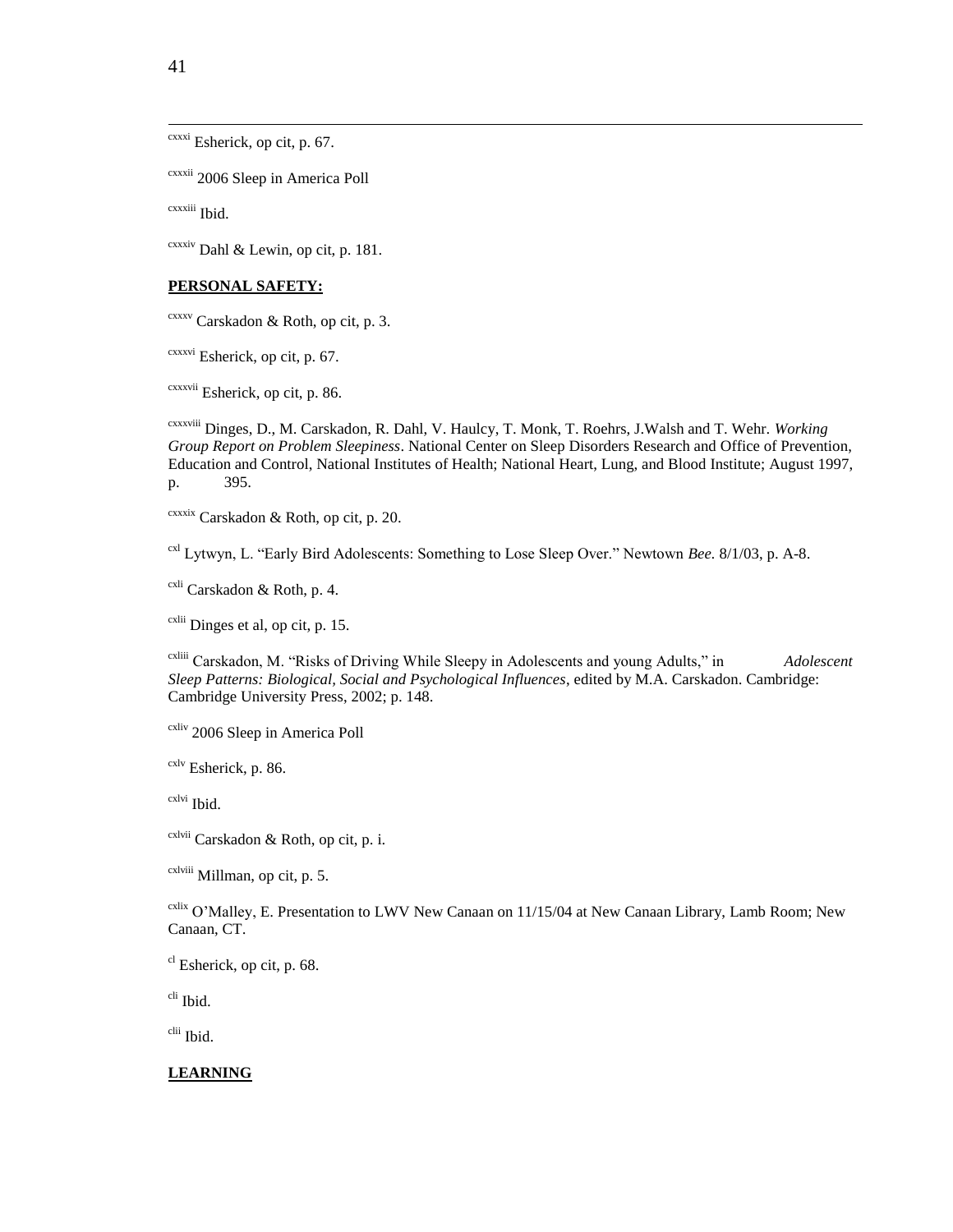cliii Bazell, R. "Rats Show Sleep Plays Crucial Memory Role: Brain makes connections while animals, including humans, rest." http://www.msnbc.msn.com/id/12820461/print/1/displaymode/1098. 5/18/06.

cliv Maas, op cit. p. 37.

clv Maas, op cit, p. 38.

clvi Walker, M. and R. Stickgold. "Sleep Dependent Learning and Memory Consolidation." *Neuron*, v.44, Issue 1, 9/30/2004, p. 124.

clvii Walker & Stickgold, op cit, p. 124.

clviii Ibid.

<sup>clix</sup> Walker & Stickgold, op cit, p. 129.

clx Blakeslee, S. "To Sleep, Perchance to Learn: Neural links to Memory." The New York *Times*, Health Section, 11/3/1992.

<sup>clxi</sup> "Inside the Teenage Brain: An interview with Carlyle Smith." *Frontline*; http://pbs.org/wgbh/pages/frontline/shows/teenbrain/interviews/smith.html.

 $<sup>clxii</sup>$  Patlak, op cit, p. 12.</sup>

clxiii Walker & Stickgold, op cit, p. 128.

clxiv Bazewll, op cit.

clxv Ibid.

clxvi Ibid.

clxvii Wolfson & Carskadon, op cit, p. 502

 $<sup>clxviii</sup>$  Dinges, et al. op cit, p. 16.</sup>

clxix Ibid.

 $\text{clxx}$  Walker & Stickgold, op cit, pp. 127-28.

clxxi Taylor, H. and D. Markow. "Many High School Students Do Not Get Enough Sleep--And Their Performance Suffers." The Harris Poll #24, April 23, 2003. http://www.harrisinteractive.com/harris\_poll/index.asp?PID=372.

clxxii Dyche, J. "Sleep Need of Adolescents: A Military Approach," presented at League of Women Voters of New Canaan open meeting at New Canaan Library, Lamb Room, on 4/27/05.

clxxiii Wolfson & Carskadon, op cit, p. 491.

clxxiv Millman, op cit, p. 4.

 $\frac{\text{clxxv}}{\text{Collman}}$ , op cit, p. 5.

 $C<sup>clxxvi</sup>$  2006 Sleep in America Poll, Highlights and Key Findings, p. 2.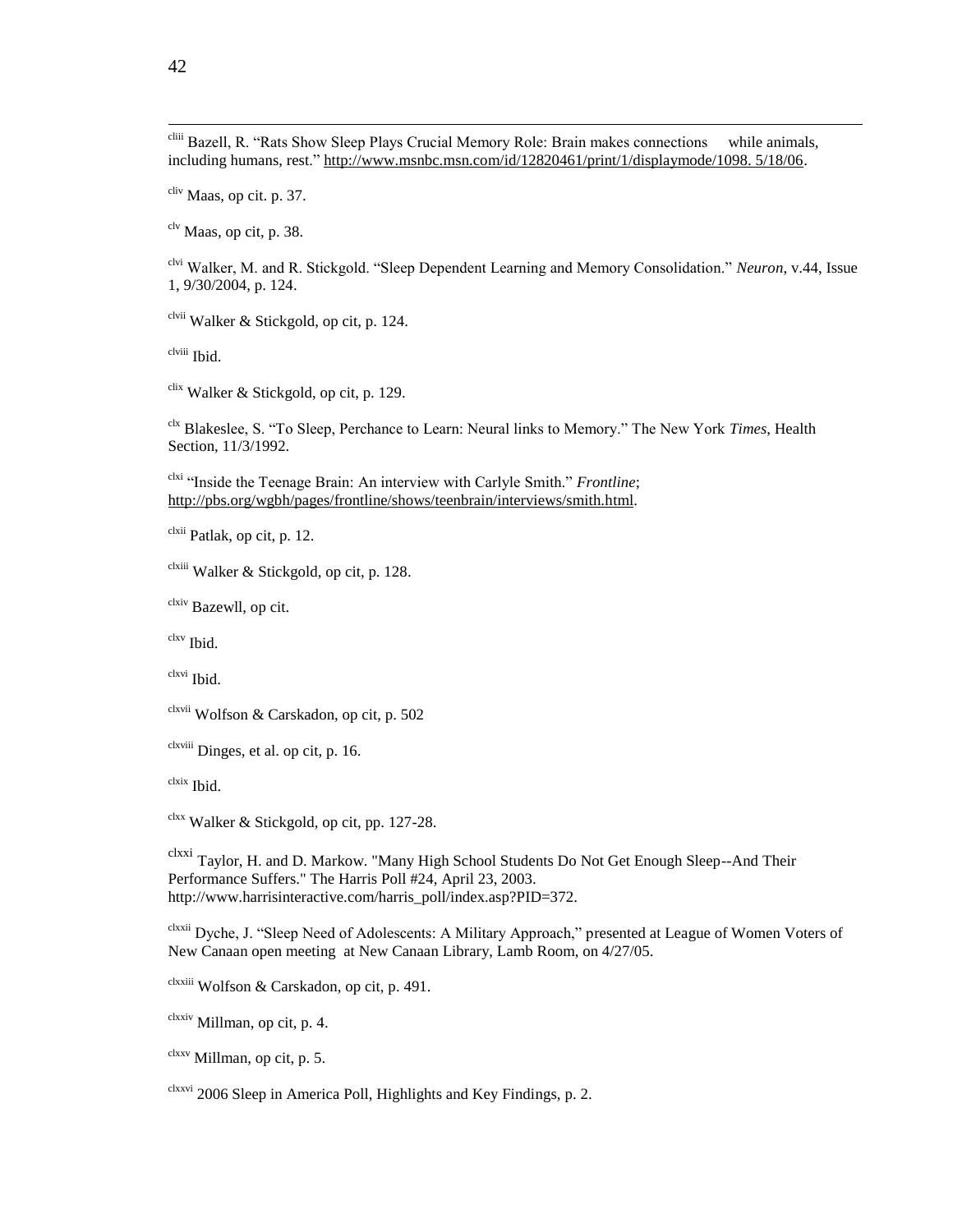clxxvii "America's Sleep-deprived Teens Nodding Off at School, behind the Wheel, New National Sleep Foundation Poll Finds." National Sleep Foundation, http://www.sleepfoundation.org/press/index.php?secid=&id=290; 3/28/06.

#### **PERSPECTIVES ON SCHOOL START TIMES**

clxxviii Millman, p. 7.

clxxix Sleep Disorders Section of the Connecticut Thoracic Society, American Lung Association of Connecticut, "Sleep Deprivation Among Adolescents and High School Start Time: Resource Guide," p. 1555; www.alact.org

clxxx Ibid.

clxxxi Carskadon, M. "Factors Influencing Sleep Patterns of Adolescents," in *Adolescent Sleep Patterns: Biological, Social and Psychological Influences*, edited by M.A. Carskadon. Cambridge: Cambridge University Press, 2002, p. 19.

clxxxii Ibid.

clxxxiii Ibid.

clxxxiv Connecticut State Board of Education, Hartford, CT: Position Statement on Time in Relation to Student Achievement, Adopted January 16, 2003.

clxxxv Connecticut PTA Position Statement: "Teen Sleep Deprivation and Late School Start Time," issued January 18, 2003.

clxxxvi Sleep Disorders Section of the Connecticut Thoracic Society, American Lung Association of Connecticut, "Sleep Deprivation Among Adolescents and High School Start Time: Resource Guide," www.alact.org

clxxxvii www.lwvct.org/issues/resources/new-positions.htm

clxxxviii www.sleepfoundation.org/hottopics/index.php?secid=18&id=314

clxxxix Wahlstrom, K. "Changing Times: Findings from the First Longitudinal Study of Later High School Start Times," in *NASSSP Bulletin*, Vol. 86, no. 633, December 2002, p. 12.

cxc www.sleepfoundation.org/hottopics/index.php?secid=18&id=305.

cxci Dahl, "Summary of a Workshop" p. 24.

cxcii Ibid.

cxciii O'Malley, E., D. Cuzzone, M. Dobrowolska, C. Bonfils-Rasmussen, "Sleep Patterns of Wilton High School Students before and After Delayed School Start Time," draft for publication.

cxciv Ibid.

cxcv O'Malley, Edward and Jonathan Fine. Presentations at open meeting of LWV New Canaan at New Canaan Library, Lamb Room; New Canaan, CT on 11/15/04.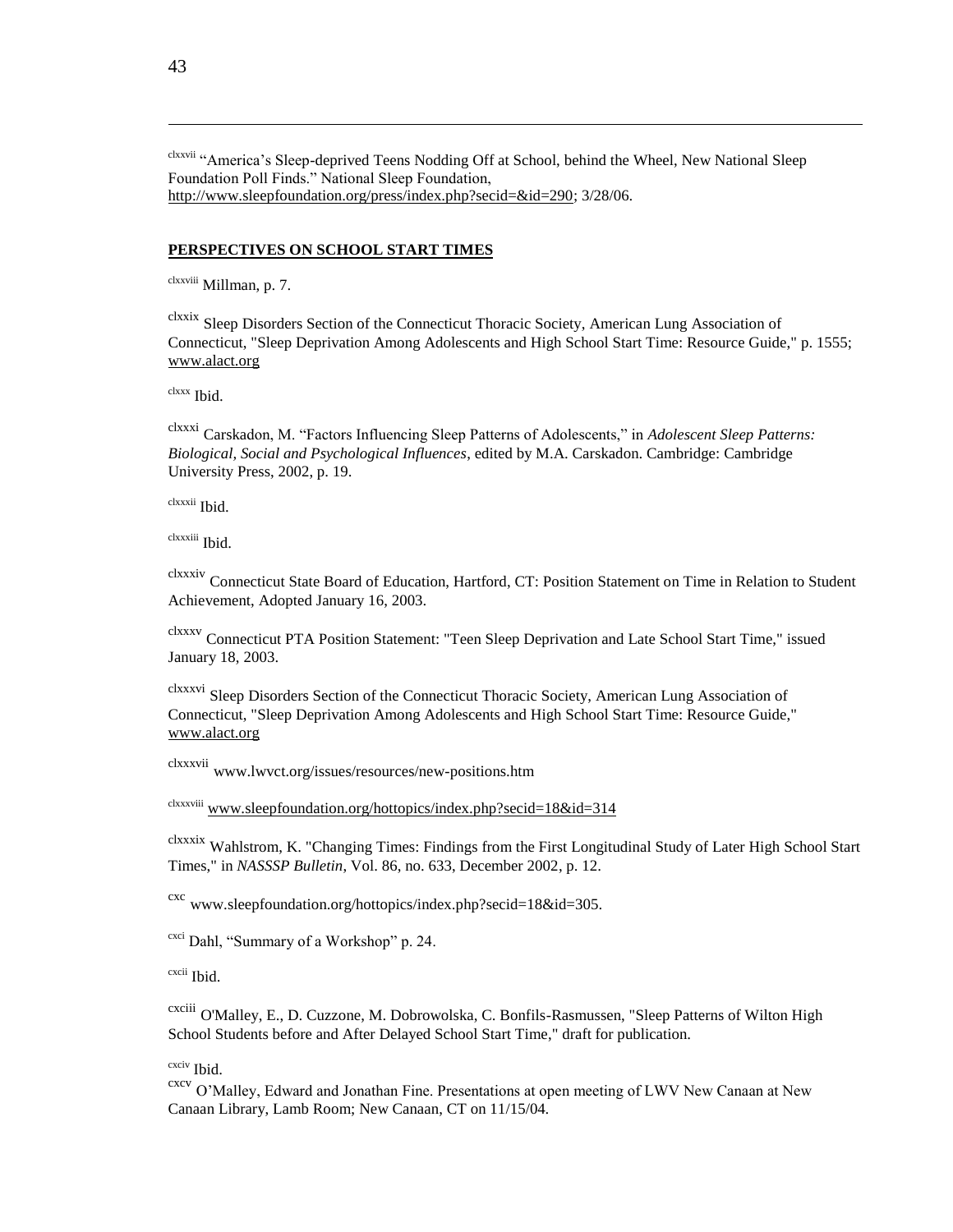cxcvi Richards, G. e-mail to Shelby Cromwell, LWVNC Sleep Study committee member, on 6/27/06.

cxcvii www.sleepfoundation.org/hottopics/index.php?secid=18&id=314

cxcviii Bruschi, Susan, e-mail to Sue Stone, LWVNC Sleep Study Committee chair, on 4/27/06.

<sup>cxcix</sup> Belfield, Clive. Presentation at open meeting of LWV of New Canaan, held at New Canaan Library, Lamb Room; New Canaan, CT on 1/31/05, p. i.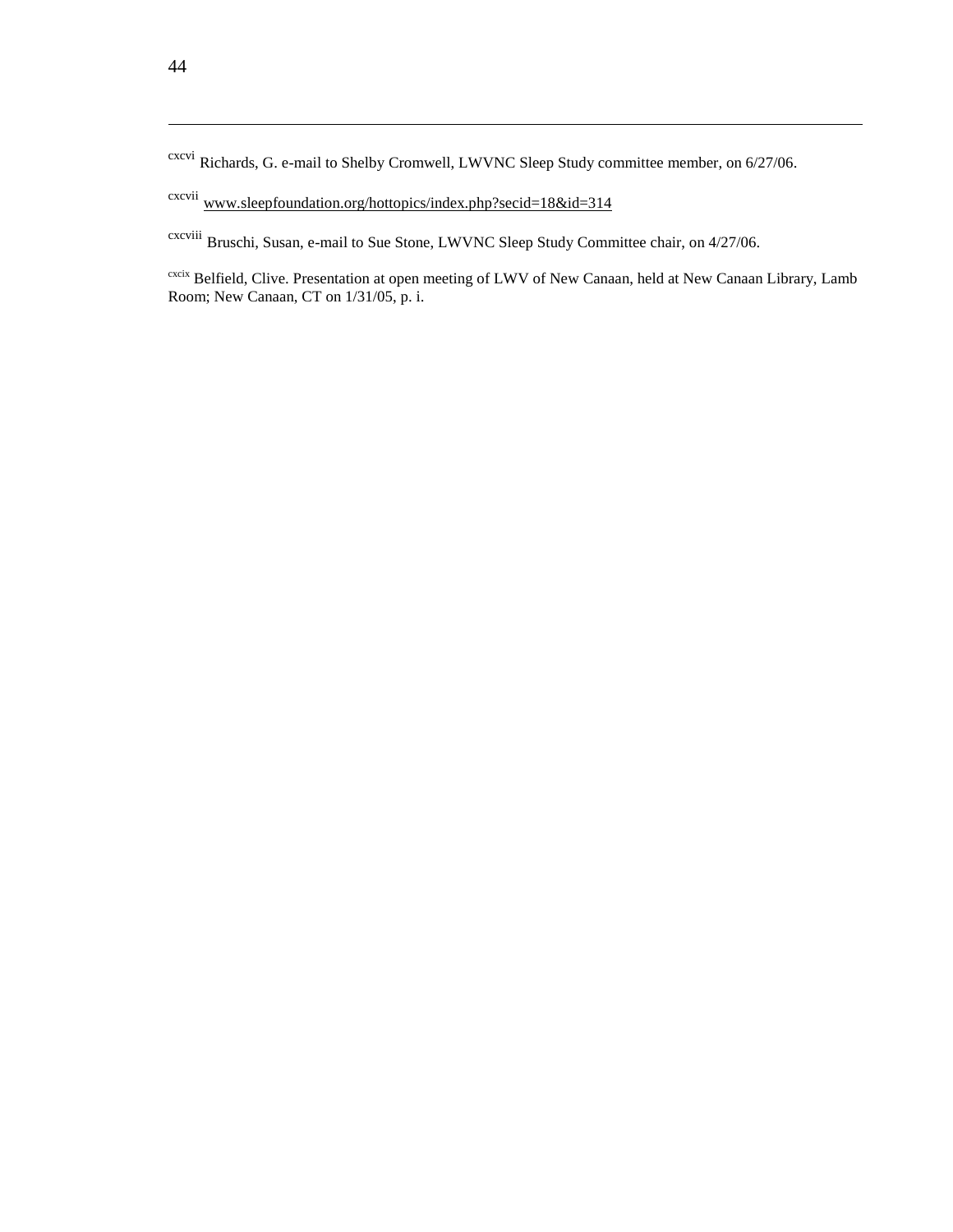# **BIBLIOGRAPHY**

# Text and Web Sources:

Acebo, C. and M.A. Carskadon. "Influence of Irregular Sleep Patterns on Waking Behavior," in *Adolescent Sleep Patterns: Biological, Social and Psychological Influences*, edited by M.A. Carskadon. Cambridge: Cambridge University Press, 2002.

"America's Sleep-deprived Teens Nodding Off at School, behind the Wheel, New National Sleep Foundation Poll Finds." National Sleep Foundation, http://www.sleepfoundation.org/press/index.php?secid=&id=290; 3/28/06.

Bailey, E. "Teens Need Their ZZZ's." Salem *News,* 7/11/05. http://www.ecnnews.com/cgibin/04/s/sstory.p1?bailey.0711.

Bazell, R. "Rats Show Sleep Plays Crucial Memory Role: Brain makes connections while animals, including humans, rest." http://www.msnbc.msn.com/id/12820461/print/1/displaymode/1098. 5/18/06.

Blakeslee, S. "To Sleep, Perchance to Learn: Neural links to Memory." The New York *Times*, Health Section, 11/3/1992.

"Brain Basics: Understanding Sleep." National Institute of Neurological Disorders and Stroke, National Institutes of Health, NIH Pub. #06-3440-c. http://www.ninds.nih.gov/disorders/brain\_basics/understanding\_sleep.htm.

Bruschi, Susan, e-mail to Sue Stone, LWVNC Sleep Study Committee chair, on 4/27/06.

Canadian Institutes of Health Research. "Sleepiness and the Health and Performance of Adolescent Student: a workshop funded by the Institute of Population and Public Health." Hamilton, Ontario, November 9-10 2002.

Carskadon, M. "Risks of Driving While Sleepy in Adolescents and young Adults," in *Adolescent Sleep Patterns: Biological, Social and Psychological Influences*, edited by M.A. Carskadon. Cambridge: Cambridge University Press, 2002.

Carskadon, M. "Factors Influencing Sleep Patterns of Adolescents," in *Adolescent Sleep Patterns: Biological, Social and Psychological Influences*, edited by M.A. Carskadon. Cambridge: Cambridge University Press, 2002.

Carskadon, M. "When Worlds Collide: Adolescent Need for Sleep Versus Societal Demands." *Phi Delta Kappan*, January 1999.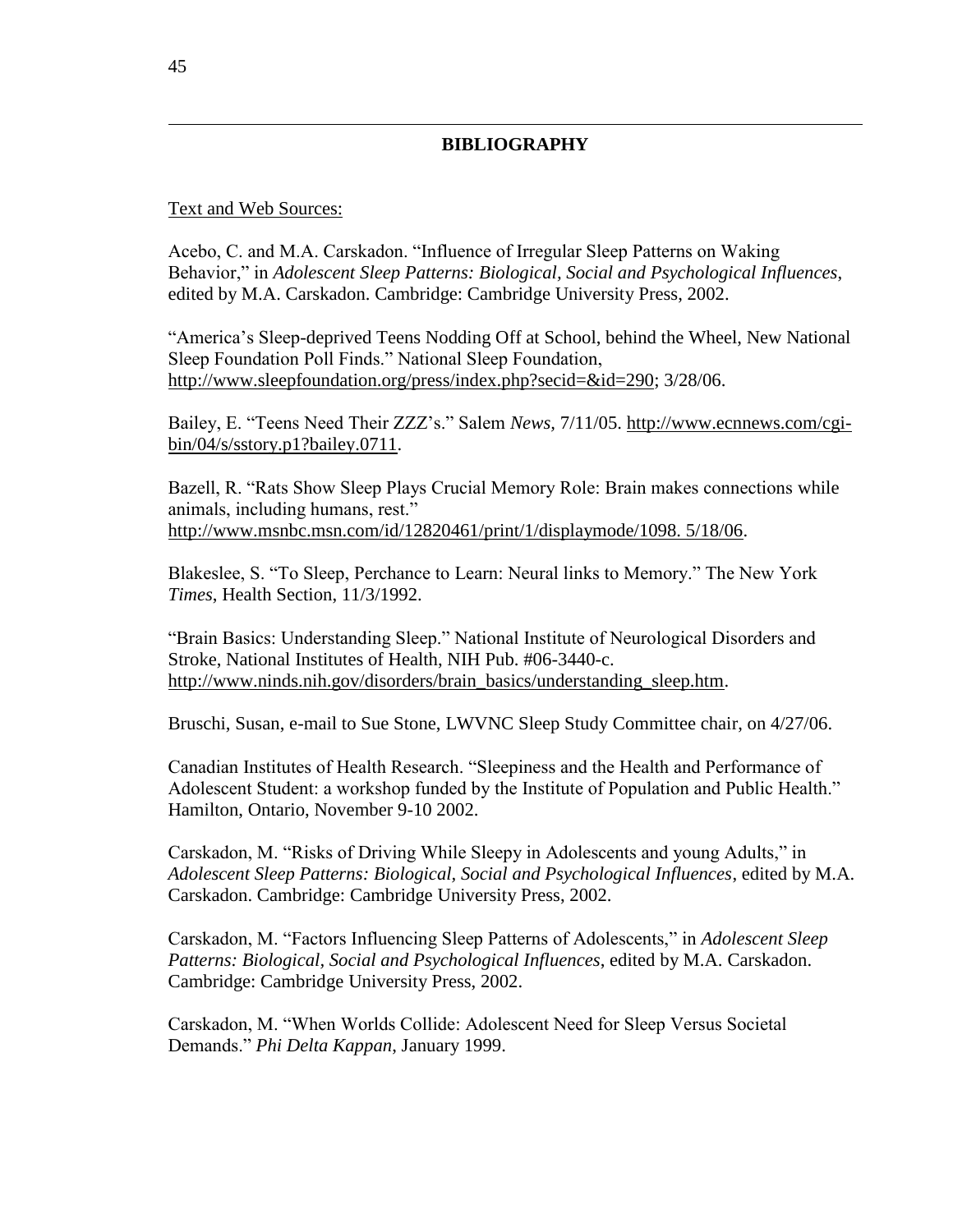Carskadon, M., C. Acebo nd O.Jenni. "Regulation of Adolescent Sleep: Implications for Behavior." *Annals of the New York Academy of Science*; v.1021; New York: New York Academy of Science; 2004; pp.276-291.

Carskadon, M. and T. Roth. *Adolescent Sleep Needs and Patterns: Research Report and Resource Guide*. National Sleep Foundation; 2000.

Connecticut PTA Position Statement: "Teen Sleep Deprivation and Late School Start Time," issued January 18, 2003.

Connecticut State Board of Education, Hartford, CT: Position Statement on Time in Relation to Student Achievement, Adopted January 16, 2003.

Dahl, R. *Sleep Needs, Patterns and Difficulties of Adolescents: Summary of a Workshop*, National Academy of Sciences, 2000.

Dahl, R. "The Regulation of Sleep Arousal, Affect and Attention in Adolescence: Some Questions and Speculations," in *Adolescent Sleep Patterns: Biological, Social and Psychological Influences*, edited by M.A. Carskadon. Cambridge: Cambridge University Press, 2002.

Dahl, R. and D. Lewin. "Pathways to Adolescent Health: Sleep Regulation and Behavior." *Journal of Adolescent Health* v.31, issue 6, supp.1 (December 2002), pp. 175-184.

Dement, W. and C. Vaughn. *The Promise of Sleep*. New York: Dell Publishing; 1999.

Dinges, D., M. Carskadon, R. Dahl, V. Haulcy, T. Monk, T. Roehrs, J.Walsh and T. Wehr. *Working Group Report on Problem Sleepiness*. National Center on Sleep Disorders Research and Office of Prevention, Education and Control, National Institutes of Health; National Heart, Lung, and Blood Institute; August 1997.

Doniger, Nancy. "This Fall More Sleep for Students in Wilton." The New York *Times*, Connecticut Section, 6/15/03; p. 4.

Dyche, J. "Sleep Need of Adolescents: A Military Approach," presented at League of Women Voters of New Canaan open meeting at New Canaan Library, Lamb Room, on 4/27/05.

Esherick, J. *Dead on Their Feet: Teen Sleep Deprivation and its Consequences*. Philadelphia: Mason Crest Publishers; 2005.

*Frontline*.

http://www.pbs.org/wgbh/pages/frontline/shows/teenbrain/interviews/carskadon.html.

46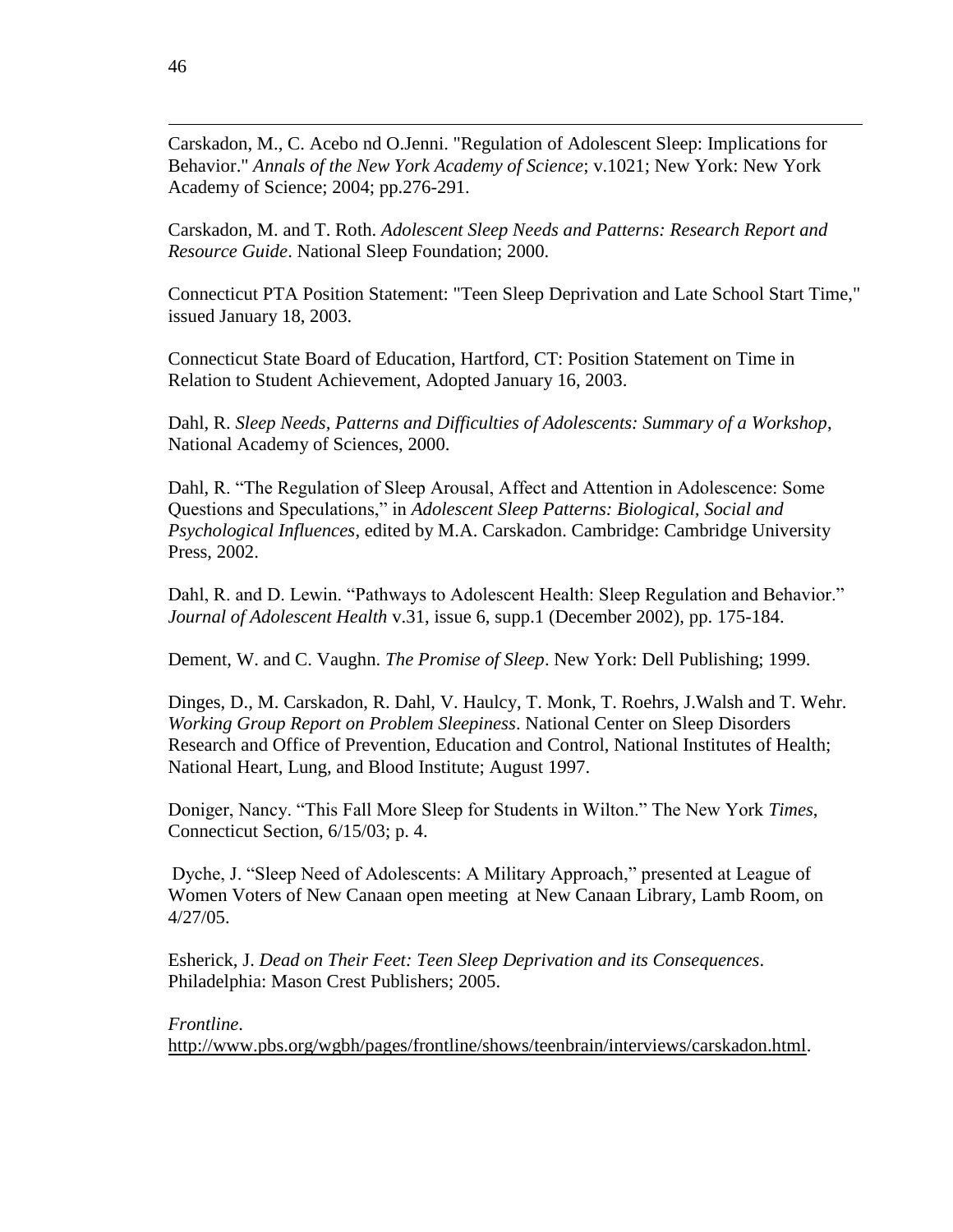Gianotti, F. and F. Cortesi. "Sleep patterns and Daytime Function in Adolescence" in *Adolescent Sleep Patterns: Biological, Social and Psychological Influences*, edited by M.A. Carskadon. Cambridge: Cambridge University Press, 2002.

Hansen, M. and I. Janssen. "The Impact of School Daily Schedules on Adolescent Sleep." *Pediatrics*, v.115, no.6, June 2005.

Huggins, C."Lack of Sleep Can Affect Teen Athletic Performance," Reuters News; 6/10/05; http://www.reuters.com/newsArticle.jhtml?type=healthNews&storyID=8758234.

"Inside the Teenage Brain: An interview with Carlyle Smith." *Frontline*; http://www.pbs.org/wgbh/pages/frontline/shows/teenbrain/interviews/smith.html.

Lamberg, L. "M.D.s Need to Be Alert to Sleep-deprived Youth." *Psychiatric News*. v. 39, no. 10 (May 21, 2004); p. 30.

Lytwyn, L. "Early Bird Adolescents: Something to Lose Sleep Over." Newtown *Bee.* 8/1/03, p. A-8.

Maas, J. *Power Sleep*. New York: Harper Collins; 1998.

Maloney-Dunn, K. "Rise and Shine?" Special to the Washington *Times*, 9/25/05. http://washingtontimes.com/familytimes/20050924-100320-2608r.htm.

McCracken, J. "The Search for Vulnerability Signatures for Depression in High Risk Adolescents: Mechanisms and Significance" in *Adolescent Sleep Patterns: Biological, Social and Psychological Influences*, edited by M.A. Carskadon. Cambridge: Cambridge University Press, 2002.

Millman, R. "Excessive Sleepiness in Adolescents and Young Adults: Causes, Consequences and Treatment Strategies." *Pediatrics*. American Academy of Pediatrics, Technical Report, 2005.

National Academy of Sciences. *Sleep Needs, Patterns and Difficulties of Adolescents: Summary of a Workshop*, 2000. http://www.nap.edu/openbook/0309071771/gifmid/1.gif.

National Center for Sleep Disorders Research. "National Sleep Disorders Research Plan." 2003; www.nhlbi.nih.gov/health/prof/sleep/res\_plan/section6.

National Sleep Foundation. *2006 Sleep in America Poll*, March 2006; www.sleepfoundation.org/sleepmatters.

O'Malley, E., D. Cuzzone, M. Dobrowolska, C. Bonfils-Rasmussen, "Sleep Patterns of Wilton High School Students before and After Delayed School Start Time," draft for publication.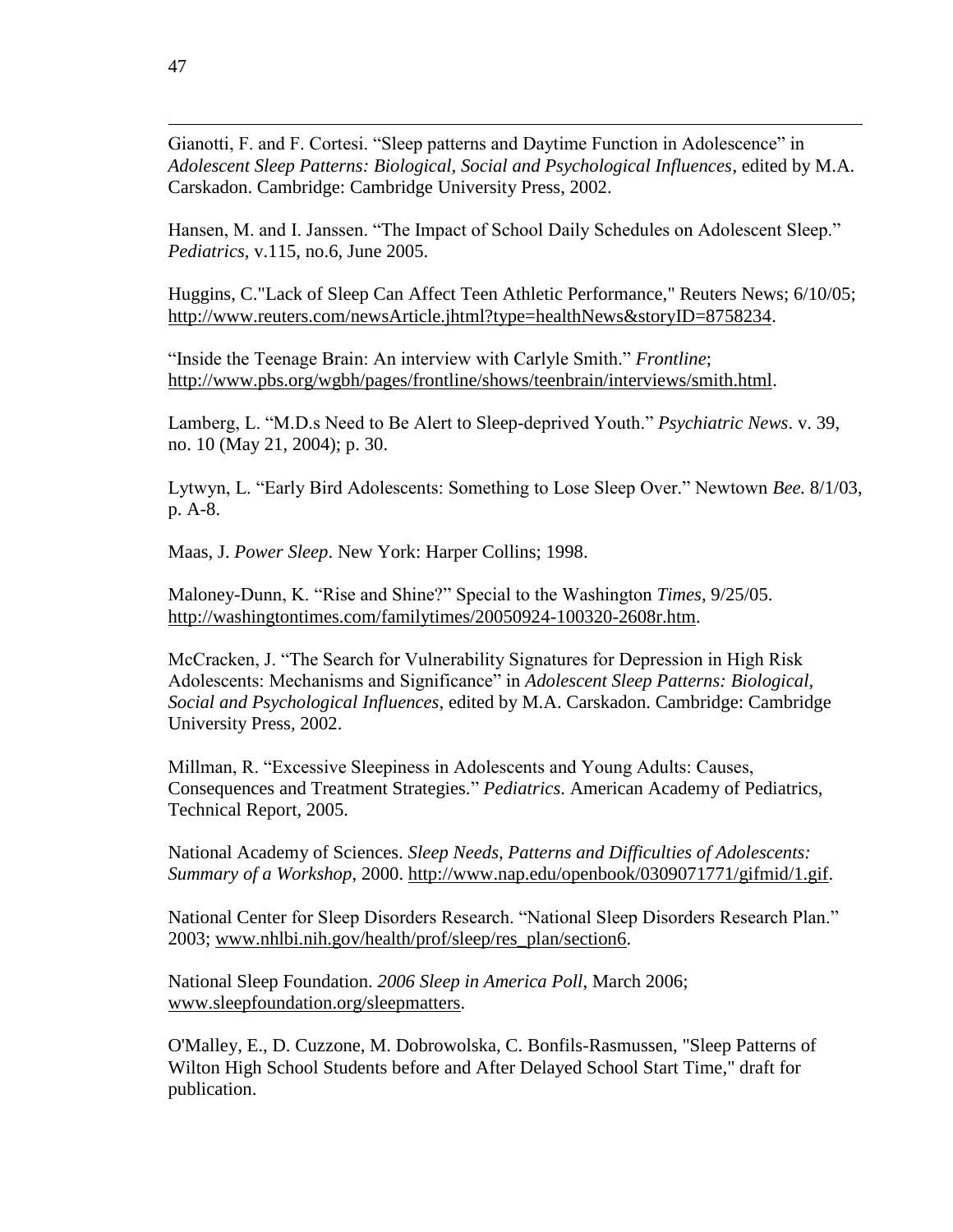Patlak, M. *Your Guide to Healthy Sleep*. National Institutes of Health Publication 06-5721; U.S. Department of Health and Human Services, National Institutes of Health, and National Heart, Lung, and Blood Institute; November 2005.

"Pillow Talk: Sleep and your health" in *Healthy Mind, Healthy Body*. Northport, NY: Onward Publishing, Inc.; Fall 2005.

Plotnick, R. "Diet, Exercise and Sleep! The Plan to a Healthier Lifestyle," National Sleep Foundation www.sleepfoundation.org/sleepmatters, Spring 2006.

Richards, G. e-mail to Shelby Cromwell, LWVNC Sleep Study committee member, on 6/27/06.

Rothenberg, S. Notes from discussion with LWV Sleep Study Group, on 1/21/05 at New Canaan Library Plaut Room, New Canaan, CT.

Schmid, R. "Sleep-deprived Teens Dozing Off at School," ABC News, 3/28/06; http://abcnews.go.com/GMA

Sleep Disorders Section of the Connecticut Thoracic Society, American Lung Association of Connecticut, "Sleep Deprivation Among Adolescents and High School Start Time: Resource Guide," www.alact.org

"Sleeping May Help Keep You Slim." BBC News, 5/23/06; http://news.bbc.co.uk/go/pr/fr/- /1/hi/health/5008824.stm

Stanek, G. "Sleep." Stamford *Advocate*, 4/3/06. http://www.stamfordadvocate.com/features/scn-sa-stancek2apr3,0,1302964.

Strauss, V. "Schools Waking Up to Teens' Unique Sleep Needs." Washington *Post,* 1/10/06, p. A08. http://www.washingtonpost.com/wpdyn/content/article/2006/01/09AR2006010901561\_p.

Tarzia, C. "Just too tired…" Article in Stamford Hospital publication, Spring 2006. www.stamfordhospital.org.

Taylor, H. and D. Markow. "Many High School Students Do Not Get Enough Sleep--And Their Performance Suffers." The Harris Poll #24, April 23, 2003; http://www.harrisinteractive.com/harris\_poll/index.asp?PID=372.

"Teenage Brain: A work in progress." National Institute ofMental Health, National Institutes of Health, NIH Pub. 01-4929. www.nimh.nih.gov/publicat/teenbrain.cfm. 2/17/06.

www.lwvct.org/issues/resources/new-positions.htm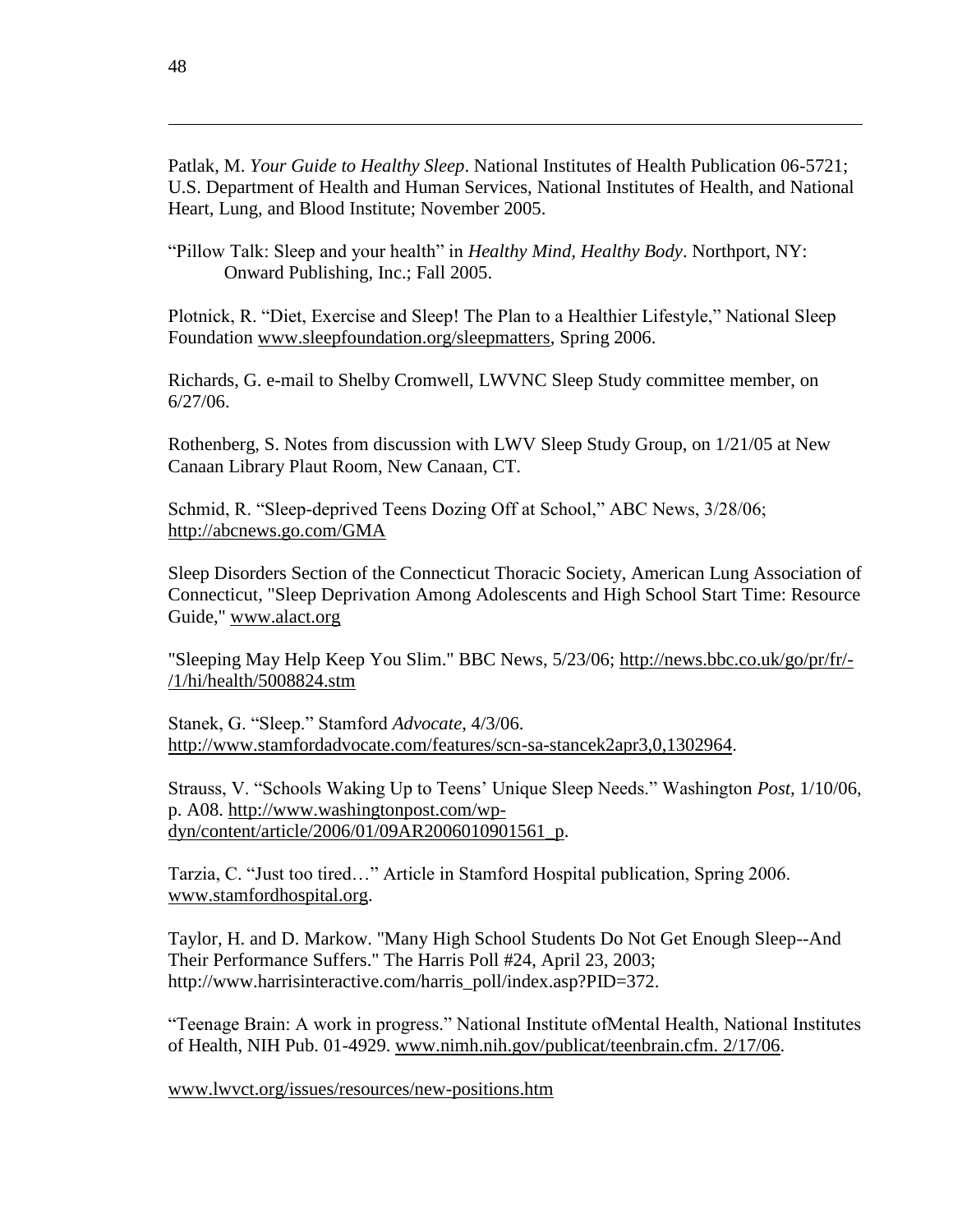# www.sleepfoundation.org/hottopics/index.php?secid=18&id=314

# www.sleepfoundation.org/hottopics/index.php?secid=18&id=305.

Wahlstrom, K. "Adolescent Sleep Needs and School Starting Times." *Phi Delta Kappan.*  Bloomington, IN: Phi Delta Kappan Educational Foundation; Pub.# ED451901; http://www.pdkintl.org/home/shtml.

Wahlstrom, K. "Changing Times: Findings from the First Longitudinal Study of Later High School Start Times," in *NASSSP Bulletin*, Vol. 86, no. 633, December 2002.

Walker, M. and R. Stickgold. "Sleep Dependent Learning and Memory Consolidation." *Neuron*, v.44, Issue 1, 9/30/2004, pp. 121-133.

Wilson, W. "Keeping Kids' Brains Healthy, Safe and Most Effective." Community presentation sponsored by the New Canaan Coalition Against Underage Drinking and New Canaan CARES, presented at Country Club of New Canaan; New Canaan, CT on 5/6/06.

Wolfson, A. "Bridging the Gap Between Research and Practice: What will Adolescents' Sleep-Wake Patterns Look Like in the 21<sup>st</sup> Century?" in *Adolescent Sleep Patterns: Biological, Social and Psychological Influences*, edited by M.A. Carskadon. Cambridge: Cambridge University Press, 2002.

Wolfson, A. and M. Carskadon. "Understanding Adolescents' Sleep Patterns and School Performance: a Critical Appraisal." *Sleep Medicine Review*, v.7, no. 6; 2003; pp. 49-506.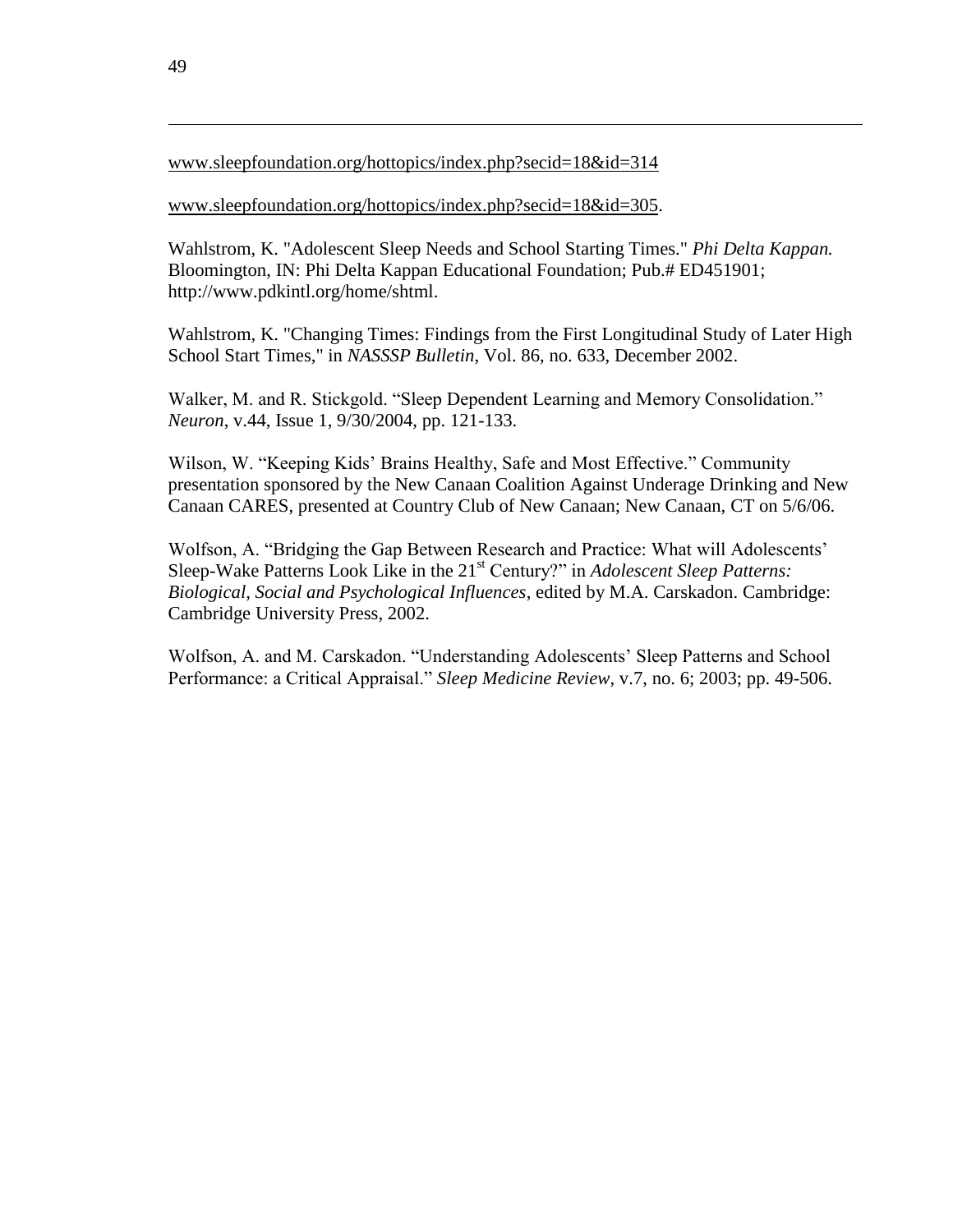# LWV Open Meetings and Public Presentaions:

Belfield, Clive. Presentation at open meeting of LWV of New Canaan, held at New Canaan Library, Lamb Room; New Canaan, CT on 1/31/05. Dr. Belfield is an economist who performed a statistical analysis of research concerning adolescent sleep loss for the Westport, CT school district. This meeting was taped and broadcast on New Canaan Public Access TV.

Dyche, Jeffrey. Presentation at open meeting of LWV of New Canaan, held at New Canaan Library, Lamb Room; New Canaan, CT on 4/27/05. Dr. Dyche is an Assistant Professor at the U.S. Air Force Academy and serves in the Medical Service Corps for the U.S. Navy. He studied sleep patterns and the academic performance of recruits at the Recruit Training Command at the Great Lakes Naval Training Base before and after a change in "rack time" for the center.

O'Malley, Edward and Jonathan Fine. Presentations at open meeting of LWV New Canaan at New Canaan Library, Lamb Room; New Canaan, CT on 11/15/04. Drs. O'Malley and Fine are on the staff at Norwalk Hospital, Norwalk, CT and are directors of the Sleep Disorders Clinic at the hospital. They studied the sleep patterns of adolescents in Wilton, CT before and after a change to a later start time for Wilton High School.

O'Malley, Edward. Presentation at open meeting of LWV New Canaan at New Canaan Library, Lamb Room; New Canaan, CT on 4/27/05. This was a condensed version of Dr. O'Malley's presentation on 11/15/04. Due to technical difficulties, the earlier meeting could not be videotaped for New Canaan Public Access TV. This meeting was taped and broadcast.

*Copies of presentation slides are available from the LWVNC. Please contact sleepstudy@lwvnewcanaan.org*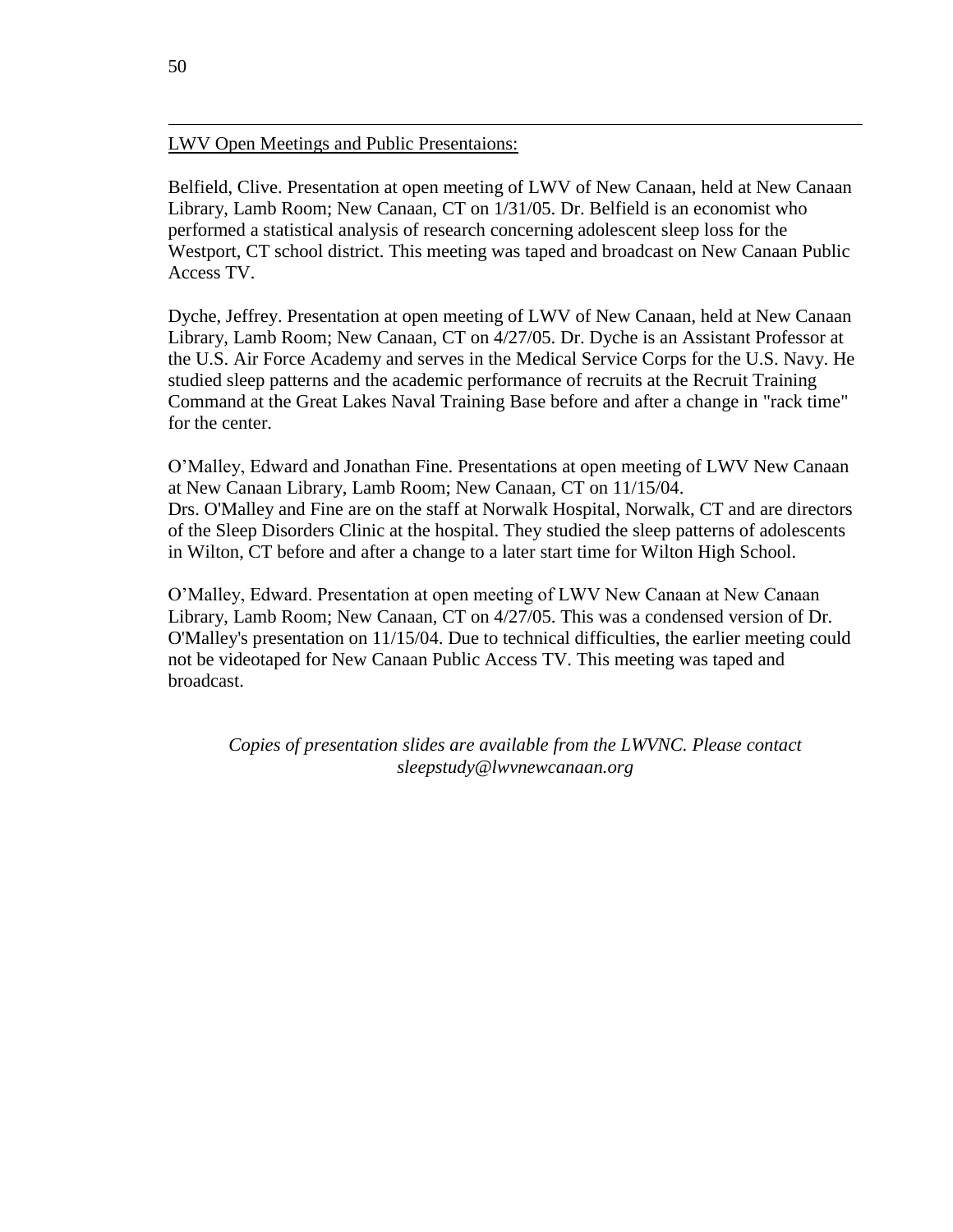# **SLEEP STUDY GROUP HISTORY**

In 2004, the LWV of New Canaan invited members of the LWV of Wilton and the town's school superintendent to a public forum in our town to describe their experience in delaying middle and high school start times.

Hearing about the positive experience that Wilton had, the study group began its own research into children's sleep needs and school start times. Group members have examined scientific studies and literature on the subject, medical journals, and other districts making changes in start times. In addition, the group has interviewed experts in the field of sleep medicine and sponsored public forums with expert speakers.

After presenting the idea of surveying the school community to the Board of Education in the fall of '05, the study group administered its survey about children's sleep habits and opinions regarding school start times to students in grades 4,6,8,10, and 12, New Canaan public school parents, and professional staff in all NCPS schools in February of '06. Results of these surveys were released at a public presentation on April  $5<sup>th</sup>$ , and were reported in the local newspapers.

Throughout this entire process, the study group has maintained contact with Dr. Abbey, the New Canaan Superintendent of Schools, informing him of our progress and updating him about different steps we were taking. We are grateful for his cooperation as we've investigated this issue. (This does not signify any commitment on the part of the superintendent or the Board of Education to consider or act upon our recommendations.)

On June  $1<sup>st</sup>$ , after obtaining a unanimous vote from its membership, the League of Women Voters of New Canaan issued to the public its position statement on sleep and adolescent health, along with a supporting fact sheet and overview.

Later in June, the League released its final report with all of its research findings, and it plans to make a formal presentation to the Board of Education in early fall '06.

# **CHRONOLOGY OF ACTIVITIES**

4/19/04 Dr. Clune, superintendent of Wilton Public Schools and two members of the Wilton LWV discussed their research and the process to implement a 40 minute change in school start times for their High School and Middle School.

9/20/04 Organizational meeting of Sleep Study Group in New Canaan

9/27/04 Louise Herot and Lisa Bogan from the Wilton School Start Time Group come address New Canaan Sleep Study Group.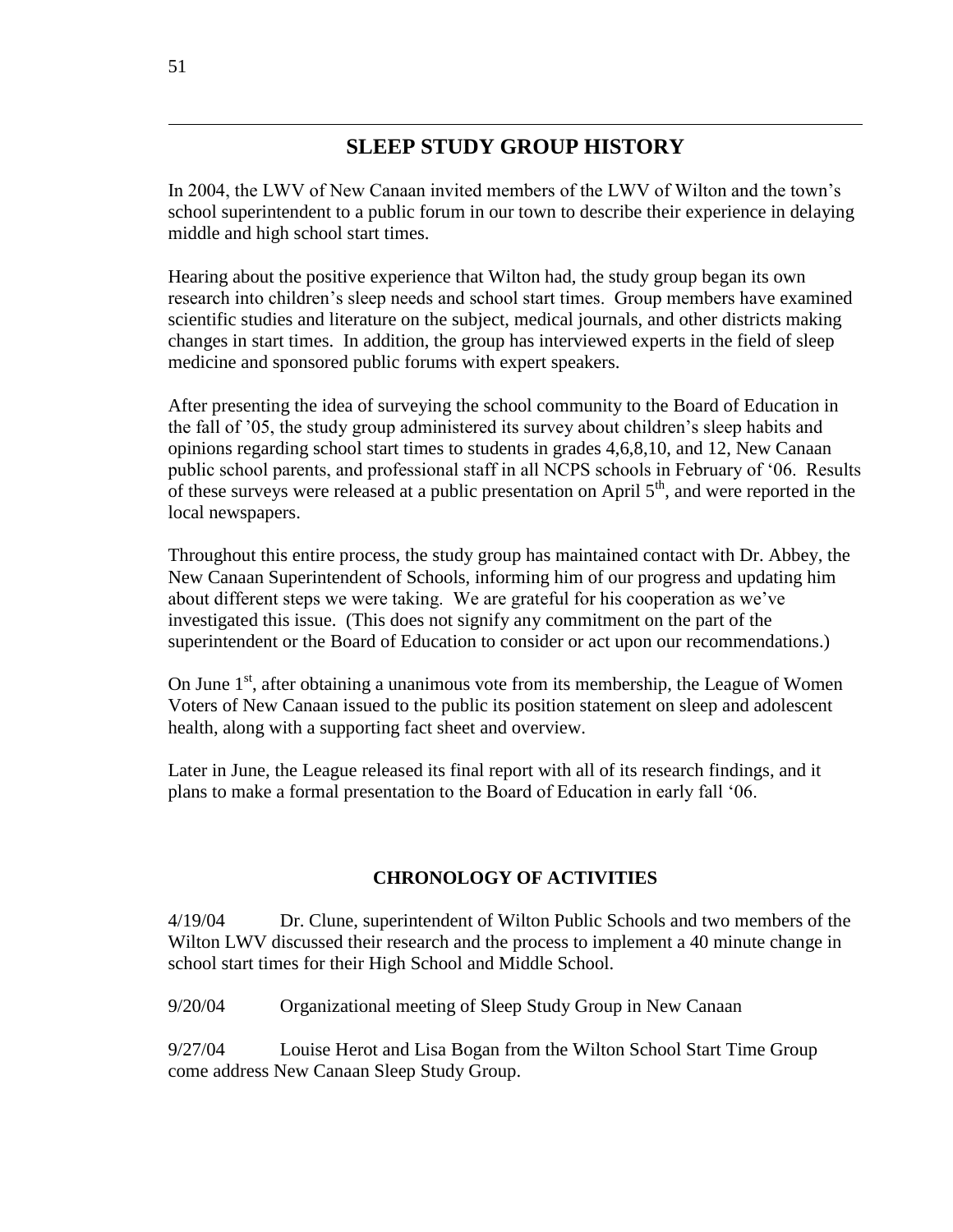11/15/04 Dr. O'Malley and Dr. Fine, of the Norwalk Hospital Center for Sleep Disorders present their findings at an open meeting of the NCLWV.

1/10/05 Greg Macedo, Principal of Saxe Middle School and Jay Egan, Director of Athletics come as faculty members of NCPS invited to attend Sleep Study Group meeting to share concerns about adolescents, sleep needs, other health issues and complexities of scheduling.

1/21/05 Saul Rothenberg, PhD, sleep specialist from Greenwich Hospital addressed SST Group.

1/31/05 Dr. Elliott Landon, Superintendent of Westport Public Schools and Dr. Clive Belfied of Columbia University come to share their research on sleep needs of adolescents and school start times at an open meeting of the NCLWV.

2/28/05 Dr. Gary Richards, Superintendent of Wilton Public Schools and former Superintendent of New Canaan Public Schools address NC Sleep Study Group to discuss ramifications of the change in school start times after one year.

4/27/05 Lt. Jeffrey Dyche, USN, US Air Force Academy present findings at an open meeting of the LWV called "Changing Sleep Times in Air Force and Navy". He is joined by Drs. O'Malley and Fine from Norwalk Hospital.

7/18/05 Karen Conniff, Board of Education member of Old Lyme comes to address NC Sleep Study Group and present their health initiative which involved a pilot program delaying school start times. Mary Kolek of NCPS attends.

7/25/05 Roy Walder, Transportation Coordinator of the NCPS meets with members of the Sleep Study Group.

9/12/05 Sue Stone and Shelby Cromwell present survey concept to BOE.

9/27/05 Dr. Abbey, Superintendent of NCPS, and Shelby Cromwell and Sue Stone, Co Chairs of Sleep Study Group, meet with the council of PTC and PFA presidents to review drafts of surveys for parents, faculty and students in the New Canaan Public Schools.

2/06 All parents of students, professional staff of NCPS are invited to take an online survey. Students in grades 4,6,8,10 and 12 take paper survey in school.

4/5/06 Sleep Study Group holds public meeting to present findings of surveys.

5/31/06 Shelby Cromwell, Sue Stone, Jane Himmel present position statement to Dr. Abbey.